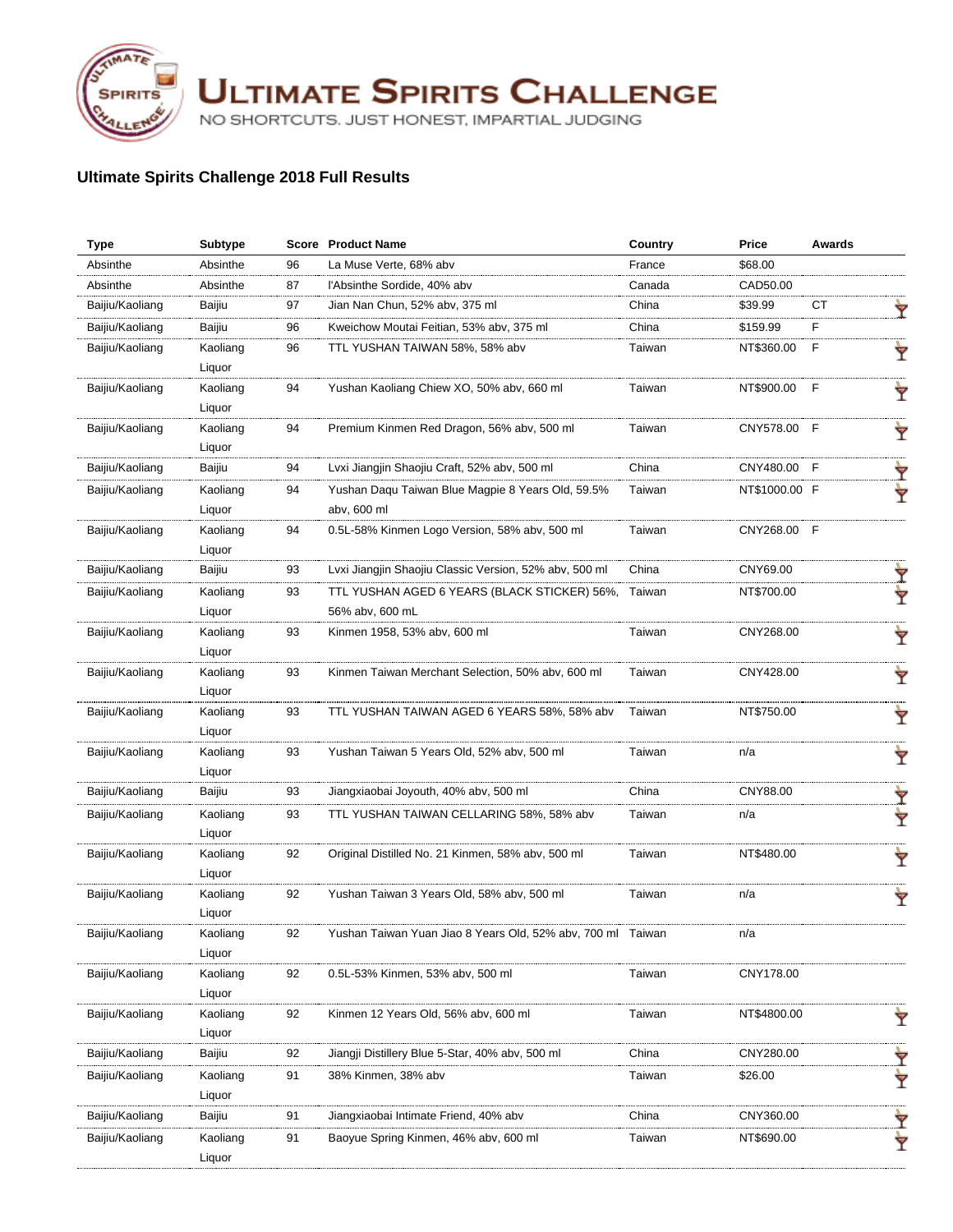| Baijiu/Kaoliang                 | Baijiu             | 90 | Jiangxiaobai S 100, 40% abv, 100 ml                         | China                | CNY24.00    |         | Y |
|---------------------------------|--------------------|----|-------------------------------------------------------------|----------------------|-------------|---------|---|
| Baijiu/Kaoliang                 | Baijiu             | 90 | Lyxi Jiangjin Shaojiu Standard Version, 40% aby, 500 ml     | China                | CNY55.00    |         | Y |
| Baijiu/Kaoliang                 | Kaoliang<br>Liquor | 90 | 58% Kinmen, 58% abv                                         | Taiwan               | \$29.00     |         | Y |
| Baijiu/Kaoliang                 | Kaoliang<br>Liquor | 90 | Cellar Reserve Kinmen 3 Years Old, 56% abv, 500 ml          | Taiwan               | CNY918.00   |         |   |
| Baijiu/Kaoliang                 | Kaoliang<br>Liquor | 90 | Yushan Daqu, 59.5% abv, 600 ml                              | Taiwan               | \$6.90      |         | Ÿ |
| Baijiu/Kaoliang                 | Kaoliang<br>Liquor | 89 | Taiwan Kinmen Selection No. 46, 46% abv, 600 ml             | Taiwan               | CNY188.00   |         | Ÿ |
| Baijiu/Kaoliang                 | Kaoliang<br>Liquor | 89 | 0.5L-58% Kinmen Platinum Dragon, 58% abv, 500 ml            | Taiwan               | CNY198.00   |         | Ŷ |
| Baijiu/Kaoliang                 | Kaoliang<br>Liquor | 89 | Greeting Visitors Kinmen, 46% abv, 600 ml                   | Taiwan               | CNY288.00   |         | Ŷ |
| Baijiu/Kaoliang                 | Kaoliang<br>Liquor | 89 | SUN YET-SEN MEMORIAL LIQUOR 5 Years Old, 52%<br>abv, 700 ml | Taiwan               | NT\$1300.00 |         |   |
| Baijiu/Kaoliang                 | Kaoliang<br>Liquor | 88 | Premium Kinmen Yellow Dragon, 58% abv, 500 ml               | Taiwan               | CNY418.00   |         |   |
| Baijiu/Kaoliang                 | Kaoliang<br>Liquor | 88 | V.S.O. Kinmen 5 Years Old, 56% abv, 600 ml                  | Taiwan               | NT\$2625.00 |         |   |
| Baijiu/Kaoliang                 | Kaoliang<br>Liquor | 88 | Battle Spirit Black Dragon Kinmen, 46% abv, 560 ml          | Taiwan               | NT\$420.00  |         | Ŷ |
| Baijiu/Kaoliang                 | Baijiu             | 88 | Jiangxiaobai Danchun Gaoliang 300, 35% abv, 300 ml          | China                | CNY28.00    |         | Y |
| Baijiu/Kaoliang                 | Kaoliang<br>Liquor | 88 | Kinmen Premium 3 Years Old, 56% abv                         | Taiwan               | NT\$1680.00 |         |   |
| Baijiu/Kaoliang                 | Kaoliang<br>Liquor | 88 | Kinmen Pure Wheat, 43% abv, 600 ml                          | Taiwan               | NT\$500.00  |         | Ÿ |
| Baijiu/Kaoliang                 | Kaoliang<br>Liquor | 88 | Superior Kinmen, 58% abv, 600 ml                            | Taiwan               | NT\$680.00  |         | Ÿ |
| Baijiu/Kaoliang                 | Baijiu             | 87 | Jiangxiaobai YOLO, 25% abv, 330 ml                          | China                | CNY58.00    |         | Ŷ |
| Baijiu/Kaoliang                 | Kaoliang<br>Liquor | 87 | Kinmen Aged Ta-Chu, 66% abv, 600 ml                         | Taiwan               | NT\$3500.00 |         |   |
| Baijiu/Kaoliang                 | Kaoliang<br>Liquor | 87 | Taiwan Kinmen, 58% abv, 600 ml                              | Taiwan               | CNY358.00   |         |   |
| Baijiu/Kaoliang                 | Kaoliang<br>Liquor |    | TTL YUSHAN TAIWAN (HAKA) 58%, 58% abv, 600 ml               |                      |             |         | r |
| Baijiu/Kaoliang                 | Kaoliang<br>Liquor | 86 | TTL YUSHAN ERKUOTOU 54%, 54% abv, 2 L                       | Taiwan               | NT\$1600.00 |         | Ÿ |
| Baijiu/Kaoliang                 | Kaoliang<br>Liquor | 84 | Kinmen 8 Years Old, 56% abv, 600 ml                         | Taiwan               | NT\$3500.00 |         | Ÿ |
| Bitter/Amaro/Aperitif           | Amaro              | 96 | Meletti, 32% abv                                            | Italy                | \$20.00     | CT   GV |   |
| Bitter/Amaro/Aperitif           | Amaro              | 95 | Distilleria Varnelli Amaro dell'Erborista, 21% abv          | Italy                | \$64.99     | F       |   |
| Bitter/Amaro/Aperitif           | Amaro              | 93 | dell'Etna, 29% abv                                          | Italy                | \$39.99     | F       |   |
| Bitter/Amaro/Aperitif Amaro     |                    | 92 | Nardini, 31% abv, 1 L                                       | Italy                | \$45.00     |         |   |
| Bitter/Amaro/Aperitif Amaro     |                    | 92 | Black Note, 21% abv                                         | Italy                | \$32.00     |         |   |
| Bitter/Amaro/Aperitif           | Amaro              | 91 | Don Ciccio & Figli Amaro delle Sirene, 29% abv, 1 L         | <b>United States</b> | \$43.99     |         |   |
| Bitter/Amaro/Aperitif           | Amaro              | 88 | Don Ciccio & Figli Finocchietto, 25% abv                    | <b>United States</b> | \$37.99     |         |   |
| Bitter/Amaro/Aperitif Aperitif  |                    | 96 | Lillet Rose, 17% abv                                        | France               | \$24.99     | CT   GV |   |
| Bitter/Amaro/Aperitif           | Aperitif           | 93 | Lillet Blanc, 17% abv                                       | France               | \$24.99     | F   G V |   |
| Bitter/Amaro/Aperitif Aperitif  |                    | 90 | Dubonnet, 19% abv                                           | <b>United States</b> | \$17.99     | G٧      |   |
| Bitter/Amaro/Aperitif Aperitivo |                    | 89 | Montanaro 6 PM, 16% abv, 1 L                                | Italy                | \$24.99     |         |   |
| Bitter/Amaro/Aperitif           | Aperitivo          | 88 | Meletti 1870 Bitter, 25% abv                                | Italy                | \$26.00     |         |   |
| Bitter/Amaro/Aperitif Aperitif  |                    | 87 | Lillet Rouge, 17% abv                                       | France               | \$24.99     |         |   |
| Bitter/Amaro/Aperitif Aperitivo |                    | 87 | Galliano L', 24% abv, 375 ml                                | Italy                | \$16.99     |         |   |
| Bitter/Amaro/Aperitif Aperitif  |                    | 86 | Italicus Rosolio di Bergamotto, 20% abv                     | Italy                | \$42.99     |         |   |
| Bitter/Amaro/Aperitif Bitter    |                    | 92 | MARTINI & ROSSI Riserva Speciale, 28.5% abv                 | Italy                | \$26.99     |         |   |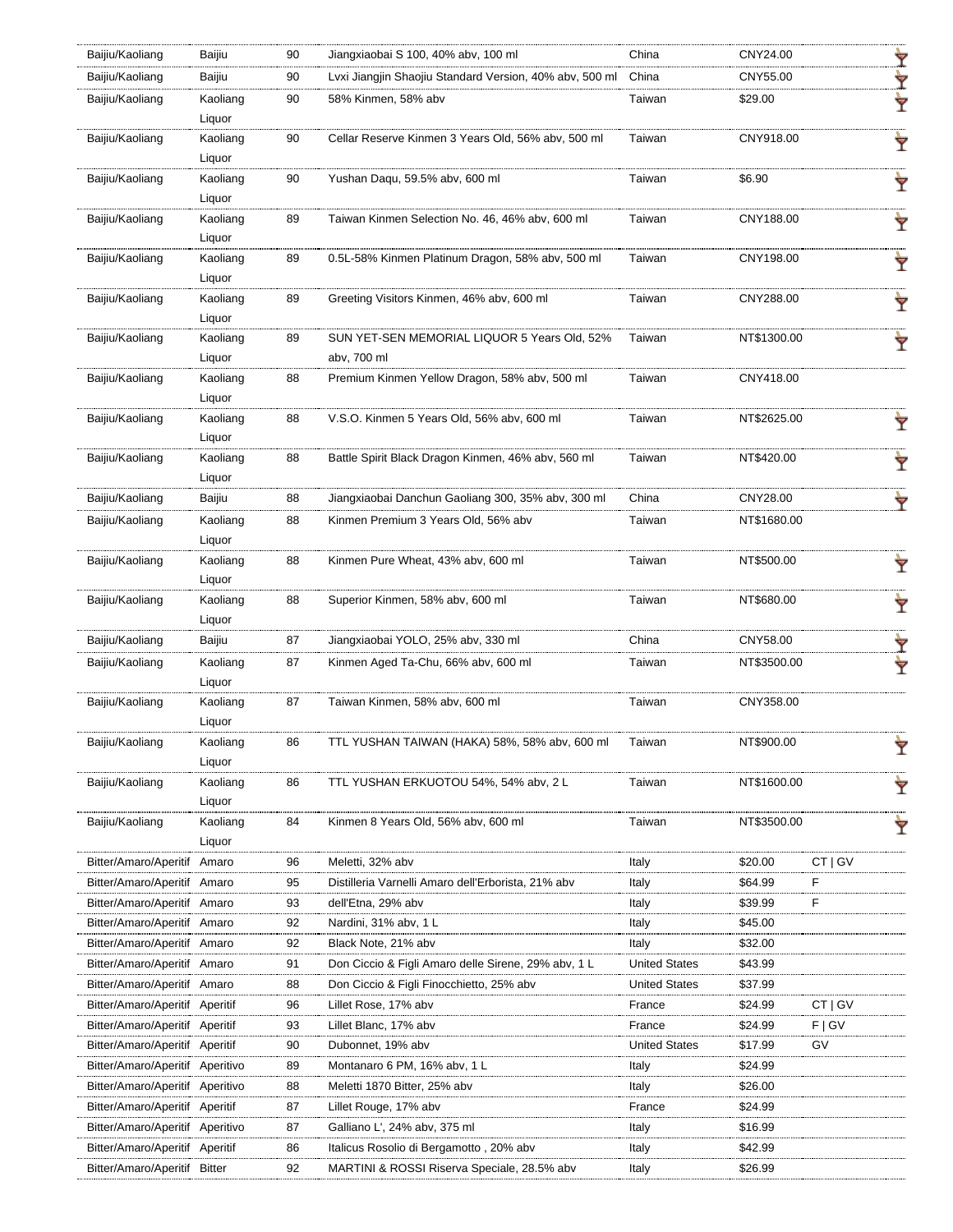| <b>Brandy</b> | American                  | 95 | Argonaut The Claim California, 42% abv                          | <b>United States</b> | \$200.00 | СT        |   |
|---------------|---------------------------|----|-----------------------------------------------------------------|----------------------|----------|-----------|---|
|               | Brandy                    |    |                                                                 |                      |          |           |   |
| Brandy        | American                  | 92 | Argonaut Fat Thumb Premium California, 43% abv                  | <b>United States</b> | \$50.00  | F         | Ÿ |
|               | Brandy                    |    |                                                                 |                      |          |           |   |
| Brandy        | American                  | 91 | Edelbrand Vinars da Meila Small Batch Apple, 41% abv,<br>375 ml | <b>United States</b> | \$49.50  |           |   |
|               | <b>Brandy</b><br>American | 89 | E&J Distillers VS, 40% abv                                      | <b>United States</b> | \$9.99   | GV        |   |
| <b>Brandy</b> | Brandy                    |    |                                                                 |                      |          |           |   |
| <b>Brandy</b> | American                  | 88 | Argonaut Speculator Premium California, 43% abv                 | <b>United States</b> | \$38.00  |           |   |
|               | Brandy                    |    |                                                                 |                      |          |           |   |
| Brandy        | American                  | 88 | E&J Distillers VSOP, 40% abv                                    | <b>United States</b> | \$12.99  | GV        |   |
|               | Brandy                    |    |                                                                 |                      |          |           |   |
| Brandy        | American                  | 88 | Edelbrand Vinars da Pera Small Batch Pear, 41% abv,             | <b>United States</b> | \$49.50  |           |   |
|               | <b>Brandy</b>             |    | 375 ml                                                          |                      |          |           |   |
| <b>Brandy</b> | American                  | 87 | Argonaut Saloon Strength California, 45.5% abv, 1 L             | <b>United States</b> | \$38.00  |           |   |
|               | <b>Brandy</b>             |    |                                                                 |                      |          |           |   |
| <b>Brandy</b> | American                  | 86 | E&J Distillers XO, 40% abv                                      | <b>United States</b> | \$15.99  |           |   |
|               | Brandy                    |    |                                                                 |                      |          |           |   |
| <b>Brandy</b> | American                  | 86 | Agnesi 1799 Great Women Spirits by Francis Ford                 | <b>United States</b> | \$59.00  |           |   |
|               | <b>Brandy</b>             |    | Coppola 5 Years Old, 40% abv                                    |                      |          |           |   |
| Brandy        | American                  | 86 | Christian Brothers Sacred Bond Bottled In Bond, 50%             | <b>United States</b> | \$17.99  |           | Ÿ |
|               | Brandy                    |    | abv                                                             |                      |          |           |   |
| <b>Brandy</b> | American                  | 83 | E&J Distillers Apple, 30% abv                                   | <b>United States</b> | \$12.99  |           |   |
|               | Brandy                    |    |                                                                 |                      |          |           |   |
| Brandy        | American                  | 82 | E&J Distillers Peach, 30% abv                                   | <b>United States</b> | \$12.99  |           |   |
|               | Brandy                    |    |                                                                 |                      |          |           |   |
| Brandy        | Bas Armagnac              | 96 | Delord l'Authentique, 45.9% abv                                 | France               | \$105.00 | <b>CT</b> |   |
| Brandy        | Armagnac                  | 95 | Larressingle Napoleon, 40% abv                                  | France               | \$69.99  | F   G V   |   |
| Brandy        | Armagnac                  | 93 | Chateau de Laubade Cask Strength Vintage 1998,                  | France               | \$150.00 | F         |   |
|               |                           |    | 52.1% abv                                                       |                      |          |           |   |
| Brandy        | Bas Armagnac              | 93 | Darroze Grand Assemblage 20 Years Old, 43% abv                  | France               | \$85.00  | F         |   |
| <b>Brandy</b> | Bas Armagnac              | 91 | Dartigalongue Hors d'Age, 40% abv                               | France               | \$62.00  |           |   |
| Brandy        | Bas Armagnac              | 91 | Marie Duffau Vintage 1979, 45.5% abv                            | France               | \$110.00 |           |   |
| Brandy        | Armagnac                  | 86 | Chateau de Laubade Vintage 1968, 40% abv                        | France               | \$300.00 |           |   |
| Brandy        | Calvados                  | 93 | Christian Drouin Selection, 40% abv                             | France               | \$37.99  | GV        | ▼ |
| Brandy        | Calvados                  | 93 | Christian Drouin XO Pays d'Auge, 40% abv                        | France               | \$99.99  |           |   |
| Brandy        | Calvados                  | 92 | Claque Pepin Certified Organic Vieille Reserve, 40% aby         | France               | \$48.00  | GV        |   |
| Brandy        | Cognac                    | 97 | Jean Fillioux XO Grande Champagne, 44% abv                      | France               | \$140.00 | СT        |   |
| Brandy        | Cognac                    | 95 | Courvoisier XO, 40% abv                                         | France               | \$150.00 | F         |   |
| Brandy        | Cognac                    | 94 | Maison Gautier VSOP, 40% abv                                    | France               | \$29.99  | F   G V   |   |
| Brandy        | Cognac                    | 94 | Courvoisier VSOP, 40% abv                                       | France               | \$37.99  | F   G V   |   |
|               |                           |    |                                                                 |                      |          |           | ₩ |
| Brandy        | Cognac                    | 94 | Camus Borderies XO, 40% abv                                     | France               | \$179.99 | F         |   |
| Brandy        | Cognac                    | 94 | D'USSE XO, 40% abv                                              | France               | \$230.00 | F         |   |
| Brandy        | Cognac                    | 94 | Maison Gautier VS, 40% abv                                      | France               | \$19.99  | F   G V   | Ÿ |
| Brandy        | Cognac                    | 94 | Chateau de Triac Single Vineyard, 40% abv                       | France               | \$55.00  | F         | Y |
| Brandy        | Cognac                    | 93 | D'USSE VSOP, 40% abv                                            | France               | \$50.00  | GV        | Ÿ |
| Brandy        | Cognac                    | 93 | Camus Elegance VSOP, 40% abv                                    | France               | \$44.99  | <b>GV</b> | ₩ |
| Brandy        | Cognac                    | 93 | Martell Blue Swift VSOP Finished in Bourbon Oak, 40%            | France               | \$44.99  | GV        | Ŷ |
|               |                           |    | abv                                                             |                      |          |           |   |
| Brandy        | Cognac                    | 93 | NAUD VS, 40% abv                                                | France               | \$49.99  |           |   |
| Brandy        | Cognac                    | 93 | Pierre Ferrand Renegade Barrel No. 2, 47.1% abv                 | France               | \$90.00  |           |   |
| Brandy        | Cognac                    | 92 | Pierre Ferrand Ambre, 40% abv                                   | France               | \$45.00  |           |   |
| Brandy        | Cognac                    | 92 | Augier L'Oceanique, 40.1% abv                                   | France               | \$49.99  |           |   |
| Brandy        | Cognac                    | 92 | Camus Borderies VSOP, 40% abv                                   | France               | \$54.99  |           | ₩ |
| <b>Brandy</b> | Cognac                    | 91 | Camus Elegance VS, 40% abv                                      | France               | \$29.99  | GV        | ∀ |
|               |                           |    |                                                                 |                      |          |           |   |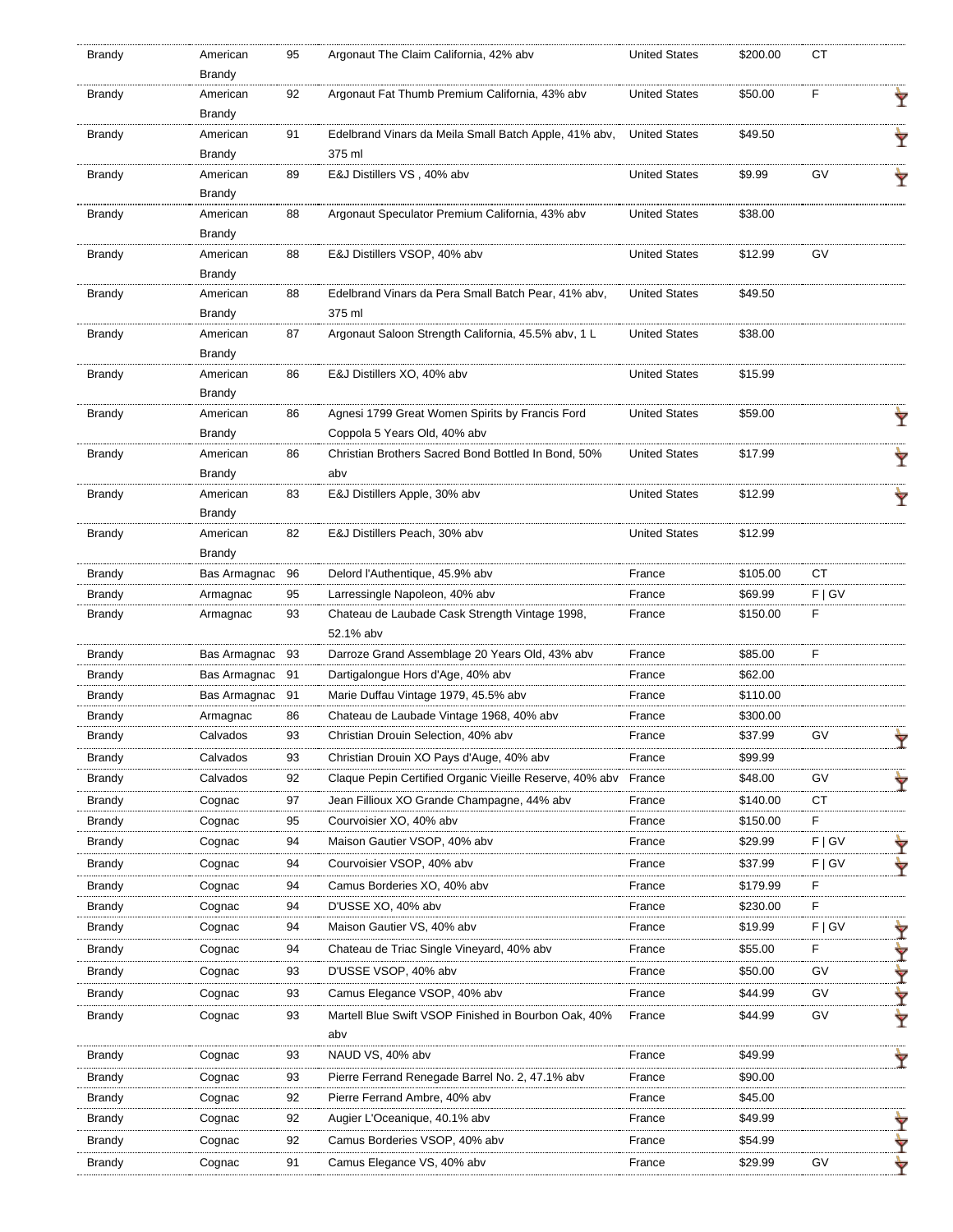| Brandy        | Cognac        | 91 | Merlet Brother's Blend VSOP, 40% abv                | France          | \$60.00 |           |   |
|---------------|---------------|----|-----------------------------------------------------|-----------------|---------|-----------|---|
| Brandy        | Cognac        | 91 | Pierre Ferrand 1840, 45% abv                        | France          | \$45.00 |           |   |
| Brandy        | Cognac        | 90 | Martell VS Single Distillery, 40% abv               | France          | \$32.99 | GV        | Ÿ |
| Brandy        | Cognac        | 90 | Augier Le Singulier, 41.7% abv                      | France          | \$59.99 |           | ∀ |
| <b>Brandy</b> | Cognac &      | 89 | Grand Brulot VSOP Cafe, 40% abv                     | France          | \$45.00 |           |   |
|               | French Brandy |    |                                                     |                 |         |           |   |
| Brandy        | Cognac        | 86 | Augier Le Sauvage, 40.8% abv                        | France          | \$49.99 |           | Y |
| Brandy        | Cognac        | 86 | Gilles Brisson VSOP Grande Champagne, 40% abv       | France          | \$44.00 |           | Y |
| Brandy        | Cognac        | 85 | Gilles Brisson VS Grande Champagne, 40% abv         | France          | \$35.00 |           | Y |
| Brandy        | European      | 96 | Lucien Bernard XO - 2017 Release French Brandy, 42% | France          | \$75.00 | CT        |   |
|               | Brandy        |    | abv                                                 |                 |         |           |   |
| Brandy        | European      | 94 | Brancoveanu VSOP Vinars Brandy                      | Romania         | n/a     | F         |   |
|               | Brandy        |    |                                                     |                 |         |           | Ÿ |
| <b>Brandy</b> | European      | 93 | Stone Castle Vineyards and Winery Verak XO 10 Years | Kosovo          | \$30.00 | F   G V   |   |
|               | Brandy        |    | Old, 40% abv, 1 L                                   |                 |         |           |   |
| Brandy        | European      | 93 | Brancoveanu XO Vinars Brandy, 40% abv,              | Romania         | n/a     | F         |   |
|               | Brandy        |    |                                                     |                 |         |           |   |
| <b>Brandy</b> | European      | 93 | Monteru Single Grape Chardonnay, 41.3% abv          | France          | \$34.99 | F   G V   |   |
|               | Brandy        |    |                                                     |                 |         |           |   |
| Brandy        | European      | 92 | Perea Grape, 40% abv                                | <b>Bulgaria</b> | \$25.00 | GV        |   |
|               | Brandy        |    |                                                     |                 |         |           |   |
| Brandy        | European      | 92 | Aqua Collection Ambre French Brandy, 42% abv        | France          | \$37.99 |           |   |
|               | Brandy        |    |                                                     |                 |         |           |   |
| Brandy        | European      | 91 | Schladerer Black Forest Pear, 40% abv               | Germany         | \$49.99 |           |   |
|               | <b>Brandy</b> |    |                                                     |                 |         |           |   |
| Brandy        | European      | 90 | Perea Barrel Aged Grape 3 Years Old, 40% abv        | Bulgaria        | \$28.00 |           |   |
|               | <b>Brandy</b> |    |                                                     |                 |         |           |   |
| <b>Brandy</b> | European      | 90 | Perea Chili Spiced, 40% abv                         | <b>Bulgaria</b> | \$26.00 |           |   |
|               | Brandy        |    |                                                     |                 |         |           |   |
| Brandy        | European      | 87 | Alexandrion 7*, 40% abv, 700 ml                     | Romania         | n/a     |           |   |
|               | Brandy        |    |                                                     |                 |         |           |   |
| Brandy        | European      | 87 | Mavem Grape, 41% abv                                | Portugal        | \$69.99 |           |   |
|               | Brandy        |    |                                                     |                 |         |           |   |
| <b>Brandy</b> | European      | 87 | Perea Plum, 40% abv                                 | Bulgaria        | \$25.00 |           |   |
|               | Brandy        |    |                                                     |                 |         |           |   |
| <b>Brandy</b> | European      | 87 | Perea Apricot, 40% abv                              | <b>Bulgaria</b> | \$25.00 |           |   |
|               | Brandy        |    |                                                     |                 |         |           |   |
| Brandy        | European      | 86 | Schladerer Black Forest Kirschwasser Cherry Brandy, | Germany         | \$49.99 |           |   |
|               | Brandy        |    | 42% abv                                             |                 |         |           |   |
| <b>Brandy</b> | European      | 85 | Perea Apple, 40% abv                                | Bulgaria        | \$25.00 |           | Ÿ |
|               | <b>Brandy</b> |    |                                                     |                 |         |           |   |
| <b>Brandy</b> | Grappa        | 96 | Bocchino Cantina Privata Moscato Sauternes Cask     | Italy           | €150.00 | CT        |   |
|               |               |    | Finish, 42% abv, 700 ml                             |                 |         |           |   |
| <b>Brandy</b> | Grappa        | 95 | POLI Cleopatra Moscato Oro, 40% abv                 | Italy           | \$80.00 | F         |   |
| Brandy        | Grappa        | 94 | Nonino Vendemmia, 41% abv                           | Italy           | \$44.99 | F   G V   |   |
| Brandy        | Grappa        | 94 | Nonino II Moscato, 41% abv                          | Italy           | \$78.99 | E         |   |
| Brandy        | Grappa        | 93 | Carlo Bocchino Riserva, 43% abv, 700 ml             | Italy           | €250.00 | T&T       |   |
| Brandy        | Grappa        | 92 | Nonino Vendemmia Riserva, 41% abv                   | Italy           | \$49.99 |           |   |
| Brandy        | Pisco         | 95 | Caravedo Puro Torontel, 40% abv                     | Peru            | \$29.99 | $CT  $ GV |   |
| Brandy        | Pisco         | 93 | Porton Acholado, 43% abv                            | Peru            | \$39.99 | $F$   T&T |   |
| Brandy        | Pisco         | 89 | CAPEL Alto del Carmen Muscat, 40% abv               | Chile           | \$34.99 |           |   |
| Brandy        | Pisco         | 87 | Caravedo Puro Quebranta, 40% abv                    | Peru            | \$24.99 |           |   |
| Brandy        | Pisco         | 86 | CAPEL Premium, 40% abv                              | Chile           | \$16.99 |           |   |
| Brandy        | Pisco         | 86 | CAPEL Alto del Carmen, 40% abv                      | Chile           | \$18.99 |           | Ÿ |
| <b>Brandy</b> | Pisco         | 85 | Porton Mosto Verde, 43% abv                         | Peru            | \$49.99 |           |   |
|               |               |    |                                                     |                 |         |           |   |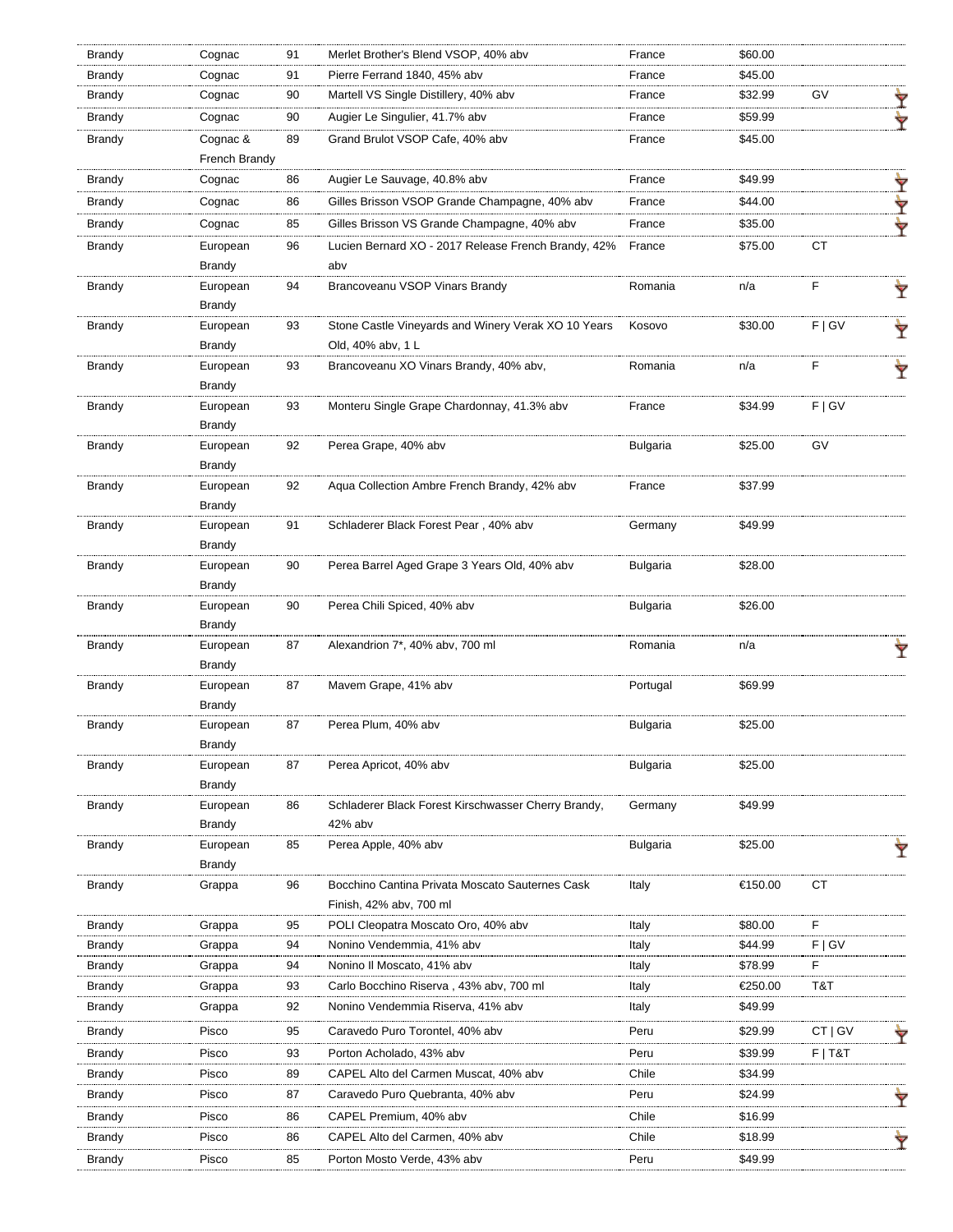| <b>Brandy</b> | Brandy de<br>Jerez  | 95 | Cardenal Mendoza Carta Real, 40% abv                                | Spain                | \$100.00 | T&T             |   |
|---------------|---------------------|----|---------------------------------------------------------------------|----------------------|----------|-----------------|---|
| <b>Brandy</b> | Brandy de<br>Jerez  | 93 | Cardenal Mendoza, 40% abv                                           | Spain                | \$49.99  | T&T             |   |
| Brandy        | Brandy de<br>Jerez  | 93 | Gran Duque d'Alba Solera Gran Reserva, 40% abv                      | Spain                | \$45.99  |                 |   |
| Genever       | Genever             | 94 | Old Duff 100% Maltwine, 45% abv                                     | Netherlands          | \$50.00  |                 |   |
| Genever       | Genever             | 94 | Hotaling & Co. Genevieve Barrel Finished Genever<br>Style, 47.3 abv | <b>United States</b> | \$64.99  |                 |   |
| Genever       | Genever             | 90 | Old Duff, 40% abv                                                   | Netherlands          | \$30.00  |                 |   |
| Gin           | <b>Flavored Gin</b> | 90 | Luxardo Sour Cherry, 37.5% abv                                      | Italy                | \$34.99  |                 |   |
| Gin           | <b>Flavored Gin</b> | 87 | Seagram's Lime Twisted, 35% abv                                     | <b>United States</b> | \$11.99  | GV              |   |
| Gin           | <b>Flavored Gin</b> | 87 | Seagram's Pineapple Twisted, 35% abv                                | <b>United States</b> | \$11.99  | GV              |   |
| Gin           | <b>Flavored Gin</b> | 86 | Seagram's Peach Twisted, 35% abv                                    | <b>United States</b> | \$11.99  |                 |   |
| Gin           | Gin                 | 96 | Plymouth, 41.2% abv                                                 | England              | \$32.99  | CT   GV   T&T   |   |
| Gin           | Gin                 | 95 | Nouaison by G'Vine, 45% abv                                         | France               | \$50.00  | F               |   |
| Gin           | Gin                 | 94 | Barr Hill Reserve Tom Cat, 43% abv                                  | <b>United States</b> | \$45.99  | F               |   |
| Gin           | Gin                 | 94 | Thomas Dakin, 42% abv                                               | United Kingdom       | n/a      | F               |   |
| Gin           | Gin                 | 93 | Farmer's Botanical Organic, 46.7% abv                               | <b>United States</b> | \$29.99  | F               |   |
| Gin           | Gin                 | 93 | Battle Standard 142, 57% abv                                        | <b>United States</b> | \$34.99  | F               |   |
| Gin           | Gin                 | 93 | Plymouth Navy Strength, 57% abv                                     | England              | \$37.99  | F               | Ÿ |
|               |                     |    |                                                                     |                      |          |                 | Y |
| Gin           | Gin                 | 92 | Ransom Old Tom Batch #82, 44% abv                                   | <b>United States</b> | \$39.00  |                 | Y |
| Gin           | Gin                 | 91 | Four Pillars Rare Dry, 41.8% abv                                    | Australia            | \$36.00  |                 | Ÿ |
| Gin           | Gin                 | 91 | Ada Lovelace Great Women Spirits by Francis Ford                    | <b>United States</b> | \$39.00  |                 | Ŷ |
|               |                     |    | Coppola, 40% abv                                                    |                      |          |                 |   |
| Gin           | Gin                 | 91 | Tinkerman's Recipe No. 4.2 Citrus Supreme, 46% abv                  | <b>United States</b> | \$29.99  |                 | Ÿ |
| Gin           | Gin                 | 90 | Martin Miller's Westbourne Strength, 45.2% abv                      | England              | \$39.99  |                 | Y |
| Gin           | Gin                 | 90 | Tinkerman's Recipe No. 6.3 Sweet Spice, 46% abv                     | <b>United States</b> | \$29.99  |                 | Ÿ |
| Gin           | Gin                 | 89 | Prairie Organic, 40% abv                                            | <b>United States</b> | \$19.99  |                 |   |
| Gin           | Gin                 | 89 | Caorunn Small Batch Scottish, 41.8% abv                             | Scotland             | \$35.00  |                 |   |
| Gin           | Gin                 | 89 | Four Pillars Navy Strength, 58.8% abv                               | Australia            | \$45.00  |                 | Ŷ |
| Gin           | Gin                 | 88 | Drumshanbo Gunpowder Irish, 43% abv                                 | Ireland              | \$36.99  |                 | ∀ |
| Gin           | Gin                 | 87 | Seagram's Extra Dry, 40% abv                                        | <b>United States</b> | \$11.99  |                 |   |
| Gin           | Gin                 | 86 | ALKKEMIST, 40% abv                                                  | Spain                | \$44.99  |                 |   |
| Gin           | Gin                 | 86 | Bainbridge Heritage Organic Doug Fir, 45% abv                       | <b>United States</b> | \$38.95  |                 |   |
| Gin           | Gin                 | 86 | Barr Hill, 45% abv                                                  | <b>United States</b> | \$35.99  |                 | Ϋ |
| Gin           | Gin                 | 86 | Door County Distillery, 47% abv                                     | <b>United States</b> | \$24.99  |                 | Y |
| Gin           | Gin                 | 86 | Ransom Batch #16 Dry, 44% abv                                       | <b>United States</b> | \$30.00  |                 | ₩ |
| Gin           | Gin                 | 86 | Teerenpeli PYGIN, 45% abv                                           | Finland              | \$50.00  |                 |   |
| Gin           | Gin                 | 86 | Striped Pig, 43% abv                                                | <b>United States</b> | \$26.99  |                 | Ŷ |
| Gin           | Gin                 | 85 | Seagram's Distiller's Reserve, 47% abv                              | <b>United States</b> | \$11.99  |                 | Y |
| Gin           | Gin                 | 85 | Tinkerman's Recipe No. 7.4 Curiously Bright & Complex<br>, 46% abv  | <b>United States</b> | \$29.99  |                 | Y |
| Gin           | Gin                 | 84 | Damrak Amsterdam, 41.8% abv                                         | Netherlands          | \$22.99  |                 | Ÿ |
| Gin           | Gin                 | 84 | Dry Town Four Grain, 46% abv                                        | <b>United States</b> | \$34.99  |                 |   |
| Gin           | Gin                 | 82 | Le Gin de Christian Drouin, 42% abv, 700 ml                         | France               | €34.00   |                 | Y |
| Gin           | Gin                 | 82 | Empress 1908 Original Indigo, 42.5% abv                             | Canada               | \$29.99  |                 | Y |
| Gin           | Gin                 | 80 | Bluecoat American Dry, 47% abv                                      | <b>United States</b> | \$28.99  |                 | Y |
| Gin           | Gin                 | 80 | Brockmans, 40% abv                                                  | United Kingdom       | \$34.99  |                 |   |
| Gin           | London Dry          | 95 | Whitley Neill Handcrafted Dry Gin, 40% abv                          | England              | \$34.99  | СT              |   |
|               | Gin                 |    |                                                                     |                      |          |                 | Y |
| Gin           | London Dry<br>Gin   | 94 | Beefeater, 47% abv                                                  | England              | \$18.99  | F   G V   T & T |   |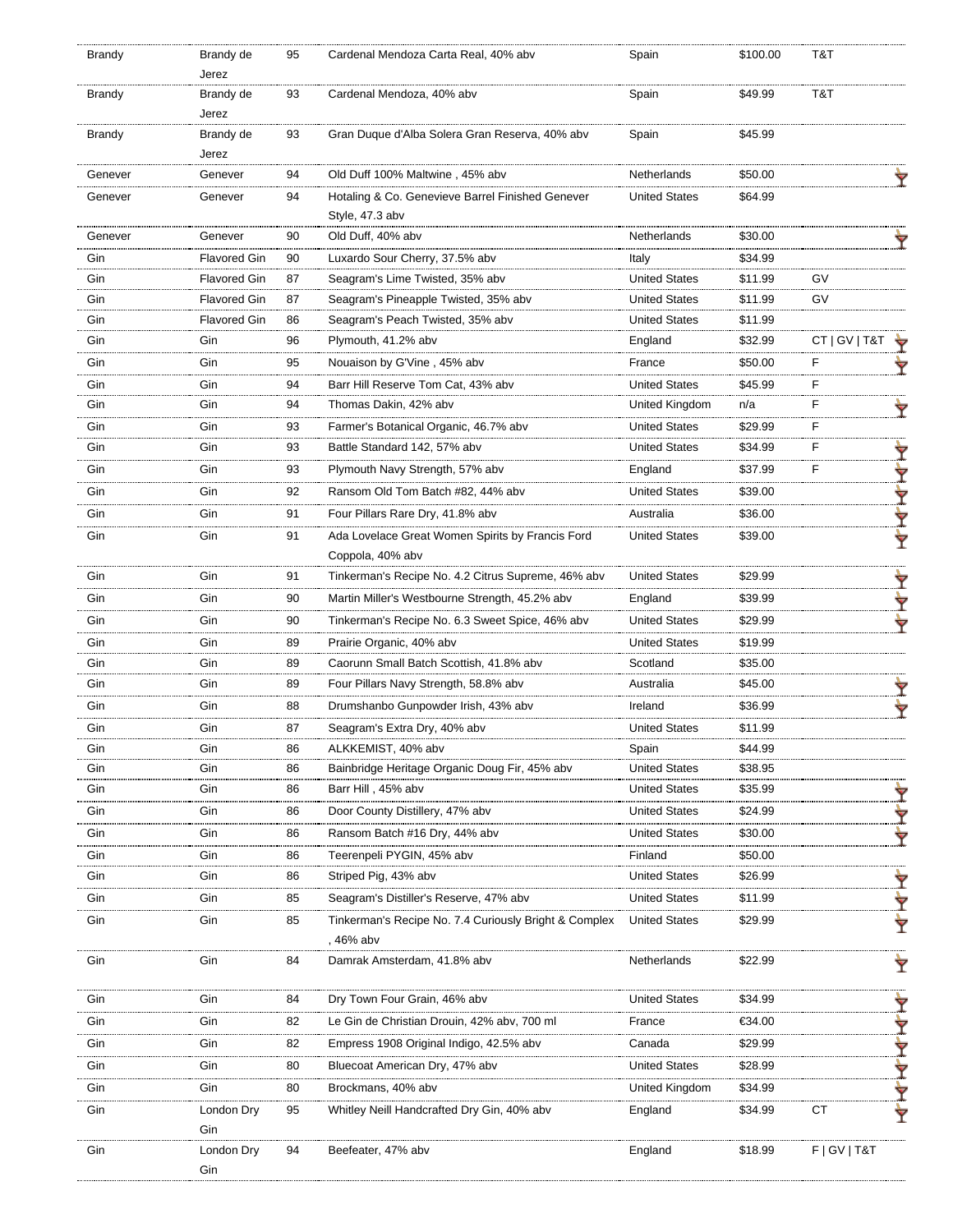| Gin     | London Dry         | 93 | Citadelle, 44% abv                                    | France               | \$25.00 | F   G V         | Ŷ |
|---------|--------------------|----|-------------------------------------------------------|----------------------|---------|-----------------|---|
|         | Gin                |    |                                                       |                      |         |                 |   |
| Gin     | London Dry<br>Gin  | 93 | Darnley's View, 40% abv                               | England              | \$34.99 | F               | Ŷ |
| Gin     | London Dry         | 93 | Fords, 45% abv                                        | United Kingdom       | \$23.99 | F   G V   T & T | Ÿ |
|         | Gin                |    |                                                       |                      |         |                 |   |
| Gin     | London Dry<br>Gin  | 92 | Inverroche Amber, 43% abv                             | South Africa         | \$45.00 |                 | Ÿ |
| Gin     | London Dry         | 92 | Fifty Pounds, 43.5% abv                               | England              | \$40.00 | T&T             | Ÿ |
|         | Gin                |    |                                                       |                      |         |                 |   |
| Gin     | London Dry<br>Gin  | 92 | Gordon's Traveller's Edition, 47.3% abv, 1 L          | Scotland             | \$45.00 |                 | Ÿ |
| Gin     | London Dry         | 92 | Inverroche Classic, 43% abv                           | South Africa         | \$45.00 |                 | Ŷ |
|         | Gin                |    |                                                       |                      |         |                 |   |
| Gin     | London Dry         | 92 | No. 3, 46% abv                                        | United Kingdom       | \$42.99 |                 | Ÿ |
|         | Gin                |    |                                                       |                      |         |                 |   |
| Gin     | London Dry         | 91 | Beefeater 24, 45% abv                                 | England              | \$22.99 | GV   T&T        | Ÿ |
|         | Gin                |    |                                                       |                      |         |                 |   |
| Gin     | London Dry         | 91 | Martin Miller's Original, 40% abv                     | England              | \$27.99 |                 | Y |
|         | Gin                |    |                                                       |                      |         |                 |   |
| Gin     | London Dry         | 89 | The Herbalist 6, 44% abv, 500 ml                      | Belgium              | €42.00  |                 | Y |
|         | Gin<br>London Dry  |    |                                                       | Scotland             | \$23.00 |                 |   |
| Gin     | Gin                | 87 | Gordon's, 37.5% abv, 700 ml                           |                      |         |                 | Ÿ |
| Gin     | London Dry         | 86 | THE LONDON Nº1 Gin, 47% abv                           | United Kingdom       | \$38.99 |                 |   |
|         | Gin                |    |                                                       |                      |         |                 |   |
| Gin     | London Dry         | 85 | Bloom, 40% abv                                        | United Kingdom       | n/a     |                 |   |
|         | Gin                |    |                                                       |                      |         |                 |   |
| Gin     | London Dry         | 85 | Inverroche Verdant, 43% abv                           | South Africa         | \$45.00 |                 |   |
|         | Gin                |    |                                                       |                      |         |                 |   |
| Gin     | London Dry         | 85 | Opihr Oriental, 42.5% abv                             | United Kingdom       | n/a     |                 |   |
|         | Gin                |    |                                                       |                      |         |                 |   |
| Gin     | London Dry<br>Gin  | 83 | New Amsterdam, 40% abv                                | <b>United States</b> | \$13.99 |                 |   |
| Gin     | <b>Matured Gin</b> | 93 | Martin Miller's 9 Moons Cask Aged, 40% abv, 375 ml    | England              | \$49.99 |                 |   |
| Gin     | Matured Gin        | 92 | Citadelle Reserve, 45.2% abv                          | France               | \$44.99 |                 | Ÿ |
| Gin     | <b>Matured Gin</b> | 91 | Bainbridge Heritage Oaked Organic Doug Fir, 45% abv   | <b>United States</b> | \$38.95 |                 | Ÿ |
| Liqueur | Cream Liqueur      | 97 | Five Farms Irish Cream, 17% abv                       | Ireland              | \$29.99 | СT              |   |
| Liqueur | Elderflower        | 96 | St-Germain, 20% abv                                   | France               | \$33.99 | F               |   |
|         | Liqueur            |    |                                                       |                      |         |                 |   |
| Liqueur | Liqueur            | 95 | Marie Brizard Parfait Amour, 25% abv                  | France               | \$19.99 | F   G V         |   |
| Liqueur | Liqueur            | 95 | Dimmi Liquore di Milano, 35% abv                      | Italy                | \$34.99 | F               |   |
| Liqueur | <b>Triple Sec</b>  | 95 | Merlet Trois Citrus, 40% abv                          | France               | \$30.00 | F               |   |
| Liqueur | Liqueur            | 95 | Tempus Fugit Creme de Banane, 26% abv                 | Switzerland          | \$42.99 | F               |   |
| Liqueur | Liqueur            | 94 | Bauchant Orange, 40% abv                              | France               | \$22.99 | F   G V         |   |
| Liqueur | Herbal Liqueur     | 94 | Jagermeister Manifest, 38% abv, 1 L                   | Germany              | \$59.99 | F               |   |
| Liqueur | Liqueur            | 94 | The King's Ginger, 41% abv                            | United Kingdom       | \$44.99 | F               |   |
| Liqueur | Liqueur            | 94 | Kahlua Salted Caramel, 20% abv                        | <b>United States</b> | \$19.99 | F   G V         |   |
| Liqueur | Creme de           | 93 | Merlet Creme de Cassis, Blackcurrant Liqueur, 20% abv | France               | \$28.00 | F               |   |
|         | Cassis,            |    |                                                       |                      |         |                 |   |
|         | Blackcurrant       |    |                                                       |                      |         |                 |   |
|         | Liqueur            |    |                                                       |                      |         |                 |   |
| Liqueur | Liqueur            | 93 | Plymouth Sloe Gin, 26% abv                            | England              | \$27.99 | F               |   |
| Liqueur | Liqueur            | 93 | Buffalo Trace Distillery Bourbon Cream, 15% abv       | <b>United States</b> | \$19.99 | F   G V         |   |
| Liqueur | Liqueur            | 93 | Cardenal Mendoza Angelus, 40% abv                     | Spain                | \$34.99 | $F$   T&T       |   |
| Liqueur | Cream Liqueur      | 93 | Brinley Gold Shipwreck Coconut Rum Cream, 15% abv     | St. Kitts            | \$26.00 | F               |   |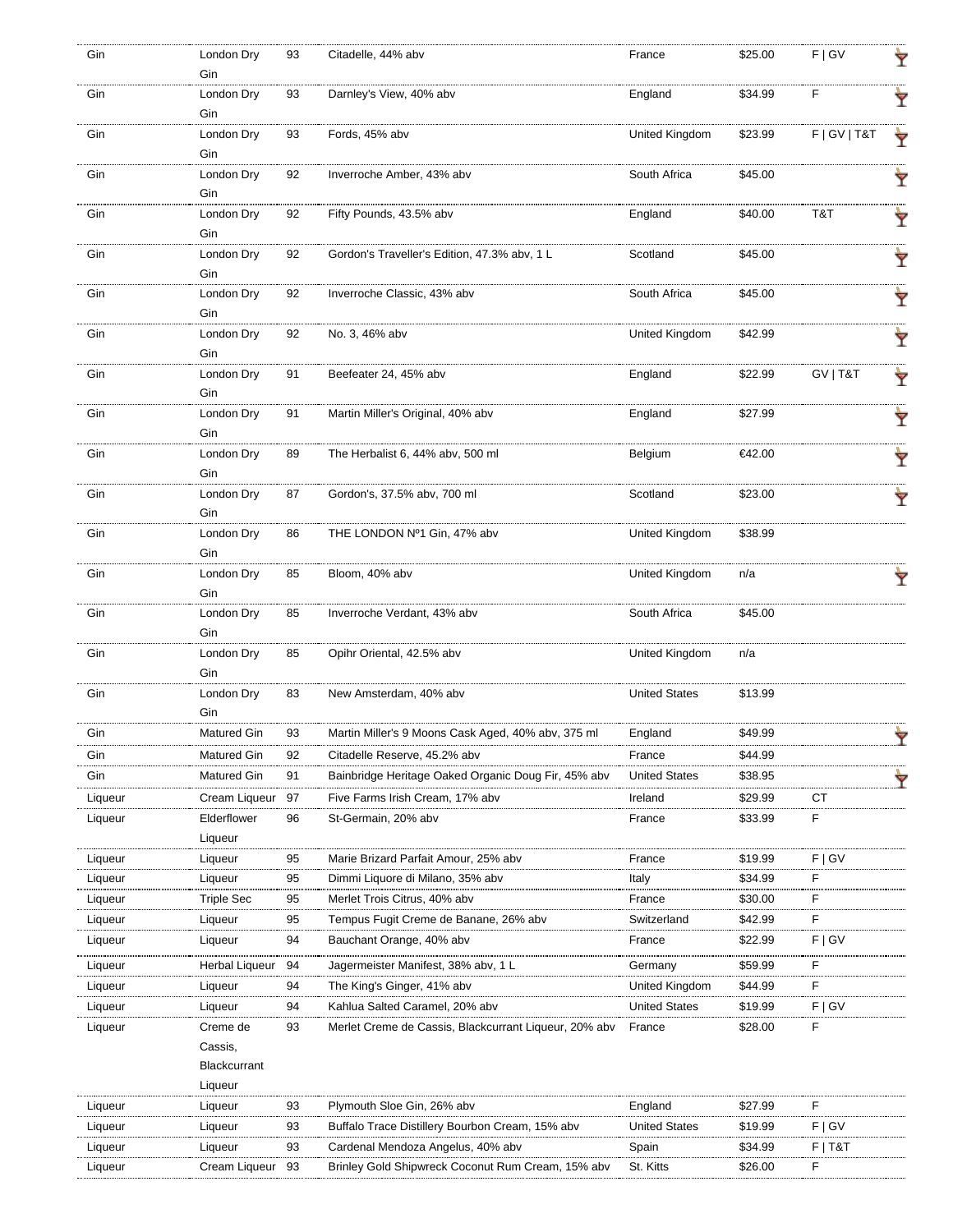| Liqueur | Liqueur        | 93 | PRIQLY Prickly Pear, 21% abv                         | Malta                | \$32.99 | F         |
|---------|----------------|----|------------------------------------------------------|----------------------|---------|-----------|
| Liqueur | Liqueur        | 92 | Kahlua Chili Chocolate, 20% abv                      | <b>United States</b> | \$19.99 | F   G V   |
| Liqueur | Creme de       | 92 | Merlet Creme de Fraise, Strawberry Liqueur, 18% abv  | France               | \$28.00 | F         |
|         | Fraise,        |    |                                                      |                      |         |           |
|         | Strawberry     |    |                                                      |                      |         |           |
|         | Liqueur        |    |                                                      |                      |         |           |
| Liqueur | Liqueur        | 91 | Kahlua French Vanilla, 20% abv                       | <b>United States</b> | \$19.99 | GV        |
| Liqueur | Liqueur        | 91 | Liquore Strega, 40% abv                              | Italy                | \$49.99 |           |
| Liqueur | Liqueur        | 91 | Schladerer Black Forest Raspberry, 28% abv           | Germany              | \$29.99 |           |
| Liqueur | Liqueur        | 90 | Kahlua Peppermint Mocha, 20% abv                     | <b>United States</b> | \$19.99 | GV        |
| Liqueur | Coffee Liqueur | 90 | Merlet C <sup>2</sup> Cafe, Coffee, 33% abv          | France               | \$35.00 |           |
| Liqueur | Cream Liqueur  | 89 | Brady's Irish Cream, 17% abv                         | Ireland              | \$9.99  | <b>GV</b> |
| Liqueur | Liqueur        | 89 | Bailoni Gold Apricot, 30% abv                        | Austria              | \$50.00 |           |
| Liqueur | Liqueur        | 88 | Kahlua Coffee, 20% abv                               | <b>United States</b> | \$19.99 |           |
| Liqueur | Liqueur        | 88 | Licor 43 Original, 31% abv                           | Spain                | \$26.00 |           |
| Liqueur | Elderflower    | 88 | Marie Brizard Elderflower, 20% abv                   | France               | \$14.99 |           |
|         | Liqueur        |    |                                                      |                      |         |           |
| Liqueur | Liqueur        | 87 | BOM BOM Nilli Vanilli Rum, 14% abv                   | <b>United States</b> | \$21.99 |           |
| Liqueur | Liqueur        | 87 | Bubba's Secret Stills, 35% abv                       | <b>United States</b> | \$20.00 |           |
| Liqueur | Liqueur        | 87 | Merlet Lune d'Abricot, Apricot, 25% abv              | France               | \$38.00 |           |
|         |                |    |                                                      | Romania              |         |           |
| Liqueur | Liqueur        | 87 | Saber Elyzia Forest Berry, 30% abv, 700 ml           |                      | n/a     |           |
| Liqueur | Liqueur        | 87 | Wild Turkey American Honey Sting, 35.5% abv          | <b>United States</b> | \$22.99 |           |
| Liqueur | Liqueur        | 87 | Chambord Black Raspberry, 16.5% abv                  | France               | \$26.00 |           |
| Liqueur | Liqueur        | 87 | Irish Mist Honey Whiskey, 35% abv                    | Ireland              | \$26.99 |           |
| Liqueur | Liqueur        | 87 | Wild Turkey American Honey, 35.5% abv                | <b>United States</b> | \$21.99 |           |
| Liqueur | Liqueur        | 86 | Bottega Limoncino, 30% abv                           | Italy                | \$24.99 |           |
| Liqueur | Liqueur        | 86 | Nooku Bourbon Cream, 17% abv                         | <b>United States</b> | \$31.99 |           |
| Liqueur | Liqueur        | 86 | Vergnano Cioco, 16.5% abv                            | Italy                | \$32.95 |           |
| Liqueur | Liqueur        | 86 | Patique Cherry, 19% abv, 375 ml                      | <b>United States</b> | \$29.95 |           |
| Liqueur | Cream Liqueur  | 85 | Adelaide's Dreamsicle Dragon Fruit Wine, 13.9% abv   | <b>United States</b> | \$19.99 |           |
| Liqueur | Liqueur        | 85 | Carolan's Irish Cream, 17% abv                       | Ireland              | \$14.99 |           |
| Liqueur | Liqueur        | 85 | Crispin's Rose, 25.4% abv, 375 ml                    | <b>United States</b> | \$85.00 |           |
| Liqueur | Liqueur        | 85 | Malibu Caribbean Rum With Coconut, 21% abv           | Canada               | n/a     |           |
| Liqueur | Liqueur        | 85 | Pallini Limoncello, 26% abv                          | Italy                | \$26.99 |           |
| Liqueur | Liqueur        | 85 | Pomp & Whimsy Gin, 30% abv                           | <b>United States</b> | \$40.00 |           |
| Liqueur | Liqueur        | 85 | Saber Elyzia Apricot, 30% abv, 700 ml                | Romania              | n/a     |           |
| Liqueur | Liqueur        | 85 | Marie Brizard Yuzu, 20% abv                          | France               | \$14.99 |           |
| Liqueur | Liqueur        | 85 | The Dubliner Whiskey and Honeycomb, 30% abv          | Ireland              | n/a     |           |
| Liqueur | Cream Liqueur  | 84 | Adelaide's Dreamsicle Mint Chocolate Chip, 12.5% abv | <b>United States</b> | \$19.99 |           |
| Liqueur | Liqueur        | 84 | Mozart Chocolate Pumpkin Spice Cream, 17% abv        | Austria              | \$26.99 |           |
| Liqueur | Liqueur        | 84 | POLI Miele Honey, 35% abv                            | Italy                | \$32.00 |           |
| Liqueur | Schnapps       | 84 | Bailoni Apricot, 40% abv                             | Austria              | \$40.00 |           |
| Liqueur | Whisky         | 84 | Old Pulteney Stroma Malt, 35% abv                    | Scotland             | \$35.00 |           |
|         | Liqueur        |    |                                                      |                      |         |           |
| Liqueur | Liqueur        | 83 | BOM BOM Coco Mochanut Rum, 18% abv                   | <b>United States</b> | \$21.99 |           |
| Liqueur | Liqueur        | 83 | Marie Brizard Chocolat Royal, 17% abv                | France               | \$19.99 |           |
| Liqueur | Chocolate      | 83 | Meletti Cioccolato, 21% abv                          | Italy                | \$27.00 |           |
|         | Liqueur        |    |                                                      |                      |         |           |
| Liqueur | Liqueur        | 83 | Mozart Chocolate Cream, 17% abv                      | Austria              | \$26.99 |           |
| Liqueur | Cream Liqueur  | 82 | Vespertino Tequila Crema, 15% abv                    | <b>United States</b> | \$21.99 |           |
| Mezcal  | Mezcal         | 95 | Del Maguey Single Village Wild Jabali, 45% abv       | Mexico               | \$99.00 | СT        |
| Mezcal  | Mezcal         | 94 | Los Vecinos del Campo Tobola, 46% abv                | Mexico               | \$90.00 | F         |
| Mezcal  | Mezcal         | 94 | Los Vecinos del Campo Espadin, 45% abv               | Mexico               | \$34.00 | F   G V   |
| Mezcal  | Mezcal         | 93 | Real Minero Pechuga, n/a abv                         | Mexico               | n/a     | F         |
| Mezcal  | Mezcal         | 93 | Del Maguey Single Village Santo Domingo Albarradas,  | Mexico               | \$65.00 | F         |
|         |                |    | 48% abv                                              |                      |         |           |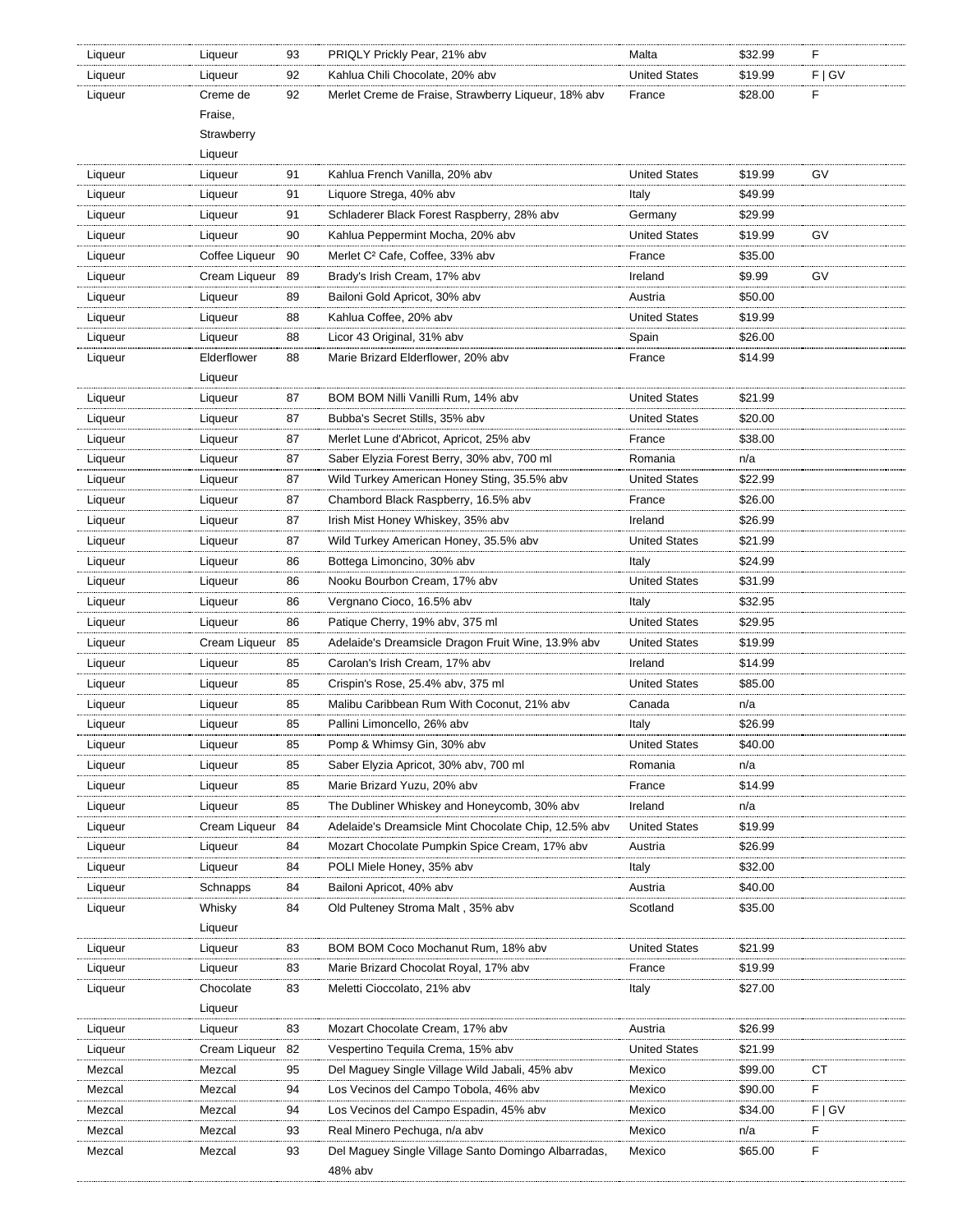| Mezcal             | Mezcal                  | 93 | Marca Negra Espadin, 50.2% abv                              | Mexico               | \$27.99  | F   G V   |   |
|--------------------|-------------------------|----|-------------------------------------------------------------|----------------------|----------|-----------|---|
| Mezcal             | Mezcal                  | 93 | Del Maguey Single Village San Luis Del Rio Azul, 47%<br>aby | Mexico               | \$99.00  | $F$   T&T |   |
| Mezcal             | Mezcal                  | 91 | Del Maguey Single Village Minero, 49% abv                   | Mexico               | \$65.00  |           |   |
| Mezcal             | Mezcal                  | 91 | Real Minero Espadin, 45.9% abv                              | Mexico               | n/a      |           |   |
| Mezcal             | Mezcal                  | 91 | Rey Campero Mexicano Joven, 47.9% abv                       | Mexico               | n/a      |           |   |
| Mezcal             | Mezcal                  | 88 | Marca Negra Tobola, 49.9% abv                               | Mexico               | \$79.99  |           |   |
| Mezcal             | Mezcal                  | 87 | Del Maguey Single Village Chichicapa, 46% abv               | Mexico               | \$65.00  |           |   |
| Mezcal             | Mezcal                  | 82 | Los Amantes Reposado, 40% abv                               | Mexico               | \$54.99  |           |   |
| Miscellaneous      | <b>Distilled Spirit</b> | 88 | Nardini Mandorla, 50% abv, 1 L                              | Italy                | \$52.00  |           |   |
| Spirits            | Specialty               |    |                                                             |                      |          |           |   |
| Pre-Mixed          | Pre-Mixed               | 85 | Blue Marble Cocktails: Cosmo, 15% abv, 200 ml               | <b>United States</b> | \$4.00   |           |   |
| Cocktails/Ready to | Cocktail                |    |                                                             |                      |          |           |   |
| Drink and Mixes    |                         |    |                                                             |                      |          |           |   |
| Pre-Mixed          | Pre-Mixed               | 82 | Blue Marble Cocktails: Long Island, 15% abv, 200 ml         | <b>United States</b> | \$4.00   |           |   |
| Cocktails/Ready to | Cocktail                |    |                                                             |                      |          |           |   |
| Drink and Mixes    |                         |    |                                                             |                      |          |           |   |
| Pre-Mixed          | Pre-Mixed               | 80 | Blue Marble Cocktails: Marble-Rita, 15% abv, 200 ml         | <b>United States</b> | \$4.00   |           |   |
| Cocktails/Ready to | Cocktail                |    |                                                             |                      |          |           |   |
| Drink and Mixes    |                         |    |                                                             |                      |          |           |   |
| Pre-Mixed          | Ready to Drink 80       |    | Maggie's Farm M.F.O.F. Rum Old Fashioned, 24.5%             | <b>United States</b> | \$27.99  |           |   |
| Cocktails/Ready to |                         |    | aby                                                         |                      |          |           |   |
| Drink and Mixes    |                         |    |                                                             |                      |          |           |   |
| Pre-Mixed          | Mixer                   | 86 | Charleston Bloody Mary Mix: Bold & Spicy, n/a abv, 32       | <b>United States</b> | \$5.99   |           |   |
| Cocktails/Ready to |                         |    | OZ.                                                         |                      |          |           |   |
| Drink and Mixes    |                         |    |                                                             |                      |          |           |   |
| Rum                | Flavored Rum            | 95 | Plantation Pineapple Stiggins' Fancy, 40% abv               | West Indies          | \$34.99  | СT        |   |
| Rum                | Flavored Rum            | 87 | Don Q Pina, 30% abv                                         | Puerto Rico          | \$13.99  |           |   |
| Rum                | <b>Flavored Rum</b>     | 86 | Rumson's Coffee, 40% abv                                    | Trinidad             | \$29.99  |           |   |
| Rum                | <b>Flavored Rum</b>     | 83 | Brinley Gold Shipwreck Coconut, 36% abv                     | St. Kitts            | \$26.00  |           |   |
| Rum                | <b>Flavored Rum</b>     | 82 | Big 5 Coconut, 40% abv                                      | <b>United States</b> | \$20.00  |           |   |
| Rum                | Rhum                    | 87 | Boukman Botanical, 45% abv                                  | Haiti                | \$46.00  |           |   |
| Rum                | Rum                     | 98 | Diplomatico Distillery Collection No. 2 Barbet Still, 47%   | Venezuela            | \$79.99  | <b>CT</b> |   |
|                    |                         |    | abv                                                         |                      |          |           |   |
| Rum                |                         |    | Plantation Fiji Vintage 2009, 44.8% abv                     | Fiji                 | \$45.99  |           |   |
| Rum                | Gold Rum                | 95 | Marti Dorado 3 Years Old, 40% abv                           | Panama               | \$18.99  | F   G V   |   |
| Rum                | Rum                     | 95 | BLY Silver, 40% abv                                         | <b>United States</b> | \$22.00  | F   G V   |   |
| Rum                | Rum                     | 94 | Twenty Boat Cape Cod Amber, 42% aby                         | <b>United States</b> | \$59.99  | F.        |   |
| Rum                | Rum                     | 94 | Denizen Dark, 50% abv                                       | Guyana/Martinique    | \$27.99  | F         |   |
| Rum                | Rum                     | 94 | FACUNDO EXQUISITO 23 Years Old, 40% abv                     | <b>Bahamas</b>       | \$150.00 | F         |   |
|                    |                         |    |                                                             |                      |          |           |   |
| Rum                | Rum                     | 94 | The Real McCoy Limited Edition Virgin Oak Bourbon           | <b>Barbados</b>      | \$59.99  | F         | Ÿ |
|                    |                         |    | Cask 10 Years Old, 46% abv                                  |                      |          |           |   |
| Rum                | Rum                     | 94 | Denizen Aged White, 40% abv                                 | Trinidad/Jamaica     | \$19.99  | F   G V   |   |
| Rum                | Rum                     | 94 | Bounty Gold, 40% abv                                        | St. Lucia            | \$17.99  | F   G V   |   |
| Rum                | White Rum               | 94 | Maggie's Farm, 40% abv                                      | United States        | \$27.99  | F         |   |
| Rum                | Rum                     | 93 | Bounty Dark, 43% aby                                        | St. Lucia            | \$20.99  | F   G V   |   |
| Rum                | Rum                     | 93 | BACARDI Black, 40% abv                                      | Puerto Rico          | \$12.99  | F   G V   |   |
| Rum                | Rum                     | 93 | FACUNDO EXIMO 10 Years Old, 40% abv                         | Bahamas              | \$80.00  | F         |   |
| Rum                | Rum                     | 93 | Rumson's Grand Reserve, 40% abv                             | Trinidad             | \$44.99  | $F$   T&T |   |
| Rum                | Rum                     | 93 | Grander Single Barrel 8 Years Old, 52.57% abv               | Panama               | \$37.99  | F         |   |
| Rum                | Rum                     | 93 | Maggie's Farm Queen's Share Double Oak, 55% abv             | United States        | \$34.99  | F         |   |
| Rum                | Rum                     | 93 | Ron Viejo de Caldas Gran Reserva Especial, 40% abv          | Colombia             | \$29.99  | F         |   |
| Rum                | Rum                     | 93 | Dictador Distiller Icon Reserve 20 Years Old, 40% abv       | Colombia             | \$59.99  | F         |   |
| Rum                | Rum                     | 93 | Plantation Peru Vintage 2004, 43.5% abv                     | Peru                 | \$45.99  | F         |   |
| Rum                | Rum                     | 92 | La Hechicera Solera 21 Aged, 40% abv                        | Colombia             | \$39.99  |           |   |
|                    |                         |    |                                                             |                      |          |           |   |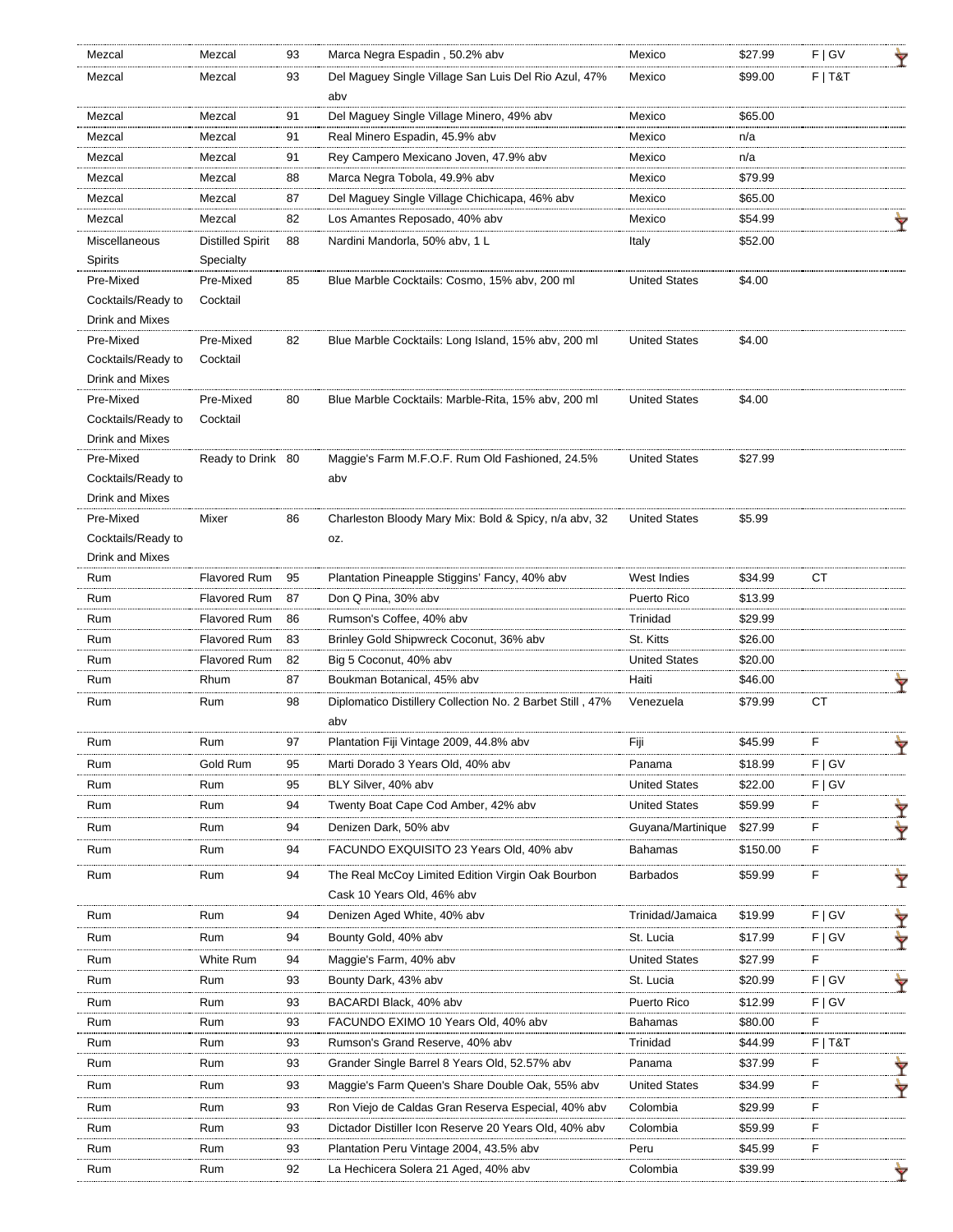| Rum | Rum               | 92       | Plantation Barbados Vintage 2002, 43.2% abv                                         | <b>Barbados</b>                   | \$45.99            |           |        |
|-----|-------------------|----------|-------------------------------------------------------------------------------------|-----------------------------------|--------------------|-----------|--------|
| Rum | Rum               | 92       | Plantation Jamaica Vintage 2002, 42% abv                                            | Jamaica                           | \$45.99            |           |        |
| Rum | Rum               | 92       | Brugal Anejo, 40% abv                                                               | Dominican Rep.                    | \$19.99            | GV        |        |
| Rum | Rum               | 92       | Cana Brava Reserva Aneja 7 Years Old, 45% abv                                       | Panama                            | \$44.00            | T&T       |        |
| Rum | Rum               | 92       | Diplomatico Distillery Collection No. 1 Batch Kettle Still,<br>47% abv              | Venezuela                         | \$79.99            |           |        |
| Rum | Rum               | 92       | Denizen Merchant's Reserve 8 Years Old, 43% abv                                     | Jamaica/Martinique \$29.99        |                    |           | ▼      |
| Rum | Rum               | 91       | BACARDI 8 Años, 40% abv                                                             | Puerto Rico                       | \$24.99            | GV        |        |
| Rum | Rum               | 91       | Brugal Extra Dry, 40% abv                                                           | Dominican Rep.                    | \$19.99            | <b>GV</b> |        |
| Rum | Rum               | 91       | Plantation XO 20th Anniversary, 40% abv                                             | <b>Barbados</b>                   | \$49.99            |           |        |
| Rum | Rum               | 91       | Cruzan Single Barrel Extra Aged, 40% abv                                            | <b>United States</b>              | \$29.99            |           |        |
| Rum | Rum               | 90       | Ron Viejo de Caldas 3 Years Old, 40% abv                                            | Colombia                          | \$12.99            | GV        |        |
| Rum | Rum               | 90       | Twenty Boat White, 40% abv                                                          | <b>United States</b>              | \$34.99            |           |        |
| Rum | Rum               | 89       | Cana Brava Carta Blanca, 43% abv                                                    | Panama                            | \$29.00            |           |        |
| Rum | Dark Rum          | 89       | Papa's Pilar 24 Sherry Cask Finished 2017, 43% abv                                  | Various                           | \$46.99            |           |        |
| Rum | Rum               | 89       | Endless Summer, 40% abv, 1 L                                                        | <b>Barbados</b>                   | \$14.99            | GV        |        |
| Rum | Rum               | 89       | BACARDI Limitada, 40% abv                                                           | Puerto Rico                       | \$99.99            |           |        |
| Rum | White Rum         | 89       | Marti Plata 3 Years Old, 40% abv                                                    | Panama                            | \$18.99            |           |        |
| Rum | Rum               | 89       | BACARDI Gold, 40% abv                                                               | Puerto Rico                       | \$12.99            | GV        | Ÿ      |
| Rum | Rum               | 89       | Big 5 Silver, 40% abv                                                               | <b>United States</b>              | \$19.99            |           | Y      |
| Rum | Rum               | 88       | Don Q Double Aged Rum Vermouth Cask Finish 8 Years<br>Old, 40% abv                  | Puerto Rico                       | \$49.99            |           | Ÿ<br>Ÿ |
| Rum | Rum               | 87       | BACARDI Superior, 40% abv                                                           | Puerto Rico                       | \$12.99            | GV        |        |
| Rum | Rum               | 87       | Botran 12 Years Old, 40% abv                                                        | Guatemala                         | \$19.99            |           |        |
| Rum | Rum               | 87       | Drakes Organic, 40% abv                                                             | Colombia                          | \$22.99            |           |        |
| Rum | Rum               | 87       |                                                                                     | <b>United States</b>              | \$22.99            |           | Ÿ      |
|     |                   |          | Striped Pig, 40% abv                                                                |                                   |                    |           | Ÿ      |
| Rum | Gold Rum          | 87       | Neptune 3 Years Old, 40% aby, 700 ml                                                | <b>Barbados</b>                   | \$30.00            |           | Y      |
| Rum | Rum               | 87       | Ron Viejo de Caldas 8 Years Old, 40% abv                                            | Colombia                          | \$18.99            |           | ₩      |
| Rum | Rum               | 86       | Bounty White, 40% abv                                                               | St. Lucia                         | \$17.99            |           |        |
| Rum | Rum               | 86       | Santa Teresa 1796 Solera, 40% abv                                                   | Venezuela                         | \$44.99            |           | Ÿ      |
| Rum | Rum               | 86       | The Scotch Malt Society Cask No. R7.2 Jamaica me                                    | Jamaica                           | \$185.00           |           |        |
|     |                   |          | crazy 2000 16 Years Old, 52.8% abv                                                  |                                   |                    |           |        |
| Rum | Rum               | 86       | Thomas Tew Single Barrel Pot Still, 42% abv                                         | <b>United States</b>              | \$40.00            |           |        |
| Rum | Rum               | 86       | Privateer Navy Yard Barrel Proof, 58.75% abv                                        | <b>United States</b>              | \$50.00            |           |        |
| Rum | Rum               | 85       | Botran 18 Years Old, 40% abv<br>Dictador Ultimate Premium Reserve 12 Years Old, 40% | Guatemala<br>Colombia             | \$29.99<br>\$39.99 |           |        |
| Rum | Rum               | 85       | abv                                                                                 |                                   |                    |           |        |
| Rum | Rum               | 84       | Ron Cihuatan 12 Years Old, 40% abv                                                  | El Salvador                       | \$37.99            |           |        |
| Rum | Rum               | 84       | Rumson's, 40% abv                                                                   | Trinidad                          | \$29.99            |           |        |
| Rum | Rum               | 84       | The Naked Turtle, 40% abv                                                           | U.S. Virgin Islands               | \$12.99            |           |        |
| Rum | Rum               | 83       | Botran Reserva Blanca, 40% abv                                                      | Guatemala                         | \$19.99            |           | Ÿ      |
|     |                   |          |                                                                                     |                                   |                    |           | ₩      |
| Rum | Rum<br>Over-Proof | 83<br>83 | Bounty Spiced, 40% abv<br>Maggie's Farm Queen's Share Unaged, 55% abv               | St. Lucia<br><b>United States</b> | \$17.99<br>\$23.99 |           |        |
| Rum | Rum               |          |                                                                                     |                                   |                    |           |        |
| Rum | Over-Proof        | 82       | Thomas Tew Widow's Walk, 67.5% abv                                                  | <b>United States</b>              | \$40.00            |           |        |
|     | Rum               |          |                                                                                     |                                   |                    |           |        |
| Rum | Rum               | 82       | Big 5 Gold, 40% abv                                                                 | <b>United States</b>              | \$19.99            |           |        |
| Rum | Spiced Rum        | 91       | Maggie's Farm, 40% abv                                                              | <b>United States</b>              | \$29.99            |           |        |
| Rum | Spiced Rum        | 87       | Rumson's, 40% abv                                                                   | Trinidad                          | \$29.99            |           |        |
| Rum | Spiced Rum        | 86       | Blackheart Premium, 46.5% abv                                                       | <b>United States</b>              | \$14.99            |           |        |
| Rum | Spiced Rum        | 85       | Brinley Gold Shipwreck, 36% abv                                                     | St. Kitts                         | \$26.00            |           |        |
| Rum | Spiced Rum        | 84       | Admiral Nelson's, 35% abv                                                           | <b>United States</b>              | \$9.99             |           |        |
| Rum | Spiced Rum        | 83       | Striped Pig, 35% abv                                                                | <b>United States</b>              | \$24.99            |           |        |
| Rum | Spiced Rum        | 82       | Twenty Boat, 47.5% abv                                                              | <b>United States</b>              | \$44.99            |           |        |
|     |                   |          |                                                                                     |                                   |                    |           |        |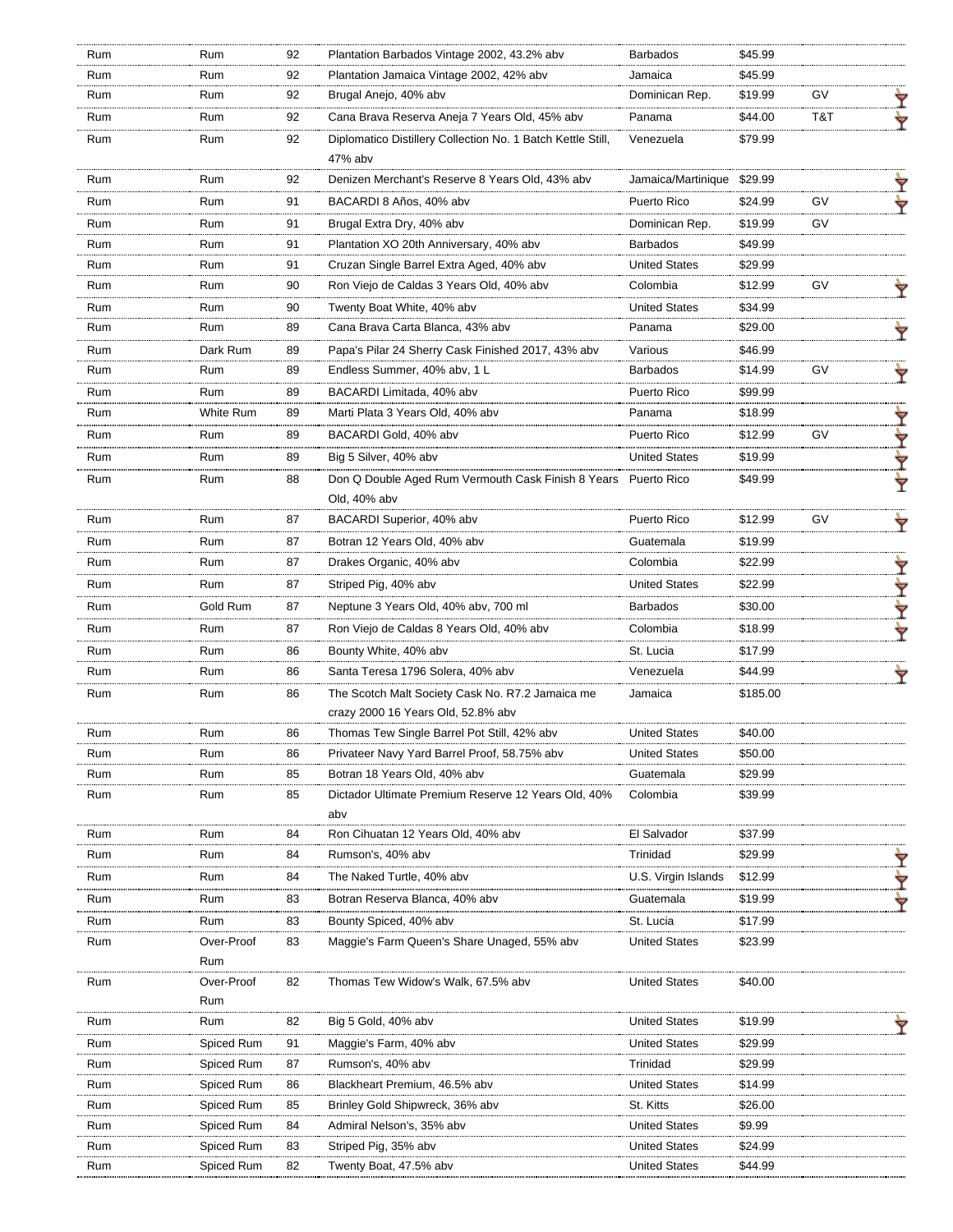| Shochu/Soju   | Shochu              | 95 | iichiko Reserve Zenwa 2018 Edition, 40% abv                        | Japan  | JPY5000.00 CT |                 |   |
|---------------|---------------------|----|--------------------------------------------------------------------|--------|---------------|-----------------|---|
| Shochu/Soju   | Shochu              | 94 | iichiko BLŪ, 30% abv                                               | Japan  | \$25.00       | F   G V   T & T | Y |
| Shochu/Soju   | Shochu              | 93 | iichiko Hita Distillery Barrel Aged 3 Years Old, 40% abv,<br>200ml | Japan  | JPY600.00     | E               | Ÿ |
| Shochu/Soju   | Shochu              | 91 | iichiko Reserve Shinwa 2018 Edition, 40% abv                       | Japan  | JPY5000.00    |                 | Ÿ |
| Shochu/Soju   | Shochu              | 91 | iichiko Kurobin, 25% abv                                           | Japan  | \$35.00       |                 |   |
| Shochu/Soju   | Shochu              | 90 | iichiko Frasco, 30% abv                                            | Japan  | \$50.00       |                 |   |
| Shochu/Soju   | Shochu              | 89 | iichiko Shinkun, 25% abv, 720 ml                                   | Japan  | JPY1038.00    |                 | Ŷ |
| Shochu/Soju   | Shochu              |    |                                                                    |        |               |                 | Y |
|               |                     | 87 | iichiko Special 5 Years Old, 30% abv, 720 ml                       | Japan  | JPY2286.00    |                 | ₩ |
| Sotol         | Sotol               | 87 | Fabriquero, 45% abv                                                | Mexico | \$65.00       |                 |   |
| Tequila/Other | Anejo, 100%         | 95 | Revolucion, 40% abv                                                | Mexico | \$59.99       | СT              |   |
| Agave         | Agave Tequila       |    |                                                                    |        |               |                 |   |
| Tequila/Other | Anejo, 100%         | 94 | Herradura, 40% abv                                                 | Mexico | \$56.99       | F               |   |
| Agave         | Agave Tequila       |    |                                                                    |        |               |                 |   |
| Tequila/Other | Anejo, 100%         | 93 | Partida, 40% abv                                                   | Mexico | \$49.99       | $F$   T&T       |   |
| Agave         | Agave Teguila       |    |                                                                    |        |               |                 |   |
| Tequila/Other | Anejo, 100%         | 93 | Siete Leguas, 40% abv                                              | Mexico | \$56.99       | F               |   |
| Agave         | Agave Tequila       |    |                                                                    |        |               |                 |   |
| Tequila/Other | Anejo, 100%         | 93 | Expresiones Corazon Sazerac Rye, 45% abv                           | Mexico | \$79.99       | E               |   |
| Agave         | Agave Tequila       |    |                                                                    |        |               |                 |   |
| Tequila/Other | Anejo, 100%         | 93 | Tromba, 40% abv                                                    | Mexico | \$50.00       | F               |   |
| Agave         | Agave Tequila       |    |                                                                    |        |               |                 |   |
| Tequila/Other | Anejo, 100%         | 93 | El Tesoro, 40% abv                                                 | Mexico | \$64.99       | $F$   T&T       |   |
| Agave         | Agave Tequila       |    |                                                                    |        |               |                 |   |
| Tequila/Other | Anejo, 100%         | 91 | Expresiones Corazon Thomas H. Handy Sazerac, 40%                   | Mexico | \$79.99       |                 |   |
| Agave         | Agave Tequila       |    | abv                                                                |        |               |                 |   |
| Tequila/Other | Anejo, 100%         | 91 | Expresiones Corazon George T. Stagg, 40% abv                       | Mexico | \$79.99       |                 |   |
| Agave         | Agave Tequila       |    |                                                                    |        |               |                 |   |
| Tequila/Other | Anejo, 100%         | 90 | Lunazul, 40% abv                                                   | Mexico | \$22.99       | GV              |   |
| Agave         | Agave Tequila       |    |                                                                    |        |               |                 |   |
| Tequila/Other | Anejo, 100%         | 90 | Espolon, 40% abv                                                   | Mexico | \$34.99       |                 | Ŷ |
| Agave         | Agave Tequila       |    |                                                                    |        |               |                 |   |
| Tequila/Other | Anejo, 100%         | 89 | Corazon, 40% abv                                                   | Mexico | \$34.99       |                 | Ÿ |
| Agave         | Agave Tequila       |    |                                                                    |        |               |                 |   |
| Tequila/Other | Anejo, 100%         | 89 | Hornitos Cristalino, 40% abv                                       | Mexico | \$29.99       |                 | Ŷ |
| Agave         | Agave Teguila       |    |                                                                    |        |               |                 |   |
| Tequila/Other | Anejo, 100%         | 89 | Hornitos Black Barrel, 40% abv                                     | Mexico | \$29.99       |                 |   |
| Agave         | Agave Tequila       |    |                                                                    |        |               |                 |   |
| Tequila/Other | Anejo, 100%         | 87 | Tequila Pueblo Viejo, 40% abv                                      | Mexico | \$29.99       |                 |   |
| Agave         | Agave Tequila       |    |                                                                    |        |               |                 |   |
| Tequila/Other | Anejo, 100%         | 84 | Herradura Ultra, 100% Agave Tequila (Mexico), 40%                  | Mexico | \$59.99       |                 |   |
| Agave         | Agave Tequila       |    | abv, 59.99, 750 ml                                                 |        |               |                 |   |
| Tequila/Other | Anejo, 100%         | 83 | IZKALI, 40% abv                                                    | Mexico | \$36.00       |                 |   |
| Agave         | Agave Tequila       |    |                                                                    |        |               |                 |   |
| Tequila/Other | Anejo, 100%         | 82 | Lunazul Primero, 40% abv                                           | Mexico | \$29.99       |                 |   |
| Agave         | Agave Tequila       |    |                                                                    |        |               |                 |   |
| Tequila/Other | <b>Blanco, 100%</b> | 96 | Lunazul, 40% abv                                                   | Mexico | \$19.99       | CT   GV         |   |
| Agave         | Agave Tequila       |    |                                                                    |        |               |                 |   |
| Tequila/Other | <b>Blanco, 100%</b> | 95 | Siete Leguas, 40% abv                                              | Mexico | \$46.99       | F               | Ÿ |
| Agave         | Agave Tequila       |    |                                                                    |        |               |                 |   |
| Tequila/Other | Silver, 100%        | 94 | Revoluccion, 40% abv                                               | Mexico | \$44.99       | F               |   |
| Agave         | Agave Tequila       |    |                                                                    |        |               |                 |   |
| Tequila/Other | <b>Blanco, 100%</b> | 94 | San Matias Tahona, 40% abv                                         | Mexico | \$54.99       | F               |   |
| Agave         | Agave Tequila       |    |                                                                    |        |               |                 |   |
| Tequila/Other | <b>Blanco, 100%</b> | 93 | Partida, 40% abv                                                   | Mexico | \$39.99       | $F$   T&T       |   |
| Agave         | Agave Tequila       |    |                                                                    |        |               |                 |   |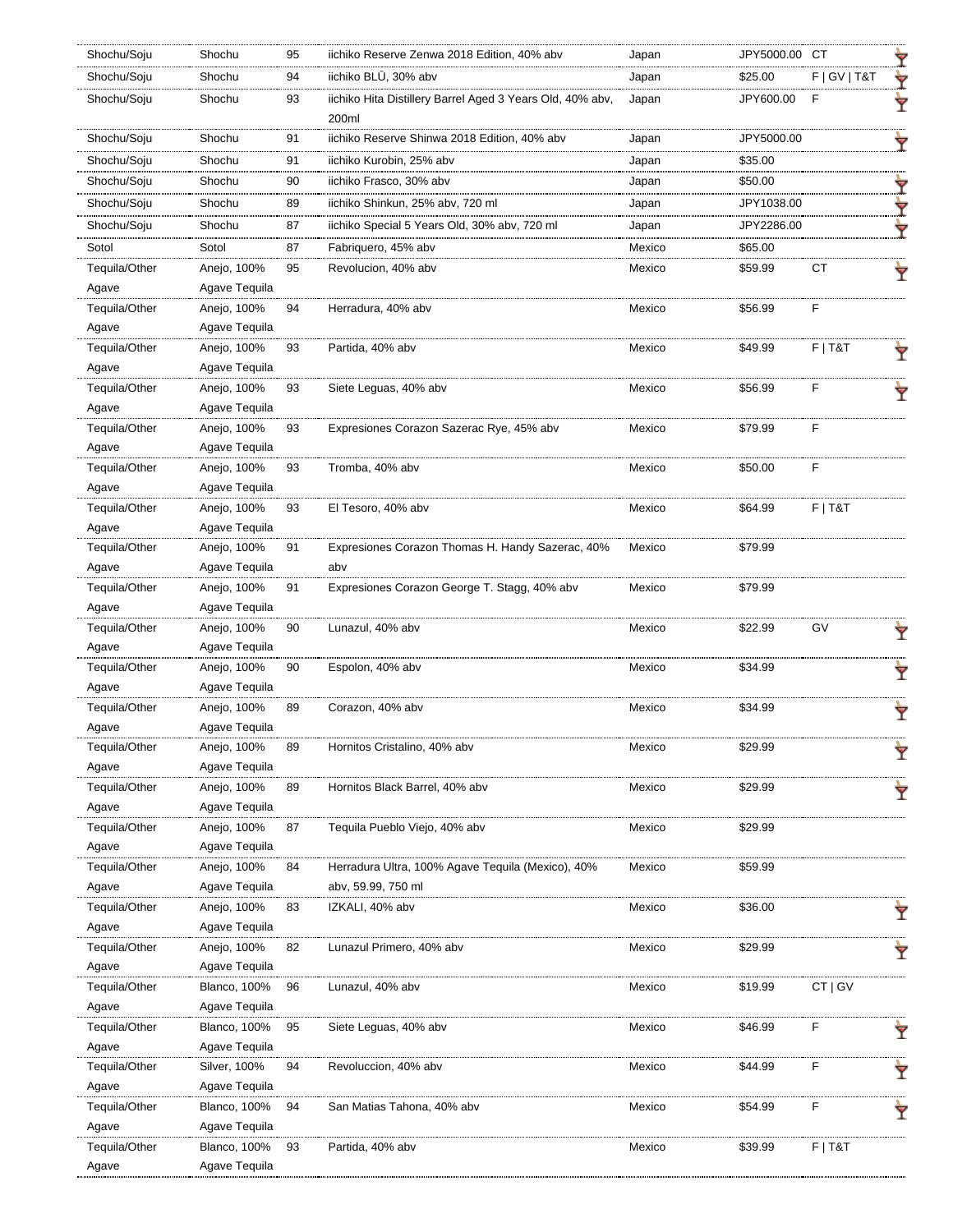| Tequila/Other | <b>Blanco, 100%</b> | 93 | Pasote, 40% abv                      | Mexico | \$49.00  | F         |   |
|---------------|---------------------|----|--------------------------------------|--------|----------|-----------|---|
| Agave         | Agave Tequila       |    |                                      |        |          |           |   |
| Tequila/Other | <b>Blanco, 100%</b> | 93 | UWA Tequila, 40% abv, 700 ml         | Mexico | £55.00   | F         |   |
| Agave         | Agave Tequila       |    |                                      |        |          |           |   |
| Tequila/Other | <b>Blanco, 100%</b> | 93 | Teguila Cabeza, 43% abv              | Mexico | \$35.00  | F         | Y |
| Agave         | Agave Tequila       |    |                                      |        |          |           |   |
| Tequila/Other | <b>Blanco, 100%</b> | 93 | Chavo Malo, 40% abv                  | Mexico | \$27.99  | F   G V   | Ÿ |
| Agave         | Agave Tequila       |    |                                      |        |          |           |   |
| Tequila/Other | <b>Blanco, 100%</b> | 93 | Tromba, 40% abv                      | Mexico | \$35.00  | F         | Ÿ |
| Agave         | Agave Tequila       |    |                                      |        |          |           |   |
| Tequila/Other | <b>Blanco, 100%</b> | 93 | Calle 23, 40% abv                    | Mexico | \$30.00  | F         | Ÿ |
| Agave         | Agave Tequila       |    |                                      |        |          |           |   |
| Tequila/Other | <b>Blanco, 100%</b> | 91 | Tres Agaves, 40% abv                 | Mexico | \$24.99  | GV        |   |
| Agave         | Agave Tequila       |    |                                      |        |          |           |   |
| Tequila/Other | Silver, 100%        | 91 | Familia Camarena, 40% abv            | Mexico | \$17.00  | GV        | Ÿ |
| Agave         | Agave Tequila       |    |                                      |        |          |           |   |
| Tequila/Other | Platinum,           | 91 | El Tesoro, 40% abv                   | Mexico | \$44.99  | T&T       | Ŷ |
| Agave         | 100% Agave          |    |                                      |        |          |           |   |
|               | Tequila             |    |                                      |        |          |           |   |
| Tequila/Other | <b>Blanco, 100%</b> | 90 | Corazon de Agave, 40% abv            | Mexico | \$24.99  |           | Ŷ |
| Agave         | Agave Tequila       |    |                                      |        |          |           |   |
| Tequila/Other | Silver, 100%        | 90 | IZKALI, 40% abv                      | Mexico | \$26.00  |           | Ÿ |
| Agave         | Agave Tequila       |    |                                      |        |          |           |   |
| Tequila/Other | <b>Blanco, 100%</b> | 86 | Lunazul El Humoso Smoked, 40% abv    | Mexico | \$29.99  |           | Ÿ |
| Agave         | Agave Tequila       |    |                                      |        |          |           |   |
| Tequila/Other | <b>Blanco, 100%</b> | 86 | Tequila Pueblo Viejo, 40% abv        | Mexico | \$19.99  |           | Ŷ |
| Agave         | Agave Tequila       |    |                                      |        |          |           |   |
| Tequila/Other | <b>Blanco, 100%</b> | 83 | Expresiones Corazon, 40% abv         | Mexico | \$59.99  |           | Ŷ |
| Agave         | Agave Tequila       |    |                                      |        |          |           |   |
| Tequila/Other | <b>Blanco, 100%</b> | 80 | Chamucos, 40% abv                    | Mexico | \$44.99  |           |   |
| Agave         | Agave Tequila       |    |                                      |        |          |           |   |
| Tequila/Other | Silver, 100%        | 80 | Lovely Rita, 40% abv                 | Mexico | \$45.99  |           |   |
| Agave         | Agave Tequila       |    |                                      |        |          |           |   |
| Tequila/Other | Extra Anejo,        | 95 | Partida Elegante, 40% abv            | Mexico | \$374.99 | CT        |   |
| Agave         | 100% Agave          |    |                                      |        |          |           |   |
|               | Tequila             |    |                                      |        |          |           |   |
| Tequila/Other | Extra Anejo,        | 94 | Herradura Seleccion Suprema, 40% abv | Mexico | \$349.99 | $F$   T&T |   |
| Agave         | 100% Agave          |    |                                      |        |          |           |   |
|               | Tequila             |    |                                      |        |          |           |   |
| Tequila/Other | Extra Anejo,        | 85 | Revolucion, 40% abv                  | Mexico | \$79.99  |           |   |
| Agave         | 100% Agave          |    |                                      |        |          |           |   |
|               | Tequila             |    |                                      |        |          |           |   |
| Tequila/Other | Extra Anejo,        | 84 | Corazon, 40% abv                     | Mexico | \$39.99  |           |   |
| Agave         | 100% Agave          |    |                                      |        |          |           |   |
|               | Tequila             |    |                                      |        |          |           |   |
| Tequila/Other | Extra Anejo,        | 81 | San Matias Gran Reserva, 40% abv     | Mexico | \$54.99  |           |   |
| Agave         | 100% Agave          |    |                                      |        |          |           |   |
|               | Tequila             |    |                                      |        |          |           |   |
| Tequila/Other | Joven, 100%         | 87 | Casa Noble, 51% abv                  | Mexico | \$65.00  |           |   |
| Agave         | Agave Tequila       |    |                                      |        |          |           |   |
| Tequila/Other | Reposado,           | 95 | Siete Leguas, 40% abv                | Mexico | \$51.99  | CT        |   |
| Agave         | 100% Agave          |    |                                      |        |          |           |   |
|               | Tequila             |    |                                      |        |          |           |   |
| Tequila/Other | Reposado,           | 94 | Partida, 40% abv                     | Mexico | \$44.99  | $F$   T&T |   |
| Agave         | 100% Agave          |    |                                      |        |          |           |   |
|               | Tequila             |    |                                      |        |          |           |   |
|               |                     |    |                                      |        |          |           |   |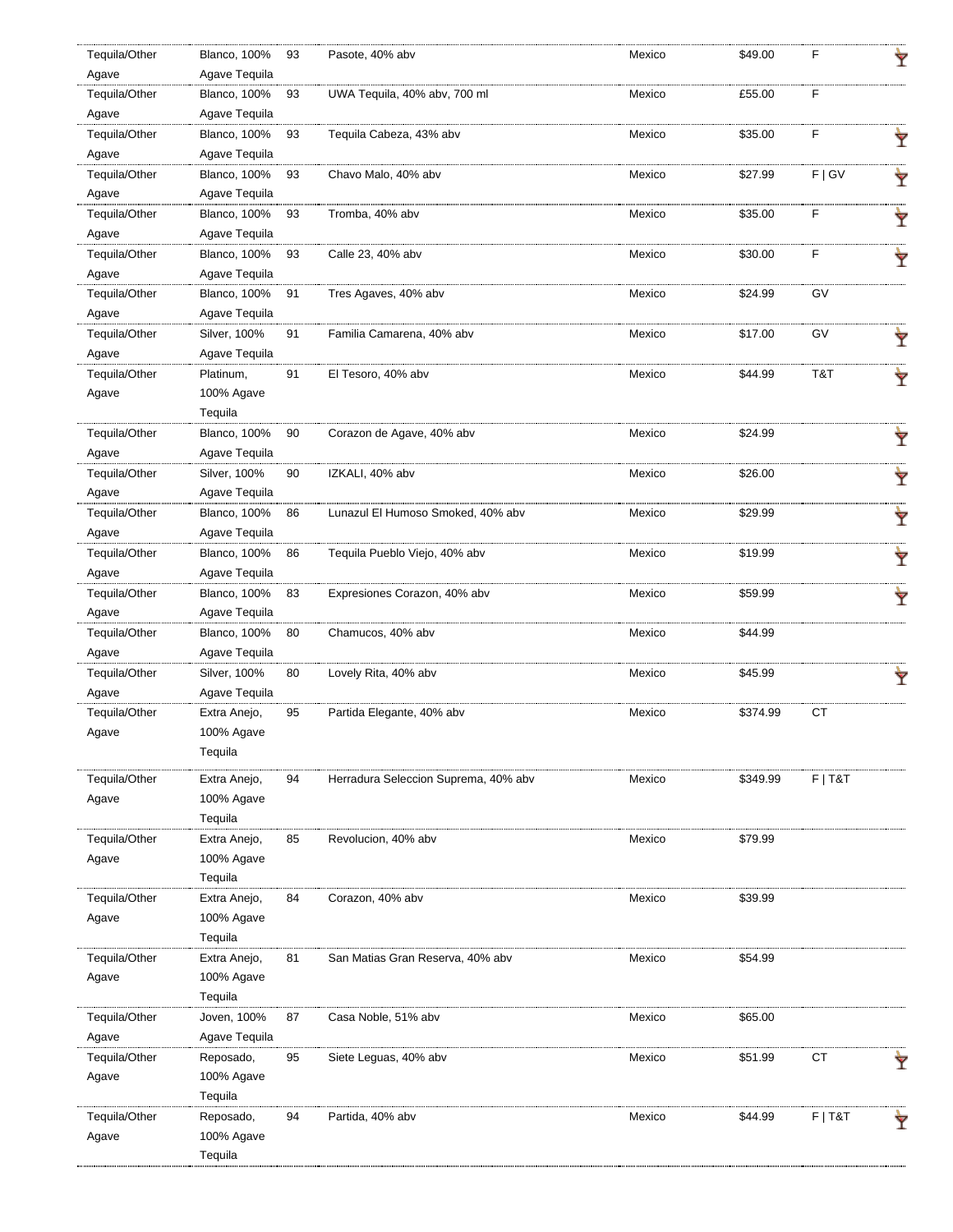| Tequila/Other | Reposado,             | 93 | Tequila Pueblo Viejo, 40% abv                                   | Mexico               | \$24.99 | F   G V         |   |
|---------------|-----------------------|----|-----------------------------------------------------------------|----------------------|---------|-----------------|---|
| Agave         | 100% Agave            |    |                                                                 |                      |         |                 |   |
|               | Tequila               |    |                                                                 |                      |         |                 |   |
| Tequila/Other | Reposado,             | 93 | Pasote, 40% abv                                                 | Mexico               | \$59.00 | F               | Ÿ |
| Agave         | 100% Agave            |    |                                                                 |                      |         |                 |   |
|               | Tequila               |    |                                                                 |                      |         |                 |   |
| Tequila/Other | Reposado,             | 91 | Corazon, 40% abv                                                | Mexico               | \$29.99 | $F$   T&T       | Ŷ |
| Agave         | 100% Agave            |    |                                                                 |                      |         |                 |   |
|               | Tequila               |    |                                                                 |                      |         |                 |   |
| Tequila/Other | Reposado,             | 91 | Familia Camarena, 40% abv                                       | Mexico               | \$19.00 | F   G V   T & T | Ÿ |
| Agave         | 100% Agave            |    |                                                                 |                      |         |                 |   |
|               | Tequila               |    |                                                                 |                      |         |                 |   |
| Tequila/Other | Reposado,             | 90 | Lunazul, 40% abv                                                | Mexico               | \$40.00 |                 | Ŷ |
| Agave         | 100% Agave            |    |                                                                 |                      |         |                 |   |
|               | Tequila               |    |                                                                 |                      |         |                 |   |
| Tequila/Other | Reposado,             | 90 | UWA Tequila Speyside Whisky Cask Aged, 40% abv,                 | Mexico               | £60.00  |                 |   |
| Agave         | 100% Agave            |    | 700 ml                                                          |                      |         |                 |   |
|               | Tequila               |    |                                                                 |                      |         |                 |   |
| Tequila/Other | Reposado,             | 88 | Herradura, 40% abv                                              | Mexico               | \$47.99 |                 | Ÿ |
| Agave         | 100% Agave            |    |                                                                 |                      |         |                 |   |
|               | Tequila               |    |                                                                 |                      |         |                 |   |
| Tequila/Other | Reposado,             | 86 | Chamucos, 40% abv                                               | Mexico               | \$55.99 |                 | Ÿ |
| Agave         | 100% Agave            |    |                                                                 |                      |         |                 |   |
|               | Tequila               |    |                                                                 |                      |         |                 |   |
| Tequila/Other | Reposado,             | 86 | IZKALI, 40% abv                                                 | Mexico               | \$30.00 |                 | Ÿ |
| Agave         | 100% Agave            |    |                                                                 |                      |         |                 |   |
|               | Tequila               |    |                                                                 |                      |         |                 |   |
| Tequila/Other | Reposado,             | 85 | San Matias Tahona, 40% abv                                      | Mexico               | \$59.99 |                 | Ŷ |
| Agave         | 100% Agave            |    |                                                                 |                      |         |                 |   |
|               | Tequila               |    |                                                                 |                      |         |                 |   |
| Tequila/Other | Reposado,             | 80 | Revoluccion, 40% abv                                            | Mexico               | \$49.99 |                 | Ÿ |
| Agave         | 100% Agave<br>Tequila |    |                                                                 |                      |         |                 |   |
|               |                       |    |                                                                 |                      |         |                 |   |
| Vermouth      | Vermouth              | 95 | Cinzano Bianco, 15% abv                                         | Italy                | \$7.99  | CT   GV         |   |
| Vermouth      | Vermouth              | 95 | Montanaro Vermouth di Torino Rosso, 16% abv                     | Italy                | \$24.99 | F               |   |
| Vermouth      | Vermouth              | 89 | Montanaro Vermouth di Torino Bianco, 16% abv                    | Italy                | \$24.99 |                 |   |
| Vermouth      | Vermouth              | 88 | Otto's Athens, 17% abv                                          | Greece               | \$19.99 |                 |   |
| Vermouth      | Vermouth              | 87 | Padro & Co Dorado Amargo Suave, 18% abv                         | Spain                | \$35.95 |                 |   |
| Vermouth      | Vermouth              | 87 | Del Professore Bianco, 36% abv                                  | Italy                | \$32.00 |                 |   |
| Vermouth      | Vermouth              | 86 | Padro & Co Rojo Clasico, 18% abv                                | Spain                | \$39.95 |                 |   |
| Vermouth      | Vermouth              | 84 | Padro & Co Rojo Amargo, 18% abv                                 | Spain                | \$53.95 |                 |   |
| Vermouth      | Vermouth              | 81 | Boissiere Extra Dry, 18% abv                                    | Italy                | \$9.99  |                 |   |
| Vodka/Aquavit | Vodka                 | 96 | Belvedere Lake Bartezek Single Estate Rye, 40% abv, 1           | Poland               | \$45.00 | СT              | Ÿ |
|               |                       |    | L                                                               |                      |         |                 |   |
| Vodka/Aquavit | Vodka                 | 95 | Bainbridge Legacy Organic, 40% abv                              | <b>United States</b> | \$36.95 | F               |   |
| Vodka/Aquavit | Vodka                 | 95 | Kalak Peat Cask Single Malt Grain Spirits (for USA),<br>40% abv | Ireland              | \$35.00 | F               |   |
| Vodka/Aquavit | Vodka                 | 95 | Purity 34 Ultra Premium, 40% abv                                | Sweden               | \$26.99 | F               |   |
| Vodka/Aquavit | Vodka                 | 94 | BOYD & BLAIR Potato, 40% abv                                    | <b>United States</b> | \$29.00 | $F$   T&T       | Ÿ |
| Vodka/Aquavit | Vodka                 | 94 | Kalak Single Malt, 40% abv                                      | Ireland              | \$30.00 | F               |   |
|               |                       |    |                                                                 |                      |         |                 | Ŷ |
| Vodka/Aquavit | Vodka                 | 94 | Misadventure, 40% abv                                           | <b>United States</b> | \$22.00 | F   G V         | Ÿ |
| Vodka/Aquavit | Vodka                 | 94 | Crop Harvest Earth Organic Artisanal, 40% abv                   | <b>United States</b> | \$24.99 | F   G V         | ₩ |
| Vodka/Aquavit | Vodka                 | 94 | Long Road Aquavit, 45% abv                                      | <b>United States</b> | \$34.99 | F               |   |
| Vodka/Aquavit | Vodka                 | 93 | Purity Organic, 40% abv                                         | Sweden               | \$26.99 | T&T             | Ÿ |
| Vodka/Aquavit | Vodka                 | 93 | Luksusowa, 40% abv                                              | Poland               | \$15.00 | GV              | Y |
| Vodka/Aquavit | Vodka                 | 93 | Purity 17 Super Premium, 40% abv                                | Sweden               | \$24.99 | GV              | ₩ |
|               |                       |    |                                                                 |                      |         |                 |   |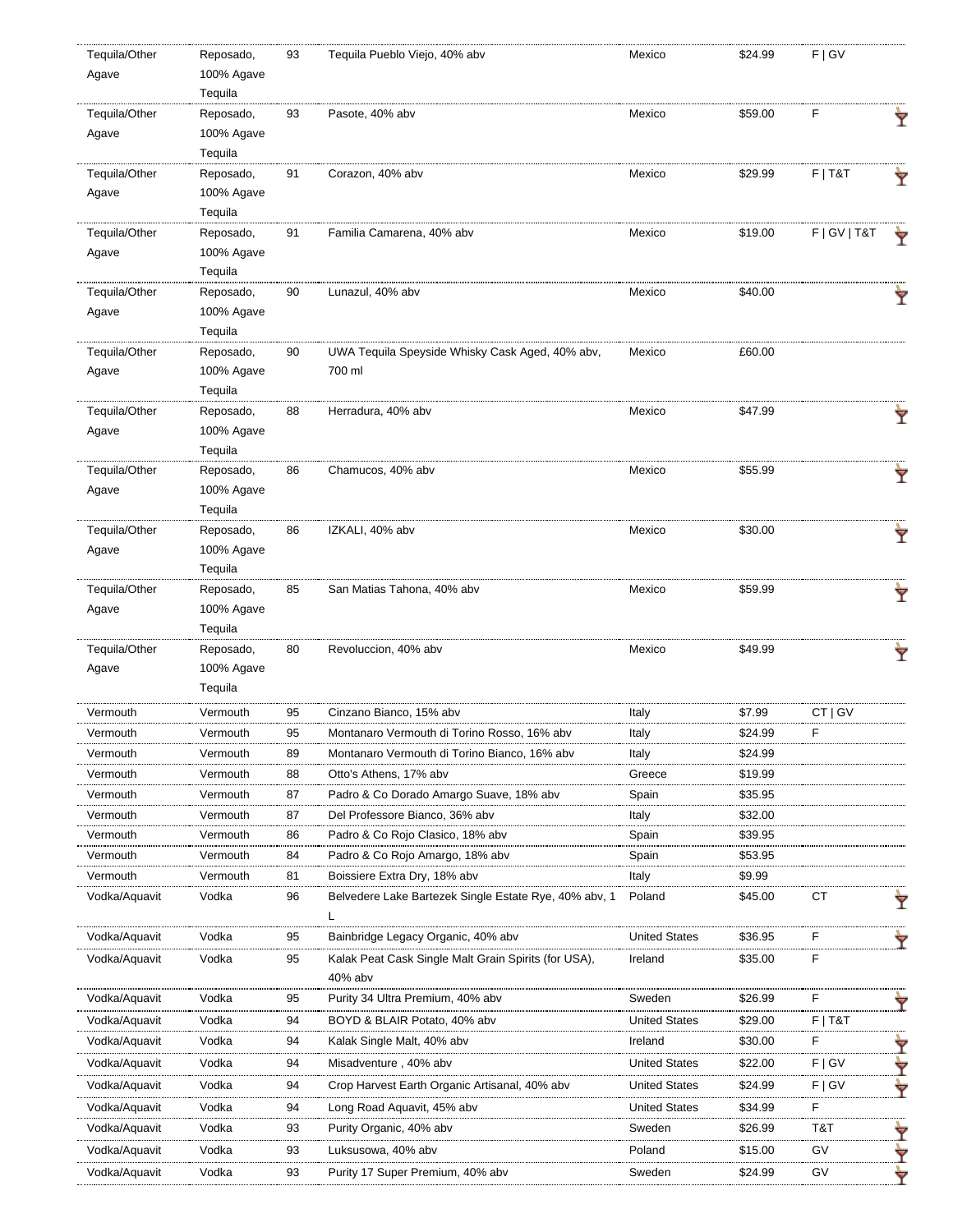| Vodka/Aquavit | Vodka             | 93       | Till American Wheat, 40% abv                                | <b>United States</b>               | \$24.99        |         |   |
|---------------|-------------------|----------|-------------------------------------------------------------|------------------------------------|----------------|---------|---|
| Vodka/Aquavit | Vodka             | 93       | Deep Eddy, 40% abv                                          | <b>United States</b>               | \$17.99        | GV      |   |
| Vodka/Aquavit | Vodka             | 93       | Holla, 40% abv                                              | <b>United States</b>               | \$21.00        | GV      |   |
| Vodka/Aquavit | Vodka             | 93       | Snow Leopard, 40% abv                                       | Poland                             | \$26.99        |         |   |
| Vodka/Aquavit | Vodka             | 92       | Pinnacle Original, 40% abv                                  | France                             | \$12.99        | GV      |   |
| Vodka/Aquavit | Vodka             | 92       | Drake's Organic, 40% abv                                    | <b>United States</b>               | \$26.99        |         |   |
| Vodka/Aquavit | Vodka             | 92       | Teaz, 40% abv                                               | France                             | \$54.00        |         |   |
| Vodka/Aquavit | Vodka             | 92       | SVEDKA 80 Proof, 40% abv                                    | Sweden                             | \$19.95        | GV      |   |
| Vodka/Aquavit | Vodka             | 92       | Belvedere, 40% abv, 1 L                                     | Poland                             | \$33.00        |         |   |
| Vodka/Aquavit | Vodka             | 92       | Purity 51 Connoisseur Reserve, 40% abv                      | Sweden                             | \$29.99        |         |   |
| Vodka/Aquavit | Vodka             | 91       | Burnett's, 40% abv                                          | <b>United States</b>               | \$8.99         | GV      |   |
| Vodka/Aquavit | Vodka             | 91       | Cylinder, 40% abv                                           | <b>United States</b>               | \$24.99        | GV      | ۰ |
| Vodka/Aquavit | Vodka             | 91       | Smithworks, 40% abv                                         | <b>United States</b>               | \$19.99        | GV      |   |
| Vodka/Aquavit | Vodka             | 91       | Ravo, 40% abv                                               | Sweden                             | \$22.99        | GV      | Ÿ |
| Vodka/Aquavit | Vodka             | 91       | Aylesbury Duck, 40% abv                                     | Canada                             | \$26.00        |         |   |
| Vodka/Aquavit | Vodka             | 91       | EFFEN, 40% abv                                              | Netherlands                        | \$29.99        |         | Ÿ |
| Vodka/Aquavit | Vodka             | 91       | New Amsterdam 50, 50% abv                                   | <b>United States</b>               | \$13.99        | GV      | ₩ |
| Vodka/Aquavit | Vodka             | 91       | 1852 Kurant Crystal Organic, 40% abv                        | Poland                             | \$29.99        |         |   |
| Vodka/Aquavit | Vodka             | 91       | Khaoma Platinum 1996, 40% abv, 500 ml                       | Kazakhstan                         | n/a            |         |   |
| Vodka/Aquavit | Vodka             | 91       | SMIRNOFF 100 Proof, 50% abv                                 | <b>United States</b>               | \$18.99        | GV      | ۰ |
| Vodka/Aquavit | Vodka             | 91       | New Amsterdam, 40% abv                                      | <b>United States</b>               | \$13.99        | GV      |   |
| Vodka/Aquavit | Vodka             | 91       | LiV, 40% abv                                                | <b>United States</b>               | \$25.00        |         |   |
| Vodka/Aquavit | Vodka             | 90       | Platinum 7X, 40% abv, 1.75 L                                | <b>United States</b>               | \$17.99        | GV      | ∀ |
| Vodka/Aquavit | Vodka             | 90       | Van Gogh, 40% abv                                           | Netherlands                        | \$24.99        |         |   |
| Vodka/Aquavit | Vodka             | 90       | Finlandia Classic, 40% abv                                  | Finland                            | \$16.99        | GV      | Ÿ |
|               |                   |          |                                                             |                                    |                | GV      | ₩ |
| Vodka/Aquavit | Vodka<br>Vodka    | 90<br>90 | Wheatley, 41% abv                                           | <b>United States</b><br>Kazakhstan | \$17.99<br>n/a |         |   |
| Vodka/Aquavit |                   |          | Khaoma Gold 1996, 40% abv, 500 ml                           |                                    |                |         | Ÿ |
| Vodka/Aquavit | Vodka             | 89       | Prairie Organic, 40% abv                                    | <b>United States</b>               | \$19.99        |         | Ÿ |
| Vodka/Aquavit | Vodka             | 89       | Poland Select, 40% abv                                      | Poland                             | \$15.99        |         |   |
| Vodka/Aquavit | Vodka             | 87       | Barr Hill, 40% abv                                          | <b>United States</b>               | \$54.99        |         |   |
| Vodka/Aquavit | Vodka             | 87       | OPM Triple Distilled, 42.8% abv                             | India                              | n/a            |         | ₩ |
| Vodka/Aquavit | Vodka             | 87       | Dixie Southern, 40% abv                                     | <b>United States</b>               | \$17.99        |         |   |
| Vodka/Aquavit | Vodka             | 87       | Helix#9, 40% abv                                            | Iceland                            | \$19.99        |         |   |
| Vodka/Aquavit | Vodka             | 86       | 1852 Kurant Gold Gluten-Free, 40% abv                       | France                             | \$29.99        |         | Y |
| Vodka/Aquavit | Vodka             | 86       | Belvedere Smogory Forest Single Estate Rye, 40% abv.<br>1 L | Poland                             | \$45.00        |         | Ŷ |
| Vodka/Aquavit | Vodka             | 85       | Rain, 40% abv                                               | <b>United States</b>               | \$14.99        | GV      | ▼ |
| Vodka/Aquavit | Vodka             | 85       | Firefly Classic Six Times Distilled, 40% abv                | <b>United States</b>               | \$19.99        |         |   |
| Vodka/Aquavit | Vodka             | 85       | FRIS, 40% abv                                               | <b>United States</b>               | \$12.99        |         |   |
| Vodka/Aquavit | Vodka             | 85       | The Countess Walewska Great Women Spirits by                | <b>United States</b>               | \$39.00        |         |   |
|               |                   |          | Francis Ford Coppola, 40% abv                               |                                    |                |         |   |
| Vodka/Aquavit | Vodka             | 84       | Nemiroff, 40% abv                                           | Ukraine                            | \$17.99        |         |   |
| Vodka/Aquavit | Vodka             | 82       | Striped Pig, 40% abv                                        | <b>United States</b>               | \$22.99        |         |   |
| Vodka/Aquavit | Flavored          | 95       | Dixie Black Pepper, 40% abv                                 | <b>United States</b>               | \$17.99        | CT   GV |   |
|               | Vodka             |          |                                                             |                                    |                |         |   |
| Vodka/Aquavit | Flavored          | 93       | New Amsterdam Lemon, 35% abv                                | <b>United States</b>               | \$12.99        | F   G V |   |
|               | Vodka             |          |                                                             |                                    |                |         |   |
| Vodka/Aquavit | Flavored          | 92       | Deep Eddy Ruby Red Grapefruit, 35% abv                      | <b>United States</b>               | \$17.99        | F   G V |   |
|               | Vodka             |          |                                                             |                                    |                | F       |   |
| Vodka/Aquavit | Flavored<br>Vodka | 92       | EFFEN Cucumber, 37.5% abv                                   | Netherlands                        | \$29.99        |         |   |
|               |                   |          |                                                             |                                    |                |         |   |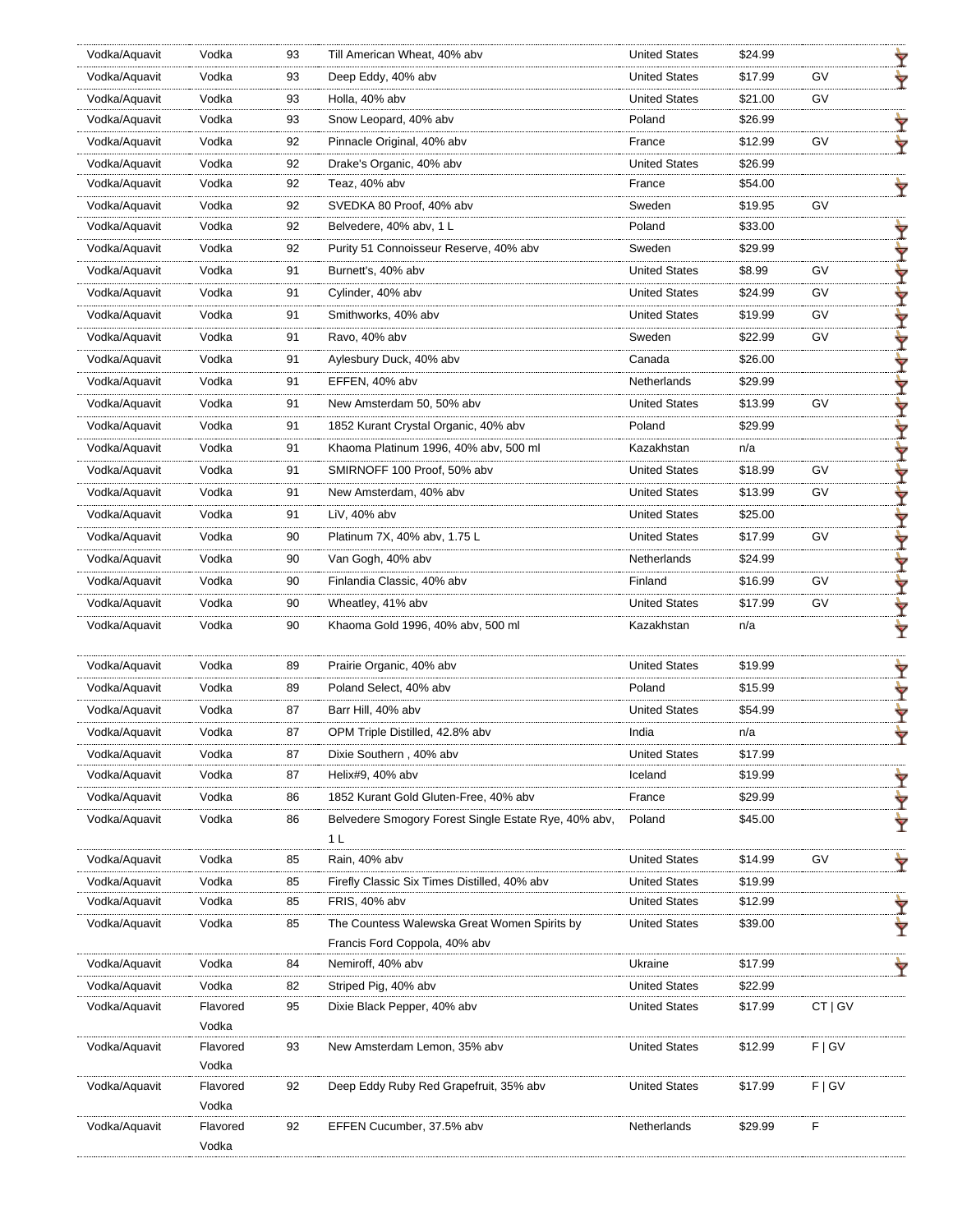| Vodka/Aquavit | Flavored<br>Vodka                                                                                                                                                      | 92                                                                                                                                                                            | New Amsterdam Raspberry, 35% abv                       | <b>United States</b>                                                                                                                                                                                                                                                                                                                                   | \$12.99                                                                                                                                                                         | F   G V                                                                              |    |
|---------------|------------------------------------------------------------------------------------------------------------------------------------------------------------------------|-------------------------------------------------------------------------------------------------------------------------------------------------------------------------------|--------------------------------------------------------|--------------------------------------------------------------------------------------------------------------------------------------------------------------------------------------------------------------------------------------------------------------------------------------------------------------------------------------------------------|---------------------------------------------------------------------------------------------------------------------------------------------------------------------------------|--------------------------------------------------------------------------------------|----|
| Vodka/Aquavit | Flavored                                                                                                                                                               | 90                                                                                                                                                                            | Van Gogh Dutch Chocolate, 35% abv                      | Netherlands                                                                                                                                                                                                                                                                                                                                            | \$24.99                                                                                                                                                                         |                                                                                      |    |
|               | Vodka                                                                                                                                                                  |                                                                                                                                                                               |                                                        |                                                                                                                                                                                                                                                                                                                                                        |                                                                                                                                                                                 |                                                                                      |    |
| Vodka/Aquavit | Flavored                                                                                                                                                               | 90                                                                                                                                                                            | Nemiroff Honey Pepper, 40% abv                         | Ukraine                                                                                                                                                                                                                                                                                                                                                | \$17.99                                                                                                                                                                         |                                                                                      |    |
|               |                                                                                                                                                                        |                                                                                                                                                                               |                                                        |                                                                                                                                                                                                                                                                                                                                                        |                                                                                                                                                                                 |                                                                                      |    |
|               |                                                                                                                                                                        |                                                                                                                                                                               |                                                        |                                                                                                                                                                                                                                                                                                                                                        |                                                                                                                                                                                 |                                                                                      |    |
|               | Flavored                                                                                                                                                               | 89                                                                                                                                                                            |                                                        | Sweden                                                                                                                                                                                                                                                                                                                                                 | \$19.99                                                                                                                                                                         |                                                                                      |    |
|               | Vodka                                                                                                                                                                  |                                                                                                                                                                               |                                                        |                                                                                                                                                                                                                                                                                                                                                        |                                                                                                                                                                                 |                                                                                      |    |
| Vodka/Aquavit | Flavored                                                                                                                                                               | 88                                                                                                                                                                            |                                                        | <b>United States</b>                                                                                                                                                                                                                                                                                                                                   | \$24.99                                                                                                                                                                         |                                                                                      |    |
|               | Vodka                                                                                                                                                                  |                                                                                                                                                                               |                                                        |                                                                                                                                                                                                                                                                                                                                                        |                                                                                                                                                                                 |                                                                                      |    |
| Vodka/Aquavit | Flavored                                                                                                                                                               | 87                                                                                                                                                                            | Van Gogh Cool Peach, 35% abv                           | Netherlands                                                                                                                                                                                                                                                                                                                                            | \$24.99                                                                                                                                                                         |                                                                                      |    |
|               | Vodka                                                                                                                                                                  |                                                                                                                                                                               |                                                        |                                                                                                                                                                                                                                                                                                                                                        |                                                                                                                                                                                 |                                                                                      |    |
| Vodka/Aquavit | Flavored                                                                                                                                                               | 87                                                                                                                                                                            | Van Gogh Pomegranate, 35% abv                          | Netherlands                                                                                                                                                                                                                                                                                                                                            | \$24.99                                                                                                                                                                         |                                                                                      |    |
|               | Vodka                                                                                                                                                                  |                                                                                                                                                                               |                                                        |                                                                                                                                                                                                                                                                                                                                                        |                                                                                                                                                                                 |                                                                                      |    |
| Vodka/Aquavit | Flavored                                                                                                                                                               | 86                                                                                                                                                                            | SMIRNOFF Green Apple, 35% abv                          | <b>United States</b>                                                                                                                                                                                                                                                                                                                                   | \$13.99                                                                                                                                                                         | GV                                                                                   |    |
|               | Vodka                                                                                                                                                                  |                                                                                                                                                                               |                                                        |                                                                                                                                                                                                                                                                                                                                                        |                                                                                                                                                                                 |                                                                                      |    |
| Vodka/Aquavit | Flavored                                                                                                                                                               | 86                                                                                                                                                                            | Lovely Rita Agave, 40% abv                             | <b>United States</b>                                                                                                                                                                                                                                                                                                                                   | \$35.99                                                                                                                                                                         |                                                                                      |    |
|               | Vodka                                                                                                                                                                  |                                                                                                                                                                               |                                                        |                                                                                                                                                                                                                                                                                                                                                        |                                                                                                                                                                                 |                                                                                      |    |
| Vodka/Aquavit | Flavored                                                                                                                                                               | 86                                                                                                                                                                            | Finlandia Raspberry, 37.5% abv                         | Finland                                                                                                                                                                                                                                                                                                                                                | \$16.99                                                                                                                                                                         |                                                                                      |    |
|               | Vodka                                                                                                                                                                  |                                                                                                                                                                               |                                                        |                                                                                                                                                                                                                                                                                                                                                        |                                                                                                                                                                                 |                                                                                      |    |
|               | Flavored                                                                                                                                                               | 85                                                                                                                                                                            | Firefly Sweet Tea, 35% abv                             | <b>United States</b>                                                                                                                                                                                                                                                                                                                                   | \$19.99                                                                                                                                                                         |                                                                                      |    |
|               |                                                                                                                                                                        |                                                                                                                                                                               |                                                        |                                                                                                                                                                                                                                                                                                                                                        |                                                                                                                                                                                 |                                                                                      |    |
|               |                                                                                                                                                                        |                                                                                                                                                                               |                                                        |                                                                                                                                                                                                                                                                                                                                                        |                                                                                                                                                                                 |                                                                                      |    |
|               |                                                                                                                                                                        |                                                                                                                                                                               |                                                        |                                                                                                                                                                                                                                                                                                                                                        |                                                                                                                                                                                 |                                                                                      |    |
|               |                                                                                                                                                                        |                                                                                                                                                                               |                                                        |                                                                                                                                                                                                                                                                                                                                                        |                                                                                                                                                                                 |                                                                                      |    |
|               |                                                                                                                                                                        |                                                                                                                                                                               |                                                        |                                                                                                                                                                                                                                                                                                                                                        |                                                                                                                                                                                 |                                                                                      |    |
|               |                                                                                                                                                                        |                                                                                                                                                                               |                                                        |                                                                                                                                                                                                                                                                                                                                                        |                                                                                                                                                                                 |                                                                                      |    |
|               |                                                                                                                                                                        |                                                                                                                                                                               |                                                        |                                                                                                                                                                                                                                                                                                                                                        |                                                                                                                                                                                 |                                                                                      |    |
|               |                                                                                                                                                                        |                                                                                                                                                                               |                                                        |                                                                                                                                                                                                                                                                                                                                                        |                                                                                                                                                                                 |                                                                                      |    |
|               |                                                                                                                                                                        |                                                                                                                                                                               |                                                        |                                                                                                                                                                                                                                                                                                                                                        |                                                                                                                                                                                 |                                                                                      |    |
|               |                                                                                                                                                                        |                                                                                                                                                                               |                                                        |                                                                                                                                                                                                                                                                                                                                                        |                                                                                                                                                                                 |                                                                                      |    |
|               |                                                                                                                                                                        |                                                                                                                                                                               |                                                        |                                                                                                                                                                                                                                                                                                                                                        |                                                                                                                                                                                 |                                                                                      |    |
|               |                                                                                                                                                                        |                                                                                                                                                                               |                                                        |                                                                                                                                                                                                                                                                                                                                                        |                                                                                                                                                                                 |                                                                                      |    |
|               |                                                                                                                                                                        |                                                                                                                                                                               |                                                        |                                                                                                                                                                                                                                                                                                                                                        |                                                                                                                                                                                 |                                                                                      |    |
|               | Vodka                                                                                                                                                                  |                                                                                                                                                                               |                                                        |                                                                                                                                                                                                                                                                                                                                                        |                                                                                                                                                                                 |                                                                                      |    |
| Vodka/Aquavit | Flavored                                                                                                                                                               | 81                                                                                                                                                                            | New Amsterdam Apple, 35% abv                           | <b>United States</b>                                                                                                                                                                                                                                                                                                                                   | \$12.99                                                                                                                                                                         |                                                                                      |    |
|               | Vodka                                                                                                                                                                  |                                                                                                                                                                               |                                                        |                                                                                                                                                                                                                                                                                                                                                        |                                                                                                                                                                                 |                                                                                      |    |
| Vodka/Aquavit | Flavored                                                                                                                                                               | 81                                                                                                                                                                            | Saltworks Property Himalayan Pink Salt Vodka, 40% abv  | <b>United States</b>                                                                                                                                                                                                                                                                                                                                   | \$24.99                                                                                                                                                                         |                                                                                      |    |
|               | Vodka                                                                                                                                                                  |                                                                                                                                                                               |                                                        |                                                                                                                                                                                                                                                                                                                                                        |                                                                                                                                                                                 |                                                                                      |    |
| Vodka/Aquavit | Flavored                                                                                                                                                               | 80                                                                                                                                                                            | Saltworks Property Smoked Sea Salt, 40% abv            | <b>United States</b>                                                                                                                                                                                                                                                                                                                                   | \$24.99                                                                                                                                                                         |                                                                                      |    |
|               | Vodka                                                                                                                                                                  |                                                                                                                                                                               |                                                        |                                                                                                                                                                                                                                                                                                                                                        |                                                                                                                                                                                 |                                                                                      |    |
| Whisk(e)y     | Bourbon                                                                                                                                                                | 97                                                                                                                                                                            | Remus Repeal Reserve, 47% abv                          | <b>United States</b>                                                                                                                                                                                                                                                                                                                                   | \$74.99                                                                                                                                                                         | СT                                                                                   |    |
| Whisk(e)y     | Bourbon                                                                                                                                                                | 96                                                                                                                                                                            | Heaven's Door Straight American, 44% abv               | <b>United States</b>                                                                                                                                                                                                                                                                                                                                   | \$44.99                                                                                                                                                                         | F   G V                                                                              |    |
| Whisk(e)y     | Kentucky                                                                                                                                                               | 96                                                                                                                                                                            | Stagg Jr., 65.95% abv                                  | <b>United States</b>                                                                                                                                                                                                                                                                                                                                   | \$49.99                                                                                                                                                                         | $F$   GV   T&T                                                                       |    |
|               | Straight                                                                                                                                                               |                                                                                                                                                                               |                                                        |                                                                                                                                                                                                                                                                                                                                                        |                                                                                                                                                                                 |                                                                                      |    |
|               | Bourbon                                                                                                                                                                |                                                                                                                                                                               |                                                        |                                                                                                                                                                                                                                                                                                                                                        |                                                                                                                                                                                 |                                                                                      |    |
| Whisk(e)y     | Bourbon                                                                                                                                                                | 96                                                                                                                                                                            | Jim Beam Single Barrel, 47.5% abv                      | <b>United States</b>                                                                                                                                                                                                                                                                                                                                   | \$39.99                                                                                                                                                                         | F   G V                                                                              |    |
| Whisk(e)y     | Bourbon                                                                                                                                                                | 96                                                                                                                                                                            | Clyde May's Cask Strength 10 Years Old, 57% abv        | <b>United States</b>                                                                                                                                                                                                                                                                                                                                   | \$99.99                                                                                                                                                                         | F                                                                                    |    |
| Whisk(e)y     | Bourbon                                                                                                                                                                | 95                                                                                                                                                                            | Elijah Craig Barrel Proof A118 12 Years Old, 65.3% abv | <b>United States</b>                                                                                                                                                                                                                                                                                                                                   | \$59.99                                                                                                                                                                         | F                                                                                    |    |
| Whisk(e)y     | Bourbon                                                                                                                                                                | 95                                                                                                                                                                            | Woodford Reserve, 45.2% abv                            | <b>United States</b>                                                                                                                                                                                                                                                                                                                                   | \$34.99                                                                                                                                                                         | F   G V                                                                              |    |
| Whisk(e)y     | Bourbon                                                                                                                                                                | 95                                                                                                                                                                            | Woodford Reserve Double Oaked, 45.2% abv               | <b>United States</b>                                                                                                                                                                                                                                                                                                                                   | \$54.99                                                                                                                                                                         | F                                                                                    |    |
|               | Vodka/Aquavit<br>Vodka/Aquavit<br>Vodka/Aquavit<br>Vodka/Aquavit<br>Vodka/Aquavit<br>Vodka/Aquavit<br>Vodka/Aquavit<br>Vodka/Aquavit<br>Vodka/Aquavit<br>Vodka/Aquavit | Vodka<br>Flavored<br>Vodka<br>Vodka<br>Flavored<br>Vodka<br>Flavored<br>Vodka<br>Flavored<br>Vodka<br>Flavored<br>Vodka<br>Flavored<br>Vodka<br>Flavored<br>Vodka<br>Flavored | 89<br>85<br>84<br>84<br>83<br>83<br>82<br>81           | SMIRNOFF Citrus, 35% abv<br>Absolut Grapefruit, 40% abv<br>Crop Harvest Earth Organic Cucumber, 35% abv<br>Prairie Organic Cucumber, 35% abv<br>Cote de Graft Natural Flavors, 40% abv<br>Finlandia Grapefruit, 37.5% abv<br>SMIRNOFF Raspberry, 35% abv<br>SMIRNOFF Red, White & Berry, 30% abv<br>Rain Cucumber, 30% abv<br>Deep Eddy Lemon, 35% abv | <b>United States</b><br><b>United States</b><br><b>United States</b><br>Finland<br><b>United States</b><br><b>United States</b><br><b>United States</b><br><b>United States</b> | \$13.99<br>\$19.99<br>\$40.00<br>\$16.99<br>\$13.99<br>\$12.99<br>\$14.99<br>\$17.99 | GV |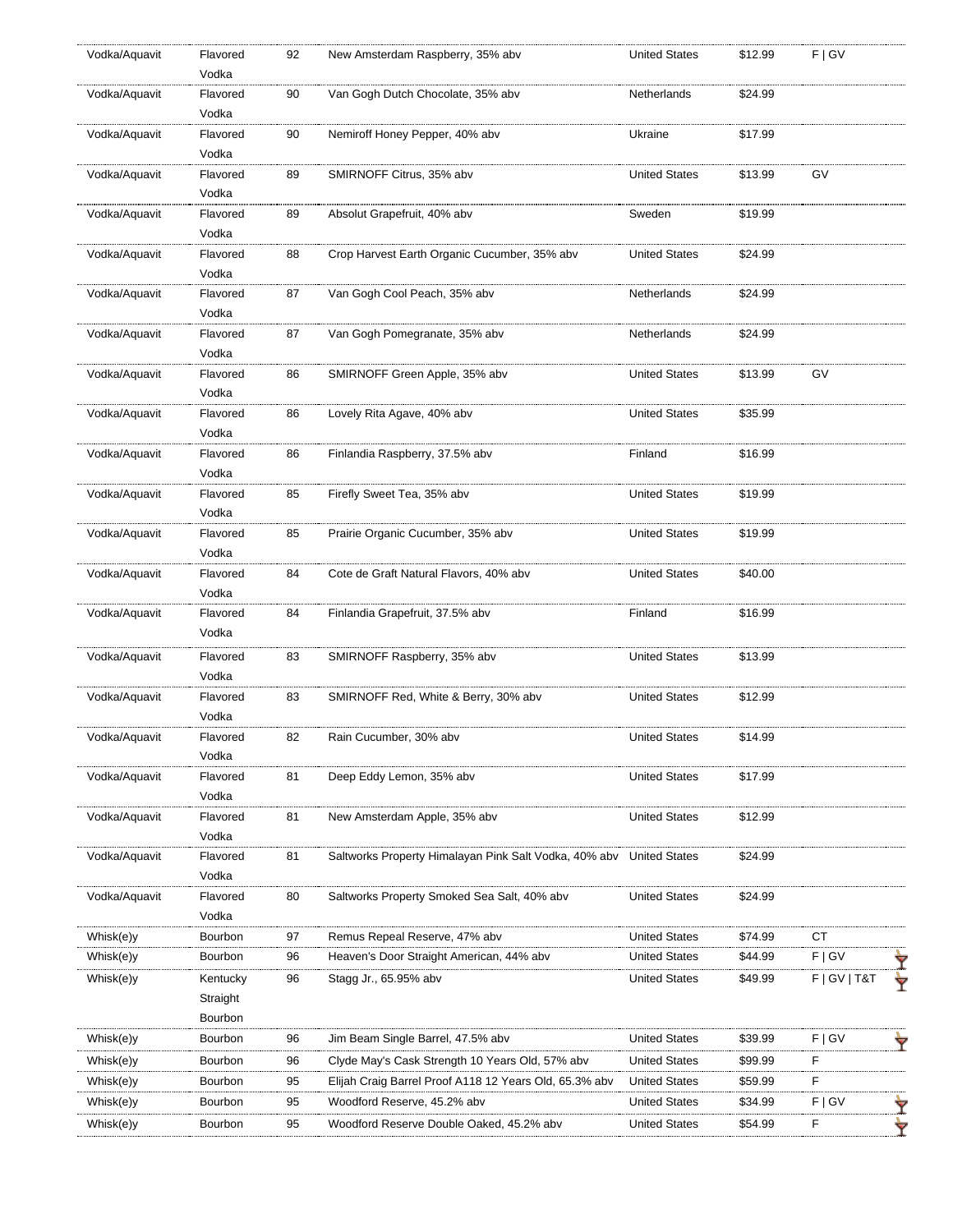| Whisk(e)y | Kentucky<br>Straight | 95 | George T. Stagg, 64.6% abv                               | <b>United States</b> | \$89.99  | F        |   |
|-----------|----------------------|----|----------------------------------------------------------|----------------------|----------|----------|---|
|           | Bourbon              |    |                                                          |                      |          |          |   |
| Whisk(e)y | Straight             | 95 | John J. Bowman Single Barrel Virginia, 50% abv           | <b>United States</b> | \$49.99  | F   G V  |   |
|           | Bourbon              |    |                                                          |                      |          |          | Ÿ |
| Whisk(e)y | Straight             | 95 | Big City Small Batch, 45% abv                            | <b>United States</b> | \$35.99  | F   G V  |   |
|           | Bourbon              |    |                                                          |                      |          |          |   |
| Whisk(e)y | Bourbon              | 95 | Maker's Mark, 45% abv                                    | <b>United States</b> | \$24.99  | F   G V  |   |
| Whisk(e)y | Bourbon              | 95 | Barrell Bourbon Batch 013 Cask Strength 5 Years Old,     | <b>United States</b> | \$89.99  | F        |   |
|           |                      |    | 56.5% abv                                                |                      |          |          |   |
| Whisk(e)y | Bourbon              | 95 | FEW, 46.5% abv                                           | <b>United States</b> | \$49.99  | F        |   |
| Whisk(e)y | Straight             | 94 | George Remus, 47% abv                                    | <b>United States</b> | \$44.99  | GV       | Ŷ |
|           | Bourbon              |    |                                                          |                      |          |          | Ŷ |
| Whisk(e)y | Bourbon              | 94 | William Wolf, 43.4% abv                                  | <b>United States</b> | \$34.99  | GV       |   |
| Whisk(e)y | Kentucky             | 94 | Kentucky Tavern, 40% abv                                 | <b>United States</b> | \$10.99  | GV   T&T | Ÿ |
|           | Straight             |    |                                                          |                      |          |          | Y |
|           | Bourbon              |    |                                                          |                      |          |          |   |
| Whisk(e)y | Bourbon              | 94 | Bare Knuckle, 45% abv                                    | <b>United States</b> | \$39.99  | GV       |   |
| Whisk(e)y | Bourbon              | 94 | Maker's 46, 47% abv                                      | <b>United States</b> | \$39.99  | G٧       |   |
| Whisk(e)y |                      | 94 | 1792 Full Proof, 62.5% abv                               | <b>United States</b> |          | GV       | Ÿ |
|           | Kentucky<br>Straight |    |                                                          |                      | \$44.99  |          |   |
|           | Bourbon              |    |                                                          |                      |          |          |   |
| Whisk(e)y | Kentucky             | 94 | Colonel E.H. Taylor Jr. Single Barrel, 50% abv           | <b>United States</b> | \$59.99  | T&T      |   |
|           | Straight             |    |                                                          |                      |          |          | Ÿ |
|           | Bourbon              |    |                                                          |                      |          |          |   |
| Whisk(e)y | Straight             | 94 | Blanton's Straight From the Barrel, 66.6% abv            | <b>United States</b> | \$115.00 |          |   |
|           | Bourbon              |    |                                                          |                      |          |          |   |
| Whisk(e)y | Straight             | 94 | Chicken Cock Single Barrel 160th Anniversary 8 Years     | <b>United States</b> | \$95.00  |          |   |
|           | Bourbon              |    | Old, 45% abv                                             |                      |          |          |   |
| Whisk(e)y | Bourbon              | 94 | Hillrock Solera Aged Napa Cabernet Finished, 46.3%       | <b>United States</b> | \$100.00 |          |   |
|           |                      |    | abv                                                      |                      |          |          |   |
| Whisk(e)y | Bourbon              | 94 | Noble Oak Double Oak, 45% abv                            | <b>United States</b> | \$34.99  |          |   |
| Whisk(e)y | Bourbon              | 94 | Parker's Heritage Collection Single Barrel 11 Years Old, | <b>United States</b> | \$129.99 |          |   |
|           |                      |    | 61% abv                                                  |                      |          |          |   |
| Whisk(e)y | Kentucky             |    | Early Times Bottled-In-Bond 4 Years Old, 50% abv         | <b>United States</b> | \$23.99  | G٧       |   |
|           | Straight             |    |                                                          |                      |          |          | Y |
|           | Bourbon              |    |                                                          |                      |          |          |   |
| Whisk(e)y | Bourbon              | 94 | Four Roses Small Batch Limited Edition Barrel Strength   | <b>United States</b> | \$130.00 |          |   |
|           |                      |    | 2017, 54% abv                                            |                      |          |          |   |
| Whisk(e)y | Kentucky             | 93 | Eagle Rare 10 Years Old, 45% abv                         | <b>United States</b> | \$29.99  | GV   T&T | Y |
|           | Straight             |    |                                                          |                      |          |          |   |
|           | Bourbon              |    |                                                          |                      |          |          |   |
| Whisk(e)y | Kentucky             | 93 | Old Forester 100 Proof, 50% abv                          | <b>United States</b> | \$23.99  | GV       | Y |
|           | Straight             |    |                                                          |                      |          |          |   |
|           | Bourbon              |    |                                                          |                      |          |          |   |
| Whisk(e)y | Kentucky             | 93 | Colonel E.H. Taylor Jr. Small Batch, 50% abv             | <b>United States</b> | \$39.99  |          |   |
|           | Straight             |    |                                                          |                      |          |          |   |
|           | Bourbon              |    |                                                          |                      |          |          |   |
| Whisk(e)y | Bourbon              | 93 | High West American Prairie, 46% abv                      | <b>United States</b> | \$34.99  |          |   |
| Whisk(e)y | Straight             | 93 | Jefferson's Ocean Aged at Sea Cask Finish, 56% abv       | <b>United States</b> | \$99.99  |          |   |
|           | Bourbon              |    |                                                          |                      |          |          |   |
| Whisk(e)y | Kentucky             | 93 | 1792 Small Batch, 46.85% abv                             | <b>United States</b> | \$29.99  | GV       | Y |
|           | Straight             |    |                                                          |                      |          |          |   |
|           | Bourbon              |    |                                                          |                      |          |          |   |
| Whisk(e)y | Straight             | 93 | Coopers' Craft Kentucky, 41.1% abv                       | <b>United States</b> | \$23.00  | GV       |   |
|           | Bourbon              |    |                                                          |                      |          |          |   |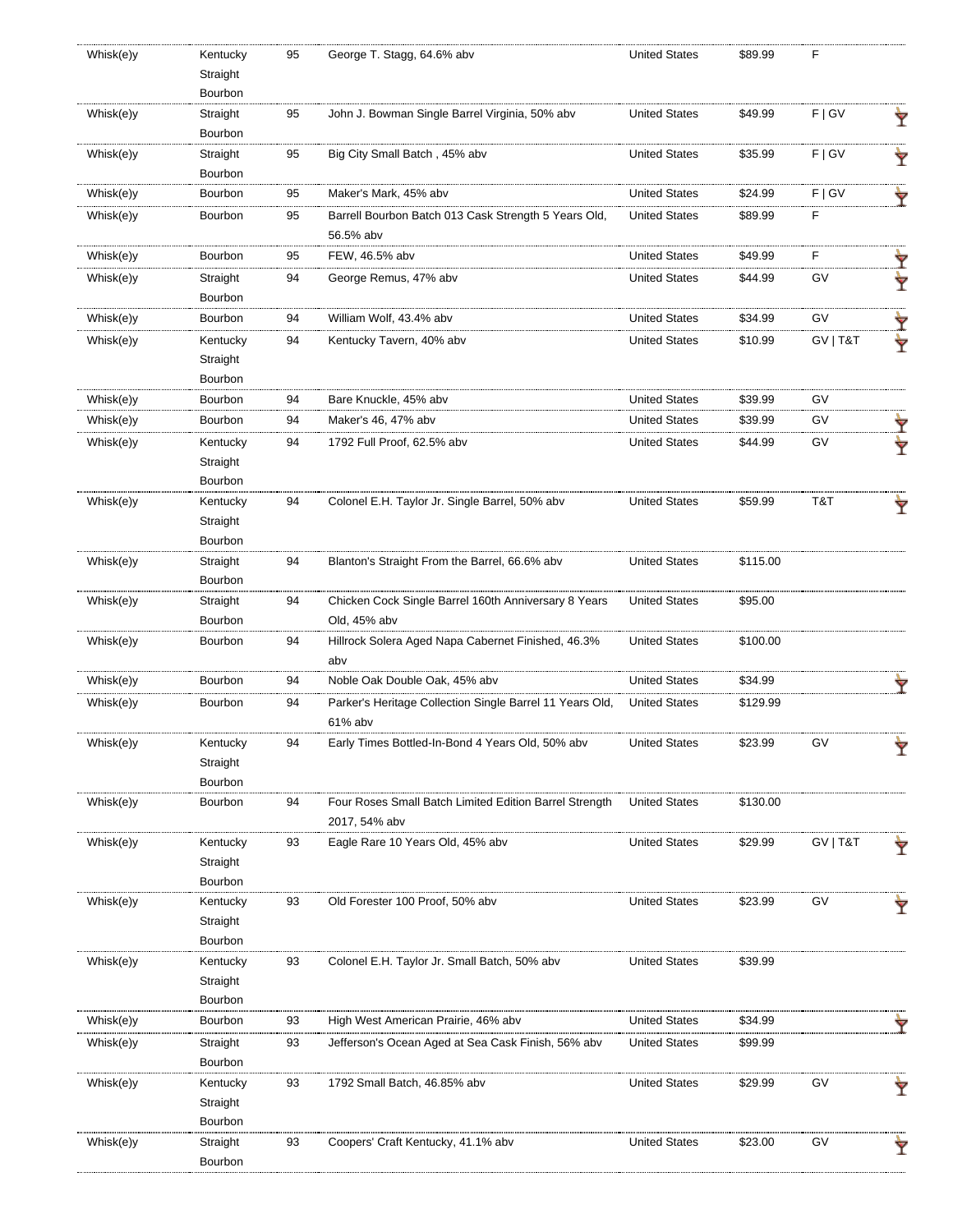| Whisk(e)y              | Bourbon             | 93 | Jim Beam Double Oak, 43% abv                         | <b>United States</b> | \$22.99            | GV       | Ÿ |
|------------------------|---------------------|----|------------------------------------------------------|----------------------|--------------------|----------|---|
| Whisk(e)y              | Bourbon             | 93 | Jim Beam Devil's Cut, 45% abv                        | <b>United States</b> | \$22.99            | GV       |   |
| Whisk(e)y              | Straight            | 93 | Widow Jane 10 Years Old, 45.5% abv                   | <b>United States</b> | \$69.99            |          |   |
|                        | Bourbon             |    |                                                      |                      |                    |          |   |
| Whisk(e)y              | Bourbon             | 93 | Elijah Craig Small Batch, 47% abv                    | <b>United States</b> | \$29.99            | GV   T&T | Ÿ |
| Whisk(e)y              | Kentucky            | 93 | W.L. Weller 12 Years Old, 45% abv                    | <b>United States</b> | \$24.99            | GV       |   |
|                        | Straight            |    |                                                      |                      |                    |          |   |
|                        | Bourbon             |    |                                                      |                      |                    |          |   |
| Whisk(e)y              | Bourbon             | 93 | Hillrock Solera Aged, 46.3% abv                      | <b>United States</b> | \$80.00            |          |   |
| Whisk(e)y              | <b>Bourbon</b>      | 93 | The Burning Chair, 44% abv                           | <b>United States</b> | \$55.00            |          |   |
| Whisk(e)y              | Bourbon             | 93 | Jim Beam Black, 43% abv                              | <b>United States</b> | \$22.99            | GV       | Ÿ |
| Whisk(e)y              | Straight            | 93 | Blanton's Gold Edition, 51.5% abv                    | <b>United States</b> | \$90.00            | T&T      |   |
|                        | Bourbon             |    |                                                      |                      |                    |          |   |
| Whisk(e)y              | Bourbon             | 93 | Barrell Bourbon Batch 014 9 Years Old, 54.7% abv     | <b>United States</b> | \$89.99            |          |   |
| Whisk(e)y              | Straight            | 93 | Bib & Tucker Small Batch 6 Years Old, 46% abv        | <b>United States</b> | \$55.00            |          | Y |
|                        | Bourbon             |    |                                                      |                      |                    |          |   |
| Whisk(e)y              | Bourbon             | 93 | Jim Beam Bonded, 50% abv                             | <b>United States</b> | \$22.99            |          | Ÿ |
| Whisk(e)y              | Bourbon             | 93 | Jim Beam Distiller's Cut 2017 Release, 50% aby       | <b>United States</b> | \$22.99            |          | Y |
| Whisk(e)y              | Straight            | 93 | Union Horse Distilling Company Reserve, 46% abv      | <b>United States</b> | \$45.00            |          | Ŷ |
|                        | Bourbon             |    |                                                      |                      |                    |          |   |
| Whisk(e)y              | Kentucky            | 93 | Bower Hill Barrel Strength, 59.4% abv                | <b>United States</b> | \$129.99           |          |   |
|                        | Straight            |    |                                                      |                      |                    |          |   |
|                        | Bourbon             |    |                                                      |                      |                    |          |   |
| Whisk(e)y              | Bourbon             | 93 | Rock Town Arkansas, 46% abv                          | <b>United States</b> | \$34.99            |          |   |
| Whisk(e)y              | Kentucky            | 92 | Old Fitzgerald Bottled-in-Bond 2018 Edition 11 Years | <b>United States</b> | \$110.00           |          |   |
|                        | Straight            |    | Old, 50% abv                                         |                      |                    |          |   |
|                        | Bourbon             |    |                                                      |                      |                    |          |   |
| Whisk(e)y              | Kentucky            | 92 | Pappy Van Winkle 20 Years Old, 45.2% abv             | <b>United States</b> | \$169.99           |          |   |
|                        | Straight            |    |                                                      |                      |                    |          |   |
|                        | Bourbon             |    |                                                      |                      |                    |          |   |
| Whisk(e)y              | Kentucky            | 92 | Very Old Barton 80 Proof, 40% abv                    | <b>United States</b> | \$11.99            |          |   |
|                        | Straight            |    |                                                      |                      |                    |          |   |
|                        | Bourbon             |    |                                                      |                      |                    |          |   |
| Whisk(e)y              | Kentucky            | 92 | Buffalo Trace, 45% abv                               | <b>United States</b> | \$24.99            |          | Ŷ |
|                        | Straight            |    |                                                      |                      |                    |          |   |
|                        | Bourbon             |    |                                                      |                      |                    |          |   |
| Whisk(e)y              | Bourbon             | 92 | Four Roses Single Barrel, 50% abv                    | <b>United States</b> | \$40.00            | T&T      |   |
| Whisk(e)y              | Kentucky            | 92 | Old Forester Statesman, 47.5% abv                    | <b>United States</b> | \$54.99            |          |   |
|                        | Straight            |    |                                                      |                      |                    |          |   |
|                        | Bourbon             |    |                                                      |                      |                    |          |   |
| Whisk(e)y              | Kentucky            | 92 | Bower Hill Barrel Reserve, 43% abv                   | <b>United States</b> | \$39.99            |          |   |
|                        | Straight            |    |                                                      |                      |                    |          |   |
|                        | Bourbon             |    |                                                      |                      |                    |          |   |
| Whisk(e)y              | Kentucky            | 92 | Benchmark Old No. 8, 40% abv                         | <b>United States</b> | \$11.99            | T&T      |   |
|                        | Straight<br>Bourbon |    |                                                      |                      |                    |          |   |
| Whisk(e)y              | Bourbon             | 92 | Wolf Bite Smoked, 43% abv                            | <b>United States</b> | \$35.99            |          |   |
|                        | Bourbon             | 91 | Four Roses, 40% abv                                  | <b>United States</b> |                    |          |   |
| Whisk(e)y<br>Whisk(e)y | Bourbon             | 91 | Hudson Baby, 46% aby                                 | <b>United States</b> | \$20.00<br>\$49.99 |          |   |
|                        |                     |    |                                                      |                      |                    |          |   |
| Whisk(e)y              | Bourbon             | 91 | Maker's Mark Cask Strength, 55.35% abv               | <b>United States</b> | \$49.99            |          |   |
| Whisk(e)y              | Bourbon             | 91 | Rock Town Four Grain Sour Mash, 46% abv              | <b>United States</b> | \$39.99            |          |   |
| Whisk(e)y              | Kentucky            | 91 | W. L. Weller Antique 107, 53.5% abv                  | <b>United States</b> | \$19.99            |          |   |
|                        | Straight            |    |                                                      |                      |                    |          |   |
|                        | Bourbon             |    |                                                      |                      |                    |          |   |
| Whisk(e)y              | Bourbon             | 91 | Tanner's Creek Blended, 42.5% abv                    | <b>United States</b> | \$34.99            |          |   |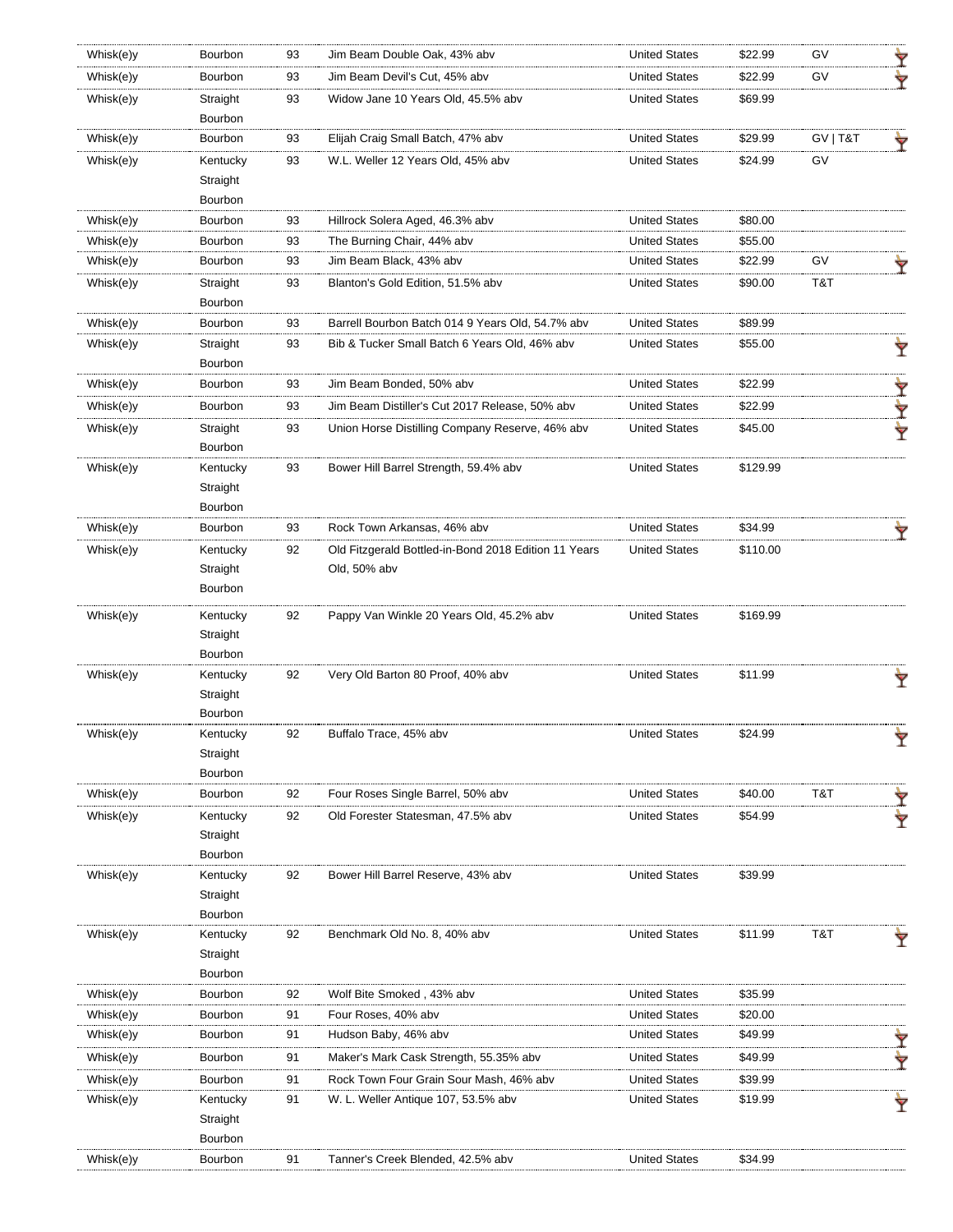| Whisk(e)y | Kentucky                       | 91 | W. L. Weller Special Reserve, 45% abv                                                    | <b>United States</b> | \$17.99  |              |   |
|-----------|--------------------------------|----|------------------------------------------------------------------------------------------|----------------------|----------|--------------|---|
|           | Straight                       |    |                                                                                          |                      |          |              |   |
|           | Bourbon                        |    |                                                                                          |                      |          |              |   |
| Whisk(e)y | Bourbon                        | 91 | Four Roses Small Batch, 45% abv                                                          | <b>United States</b> | \$35.00  | T&T          |   |
| Whisk(e)y | Straight<br>Bourbon            | 91 | Blanton's The Original Single Barrel, 46.5% abv                                          | <b>United States</b> | \$60.00  | T&T          |   |
| Whisk(e)y | Straight                       | 91 | Bowman Brothers Small Batch Virginia, 45% abv                                            | <b>United States</b> | \$29.99  |              |   |
|           | Bourbon                        |    |                                                                                          |                      |          |              | Ÿ |
| Whisk(e)y | Kentucky                       | 91 | Elmer T. Lee Single Barrel Sour Mash, 45% abv                                            | <b>United States</b> | \$34.99  |              |   |
|           | Straight                       |    |                                                                                          |                      |          |              |   |
|           | Bourbon                        |    |                                                                                          |                      |          |              |   |
| Whisk(e)y | Bourbon                        | 91 | Henry McKenna Single Barrel 10 Years Old, 50% abv                                        | <b>United States</b> | \$34.99  |              |   |
| Whisk(e)y | Kentucky                       | 91 | Larceny, 46% abv                                                                         | <b>United States</b> | \$24.99  |              |   |
|           | Straight                       |    |                                                                                          |                      |          |              |   |
|           | Bourbon                        |    |                                                                                          |                      |          |              |   |
| Whisk(e)y | Bourbon                        | 90 | Balcones Texas Blue Corn, 64.9% abv                                                      | <b>United States</b> | \$80.00  |              |   |
| Whisk(e)y | Bourbon                        | 90 | Barrell Bourbon Batch 015 Cask Strength 9.5 Years Old,                                   | <b>United States</b> | \$89.99  |              |   |
|           |                                |    | 53.8% abv                                                                                |                      |          |              |   |
| Whisk(e)y | Bourbon                        | 90 | Maker's Mark Private Select Forecastle 15 Year                                           | <b>United States</b> | \$74.99  |              |   |
|           |                                |    | Anniversary, 55.5% abv                                                                   |                      |          |              |   |
| Whisk(e)y | Bourbon                        | 90 | Cleveland Underground Select Finished with Black                                         | <b>United States</b> | \$39.99  |              |   |
|           |                                |    | Cherry Wood, 47% abv                                                                     |                      |          |              |   |
| Whisk(e)y | Straight                       | 89 | Old Elk, 44% abv                                                                         | <b>United States</b> | \$49.99  |              | Ÿ |
|           | Bourbon                        |    |                                                                                          |                      |          |              |   |
| Whisk(e)y | Bourbon                        | 87 | Bond & Lillard, 50% abv, 375 ml                                                          | <b>United States</b> | \$49.99  |              |   |
| Whisk(e)y | Straight                       | 87 | Iron Smoke, 40% abv                                                                      | <b>United States</b> | \$39.99  |              |   |
|           | Bourbon                        |    |                                                                                          |                      |          |              |   |
| Whisk(e)y | Kentucky                       | 87 | Zackariah Harris, 40% abv                                                                | <b>United States</b> | \$11.99  |              |   |
|           | Straight                       |    |                                                                                          |                      |          |              |   |
|           | Bourbon                        |    |                                                                                          |                      |          |              |   |
| Whisk(e)y | Kentucky                       | 87 | Old Forester 86 Proof, 43% abv                                                           | <b>United States</b> | \$21.99  |              |   |
|           | Straight                       |    |                                                                                          |                      |          |              |   |
|           | Bourbon                        |    |                                                                                          |                      |          |              |   |
| Whisk(e)y | Kentucky                       | 85 | Very Old Barton 90 Proof, 45% abv                                                        | <b>United States</b> | \$13.99  |              | Ÿ |
|           | Straight                       |    |                                                                                          |                      |          |              |   |
|           | Bourbon                        |    |                                                                                          |                      |          |              |   |
| Whisk(e)y | <b>Rye Whiskey</b>             | 96 | Rough Rider Bull Moose Three Barrel, 45% abv                                             | <b>United States</b> | \$35.00  | CT   GV      |   |
| Whisk(e)y | <b>Rye Whiskey</b>             | 95 | Stoll and Wolfe, 45% abv                                                                 | <b>United States</b> | \$45.00  | F   G V      |   |
| Whisk(e)y | Rye Whiskey                    | 95 | Hillrock Finished in Sauternes Casks Double Cask, 45%                                    | <b>United States</b> | \$100.00 | F            |   |
|           |                                |    | abv                                                                                      |                      |          |              |   |
| Whisk(e)y | Straight Rye                   | 94 | Sazerac, 45% abv                                                                         | <b>United States</b> | \$26.99  | F   GV   T&T |   |
|           | Whiskey                        |    |                                                                                          |                      |          |              |   |
| Whisk(e)y | Rye Whiskey                    | 94 | Balcones Texas Cask Strength Straight, 62.2% abv                                         | <b>United States</b> | \$80.00  | F            |   |
| Whisk(e)y | Straight Rye                   | 94 | Union Horse Distilling Company Reunion, 46.5% abv                                        | <b>United States</b> | \$49.00  | F            |   |
| Whisk(e)y | Whiskey<br>Rye Whiskey         | 94 |                                                                                          | <b>United States</b> | \$27.00  | F   G V      |   |
|           | Rye Whiskey                    | 94 | Jack Daniel's Tennessee, 45% abv<br>Heaven's Door Finished in Oak Cigar Barrels, 45% abv | <b>United States</b> | \$79.99  | F            |   |
| Whisk(e)y |                                |    |                                                                                          |                      |          |              |   |
| Whisk(e)y | Rye Whiskey                    | 94 | Basil Hayden's Dark, 40% abv                                                             | <b>United States</b> | \$39.99  | F   G V      |   |
| Whisk(e)y | <b>Rye Whiskey</b>             | 94 | Hudson Maple Cask, 46% abv                                                               | <b>United States</b> | \$49.99  | F            |   |
| Whisk(e)y | Rye Whiskey                    | 93 | Dancing Goat Limousin, 46% abv                                                           | <b>United States</b> | \$45.00  |              |   |
| Whisk(e)y | <b>Straight Rye</b>            | 93 | Pikesville 6 Years Old, 55% abv                                                          | <b>United States</b> | \$49.99  |              |   |
|           | Whiskey                        |    |                                                                                          |                      |          | GV           |   |
| Whisk(e)y | <b>Straight Rye</b><br>Whiskey | 93 | Catskill, 42.5% abv                                                                      | <b>United States</b> | \$33.99  |              |   |
| Whisk(e)y | Rye Whiskey                    | 93 | High West Double, 46% abv                                                                | <b>United States</b> | \$34.99  | GV           |   |
|           |                                |    |                                                                                          |                      |          |              |   |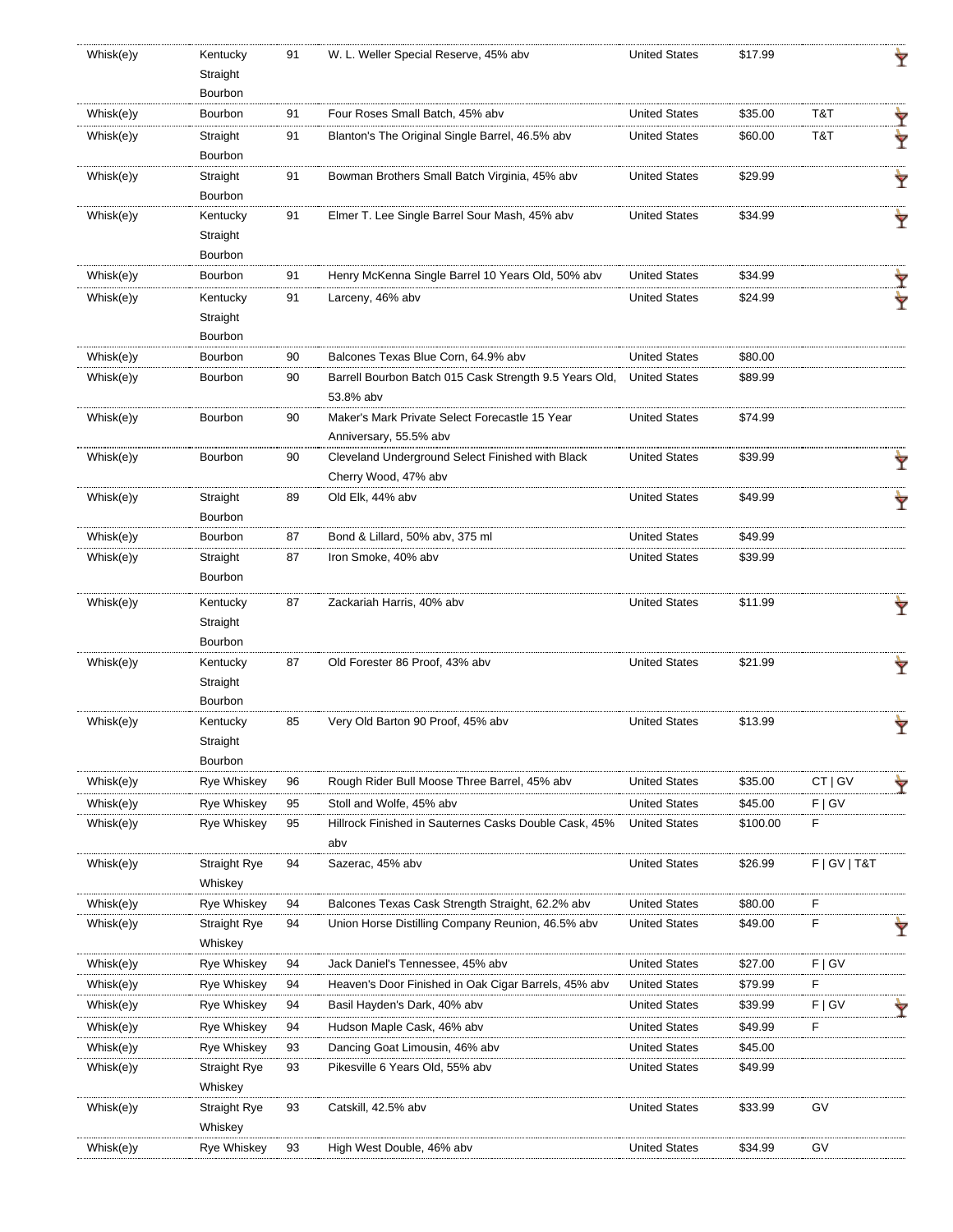| Whisk(e)y | <b>Straight Rye</b><br>Whiskey | 93 | Woodford Reserve Kentucky, 45.2% abv                     | <b>United States</b> | \$34.99  | GV        | Ÿ |
|-----------|--------------------------------|----|----------------------------------------------------------|----------------------|----------|-----------|---|
| Whisk(e)y | <b>Rye Whiskey</b>             | 93 | High West Rendezvous, 46% abv                            | <b>United States</b> | \$79.99  |           |   |
| Whisk(e)y | <b>Straight Rye</b>            | 92 | Colonel E.H. Taylor Jr., 50% abv                         | <b>United States</b> | \$69.99  | T&T       |   |
|           | Whiskey                        |    |                                                          |                      |          |           |   |
| Whisk(e)y | <b>Rye Whiskey</b>             | 92 | Jim Beam, 45% abv                                        | <b>United States</b> | \$22.99  | GV        |   |
| Whisk(e)y | <b>Straight Rye</b>            | 92 | Knob Creek Single Barrel Select Kentucky, 57.5% abv      | <b>United States</b> | \$44.99  |           |   |
|           | Whiskey                        |    |                                                          |                      |          |           |   |
| Whisk(e)y | <b>Rye Whiskey</b>             | 92 | Russell's Reserve Single Barrel, 52% abv                 | <b>United States</b> | \$59.99  |           | Ÿ |
| Whisk(e)y | <b>Rye Whiskey</b>             | 92 | FEW, 46.5% abv                                           | <b>United States</b> | \$54.99  |           | ₩ |
| Whisk(e)y | Rye Whiskey                    | 91 | Yankee Doodle Madeira Cask Finished , 48% abv            | <b>United States</b> | \$45.99  |           | Ÿ |
| Whisk(e)y | <b>Rye Whiskey</b>             | 91 | Hudson Manhattan, 46% abv                                | <b>United States</b> | \$49.99  | T&T       |   |
| Whisk(e)y | <b>Rye Whiskey</b>             | 91 | Hillrock Finished in Port Casks Double Cask, 45% abv     | <b>United States</b> | \$100.00 |           |   |
| Whisk(e)y | <b>Rye Whiskey</b>             | 91 | Yankee Doodle Port Cask Finished, 48% abv                | <b>United States</b> | \$45.99  |           |   |
| Whisk(e)y | Rye Whiskey                    | 90 | 77 Whiskey Bonded, 50% abv                               | <b>United States</b> | \$69.00  |           |   |
| Whisk(e)y | <b>Straight Rye</b>            | 87 | Roaming Man Tennessee Cask Strength, 60.49% abv,         | <b>United States</b> | \$49.99  |           |   |
|           | Whiskey                        |    | 375 ml                                                   |                      |          |           |   |
| Whisk(e)y | Rye Whiskey                    | 87 | Barrell Rye Batch 002 Cask Strength 5 Years Old,         | <b>United States</b> | \$59.65  |           |   |
|           |                                |    | 58.75% abv                                               |                      |          |           |   |
| Whisk(e)y | Rye Whiskey                    | 86 | Bare Knuckle, 45% abv                                    | <b>United States</b> | \$45.99  |           |   |
| Whisk(e)y | Rye Whiskey                    | 85 | Rough Rider The Big Stick Cask Strength, 60.5% abv       | <b>United States</b> | \$60.00  |           |   |
| Whisk(e)y | <b>Straight Rye</b>            | 83 | Old Potrero, 48.5% abv                                   | <b>United States</b> | \$69.99  |           |   |
|           | Whiskey                        |    |                                                          |                      |          |           |   |
| Whisk(e)y | Single Grain                   | 91 | Bainbridge Yama Mizunara Cask, 45% abv                   | <b>United States</b> | \$525.00 |           |   |
|           | American                       |    |                                                          |                      |          |           |   |
|           | Whiskey                        |    |                                                          |                      |          |           |   |
| Whisk(e)y | Single Grain                   | 87 | Balcones True Blue 100 Proof Straight Corn Whisky,       | <b>United States</b> | \$60.00  |           |   |
|           | American                       |    | 50% abv                                                  |                      |          |           |   |
|           | Whiskey                        |    |                                                          |                      |          |           |   |
| Whisk(e)y | Single Grain                   | 86 | Balcones Brimstone Texas Scrub Oak Smoked Whisky,        | <b>United States</b> | \$60.00  |           |   |
|           | American                       |    | 53% abv                                                  |                      |          |           |   |
|           | Whiskey                        |    |                                                          |                      |          |           |   |
| Whisk(e)y | Single Malt                    | 97 | Westland Sherry Wood, 46% abv                            | <b>United States</b> | \$69.99  | <b>CT</b> |   |
|           | Whiskey                        |    |                                                          |                      |          |           |   |
| Whisk(e)y | Single Malt<br>Whiskey         |    | Copperworks Release 006 American, 47.5% abv              | <b>United States</b> | \$59.99  |           |   |
| Whisk(e)y | Single Malt                    | 93 | Westward American, 45% abv                               | <b>United States</b> | \$79.99  | F         |   |
|           | Whiskey                        |    |                                                          |                      |          |           |   |
| Whisk(e)y | Single Malt                    | 90 | Balcones Classic Edition '1' Texas, 53% abv              | <b>United States</b> | \$70.00  |           |   |
|           | Whiskey                        |    |                                                          |                      |          |           |   |
| Whisk(e)y | Single Malt                    | 90 | Breuckelen Distilling Project No. 2 5 Years Old, 50% abv | <b>United States</b> | \$69.00  |           |   |
|           | Whiskey                        |    |                                                          |                      |          |           |   |
| Whisk(e)y | Single Malt                    | 86 | Pine Barrens Bottled in Bond American, 50% abv           | <b>United States</b> | \$100.00 |           |   |
|           | Whiskey                        |    |                                                          |                      |          |           |   |
| Whisk(e)y | Straight Malt                  | 93 | Woodford Reserve Kentucky, 45.2% abv                     | <b>United States</b> | \$34.99  | GV        | Ÿ |
|           | Whiskey                        |    |                                                          |                      |          |           |   |
| Whisk(e)y | American                       | 93 | Bainbridge Battle Point Organic, 43% abv                 | <b>United States</b> | \$58.95  |           |   |
|           | Wheat                          |    |                                                          |                      |          |           |   |
|           | Whiskey                        |    |                                                          |                      |          |           |   |
| Whisk(e)y | American                       | 93 | Bernheim Original Small Batch Kentucky Straight 7        | <b>United States</b> | \$29.99  | GV        | Ÿ |
|           | Wheat                          |    | Years Old, 45% abv                                       |                      |          |           |   |
|           | Whiskey                        |    |                                                          |                      |          |           |   |
| Whisk(e)y | American                       | 92 | 77 Whiskey New York, 45% abv                             | <b>United States</b> | \$43.00  |           |   |
|           | Wheat                          |    |                                                          |                      |          |           |   |
|           | Whiskey                        |    |                                                          |                      |          |           |   |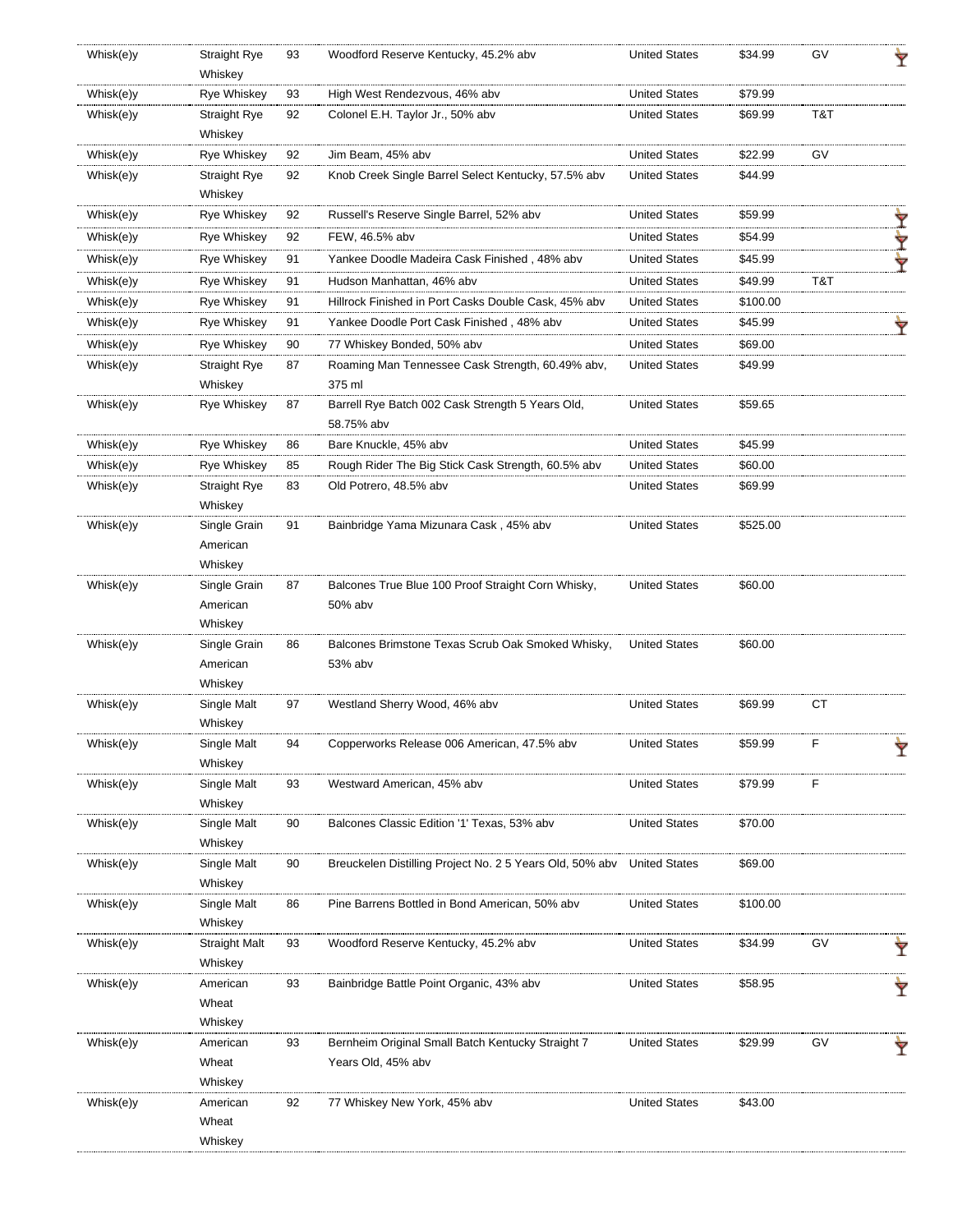| Whisk(e)y | American<br>Wheat | 90 | Catskill Distilling Company Fearless, 42.5% abv      | <b>United States</b> | \$33.99  |           | Ÿ |
|-----------|-------------------|----|------------------------------------------------------|----------------------|----------|-----------|---|
|           | Whiskey           |    |                                                      |                      |          |           |   |
| Whisk(e)y | American          | 87 | TOPO Organic Reserve, 46% abv                        | <b>United States</b> | \$49.95  |           |   |
|           | Wheat             |    |                                                      |                      |          |           |   |
|           | Whiskey           |    |                                                      |                      |          |           |   |
| Whisk(e)y | American          | 86 | Bainbridge Two Islands Islay Cask Finished Straight, | <b>United States</b> | \$68.95  |           |   |
|           | Wheat             |    | 43% abv, 375 ml                                      |                      |          |           |   |
|           | Whiskey           |    |                                                      |                      |          |           |   |
| Whisk(e)y | American          | 85 | Bare Knuckle, 45% abv                                | <b>United States</b> | \$35.99  |           |   |
|           | Wheat             |    |                                                      |                      |          |           |   |
|           | Whiskey           |    |                                                      |                      |          |           |   |
| Whisk(e)y | American          | 93 | The Old Reliable Easy Drinking, 40% abv              | <b>United States</b> | \$35.99  |           | Ÿ |
|           | Whiskey           |    |                                                      |                      |          |           |   |
| Whisk(e)y | Whiskey           | 93 | Heaven's Door Double Barrel, 50% abv                 | <b>United States</b> | \$49.99  |           | Ÿ |
| Whisk(e)y | American          | 93 | Redwood Empire, 45% abv                              | <b>United States</b> | \$45.00  |           |   |
|           | Whiskey           |    |                                                      |                      |          |           |   |
| Whisk(e)y | American          | 92 | Ransom Rye-Barley-Wheat Batch #3, 46.7% abv          | <b>United States</b> | \$60.00  |           | Y |
|           | Whiskey           |    |                                                      |                      |          |           |   |
| Whisk(e)y | American          | 92 | Relativity The New, 40% abv                          | <b>United States</b> | \$34.99  |           |   |
|           | Whiskey           |    |                                                      |                      |          |           | Ÿ |
| Whisk(e)y | American          | 92 | Westland Peat Week 2017, 54.4% abv                   | <b>United States</b> | \$99.99  |           |   |
|           | Whiskey           |    |                                                      |                      |          |           |   |
| Whisk(e)y | Whiskey           | 91 | Little Book "The Easy", 64.1% abv                    | <b>United States</b> | \$79.99  |           |   |
|           |                   |    |                                                      |                      |          |           |   |
| Whisk(e)y | American          | 91 | Smooth Ambler Old Scout 107, 53.5% abv               | <b>United States</b> | \$39.00  |           | Ŷ |
|           | Whiskey           |    |                                                      |                      |          |           |   |
| Whisk(e)y | American          | 91 | Union Horse Distilling Company Rolling Standard, 46% | <b>United States</b> | \$34.00  |           |   |
|           | Whiskey           |    | abv                                                  |                      |          |           |   |
| Whisk(e)y | American          | 90 | Second Glance, 44% abv                               | <b>United States</b> | \$38.00  |           |   |
|           | Whiskey           |    |                                                      |                      |          |           |   |
| Whisk(e)y | American          | 89 | Sea Fog, 42% abv                                     | <b>United States</b> | \$50.00  |           |   |
|           | Whiskey           |    |                                                      |                      |          |           |   |
| Whisk(e)y | American          | 87 | Sunshine Reserve, 42.5% abv                          | <b>United States</b> | \$49.99  |           |   |
|           | Whiskey           |    |                                                      |                      |          |           |   |
| Whisk(e)y | Whiskey           | 87 | Early Times Kentucky, 40% abv                        | <b>United States</b> | \$12.99  |           |   |
| Whisk(e)y | American          | 87 | Ransom Emerald 1865 Batch #5, 43.8% abv              | <b>United States</b> | \$90.00  |           |   |
|           | Whiskey           |    |                                                      |                      |          |           |   |
| Whisk(e)y | Whiskey           | 86 | Grandgousier Tennessee, 48% abv                      | <b>United States</b> | \$68.00  |           |   |
| Whisk(e)y | American          | 84 | Barrell Whiskey Infinite Barrel Project, 59.65% abv  | <b>United States</b> | \$64.99  |           |   |
|           | Whiskey           |    |                                                      |                      |          |           |   |
| Whisk(e)y | Canadian          | 96 | Crown Royal XR, 40% abv                              | Canada               | \$129.99 | CT        |   |
|           | Blended           |    |                                                      |                      |          |           |   |
|           | Whisky            |    |                                                      |                      |          |           |   |
| Whisk(e)y | Canadian          | 94 | J.P. Wiser's 18 Years Old, 40% abv                   | Canada               | \$74.99  | F         |   |
|           | Blended           |    |                                                      |                      |          |           |   |
|           | Whisky            |    |                                                      |                      |          |           |   |
| Whisk(e)y | Canadian Rye      | 94 | Lot 40, 43% abv                                      | Canada               | \$39.99  | $F$   T&T |   |
|           | Whisky            |    |                                                      |                      |          |           | Y |
| Whisk(e)y | Canadian Rye      |    | Masterson's 10 Years Old, 45% abv                    |                      | \$70.00  | F         |   |
|           | Whisky            | 94 |                                                      | Canada               |          |           |   |
|           |                   |    |                                                      |                      |          |           |   |
| Whisk(e)y | Canadian          | 93 | Caribou Crossing Single Barrel, 40% abv              | Canada               | \$49.99  | $F$   T&T |   |
|           | Whisky            |    |                                                      |                      |          |           |   |
| Whisk(e)y | Canadian          | 92 | Crown Royal Deluxe, 40% abv                          | Canada               | \$24.99  | GV        |   |
|           | Whisky            |    |                                                      |                      |          |           |   |
| Whisk(e)y | Canadian Rye      | 91 | J.P. Wiser's, 40% abv                                | Canada               | \$19.99  | GV        | Ÿ |
|           | Whisky            |    |                                                      |                      |          |           |   |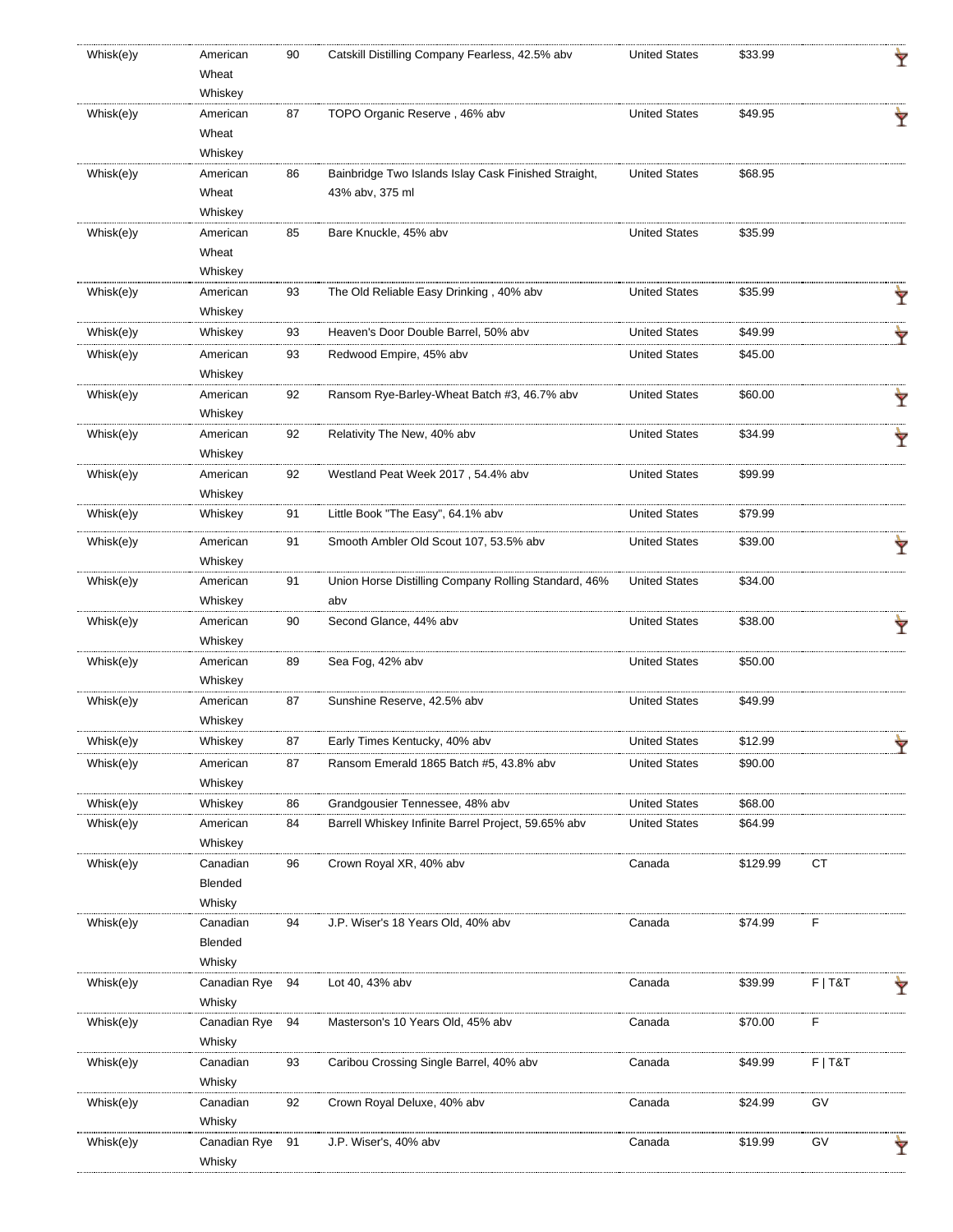| Whisk(e)y | Canadian             | 91 | Canadian Mist, 40% abv                            | Canada  | \$8.99   | G٧       |   |
|-----------|----------------------|----|---------------------------------------------------|---------|----------|----------|---|
|           | Whisky               |    |                                                   |         |          |          |   |
| Whisk(e)y | Canadian             | 91 | Royal Canadian Small Batch, 40% abv               | Canada  | \$19.99  | GV       | Ÿ |
|           | Blended              |    |                                                   |         |          |          |   |
|           | Whisky               |    |                                                   |         |          |          |   |
| Whisk(e)y | Canadian             | 90 | Rich & Rare Reserve, 40% abv                      | Canada  | \$11.99  | GV   T&T |   |
|           | Blended              |    |                                                   |         |          |          |   |
|           | Whisky               |    |                                                   |         |          |          |   |
| Whisk(e)y | Canadian             | 89 | Crown Royal XO Cognac Cask Finished, 40% abv      | Canada  | \$49.99  |          |   |
|           | Whisky               |    |                                                   |         |          |          | Ÿ |
| Whisk(e)y | Canadian             |    |                                                   |         |          |          |   |
|           |                      | 89 | Pike Creek Vintage Port Barrel Finished, 40% abv  | Canada  | \$35.00  |          | Ŷ |
|           | Whisky               |    |                                                   |         |          |          |   |
| Whisk(e)y | Canadian             | 88 | High River, 40% abv                               | Canada  | CAD34.99 |          |   |
|           | Blended              |    |                                                   |         |          |          |   |
|           | Whisky               |    |                                                   |         |          |          |   |
| Whisk(e)y | Canadian             | 85 | Crown Royal Blenders' Mash, 40% abv               | Canada  | \$27.99  |          | Ŷ |
|           | Whisky               |    |                                                   |         |          |          |   |
| Whisk(e)y | Canadian             | 83 | Crown Royal Texas Mesquite, 40% abv               | Canada  | \$24.99  |          | Ŷ |
|           | Whisky               |    |                                                   |         |          |          |   |
| Whisk(e)y | Indian Single        | 95 | Paul John EDITED Single Malt, 46% abv, 700 ml     | India   | \$44.00  | CT   GV  |   |
|           | Malt Whisky          |    |                                                   |         |          |          |   |
| Whisk(e)y | Indian Single        | 92 | Paul John BRILLIANCE Single Malt, 46% abv, 700 ml | India   | \$40.00  | F        |   |
|           |                      |    |                                                   |         |          |          |   |
|           | Malt Whisky          |    |                                                   |         |          |          |   |
| Whisk(e)y | Indian Single        | 92 | Paul John CLASSIC SELECT CASK Single Malt, 55.2%  | India   | \$55.00  | F        |   |
|           | Malt Whisky          |    | abv, 700 ml                                       |         |          |          |   |
| Whisk(e)y | Indian Blended 91    |    | Star Walker Golden Reserve, 42.8% abv             | India   | n/a      |          | Ŷ |
|           | Whisky               |    |                                                   |         |          |          |   |
| Whisk(e)y | Indian Single        | 88 | Paul John PEATED SELECT CASK Single Malt, 55.5%   | India   | \$65.00  |          |   |
|           | Malt Whisky          |    | abv, 700 ml                                       |         |          |          |   |
| Whisk(e)y | Indian Single        | 87 | Paul John BOLD Single Malt, 46% abv, 700 ml       | India   | \$50.00  |          |   |
|           | Malt Whisky          |    |                                                   |         |          |          |   |
| Whisk(e)y | Indian Single        | 87 | Paul John KANYA Single Malt, 50% abv, 700 ml      | India   | \$280.00 |          |   |
|           | Malt Whisky          |    |                                                   |         |          |          |   |
| Whisk(e)y | Indian Blended 87    |    | Blenders Pride Ultra Premium, 42.8% abv           | India   | n/a      |          |   |
|           |                      |    |                                                   |         |          |          | Y |
|           | Whisky               |    |                                                   |         |          |          |   |
| Whisk(e)y | Indian Blended 85    |    | Imperial Blue Authentic Grain, 42.8% abv          | India   | n/a      |          | Ÿ |
|           | Whisky               |    |                                                   |         |          |          |   |
| Whisk(e)y | Indian Blended       | 85 | All Seasons, 42.8% abv                            | India   | n/a      |          | Ŷ |
|           | Whisky               |    |                                                   |         |          |          |   |
| Whisk(e)y | <b>Blended Irish</b> | 96 | Jameson 18 Years Old, 40% abv                     | Ireland | \$139.99 | CT   T&T |   |
|           | Whiskey              |    |                                                   |         |          |          |   |
| Whisk(e)y | <b>Blended Irish</b> | 95 | Slane, 40% abv                                    | Ireland | \$29.00  | F   G V  | Ÿ |
|           | Whiskey              |    |                                                   |         |          |          |   |
| Whisk(e)y | <b>Blended Irish</b> | 94 | Teeling Small Batch, 46% abv                      | Ireland | \$39.99  | F        |   |
|           | Whiskey              |    |                                                   |         |          |          | Ŷ |
| Whisk(e)y | <b>Blended Irish</b> | 94 | Jameson Cooper's Croze, 43% abv                   | Ireland | \$69.99  | F        |   |
|           |                      |    |                                                   |         |          |          |   |
|           | Whiskey              |    |                                                   |         |          |          |   |
| Whisk(e)y | <b>Blended Irish</b> | 93 | The Dead Rabbit, 44% abv                          | Ireland | \$40.00  | F        | Y |
|           | Whiskey              |    |                                                   |         |          |          |   |
| Whisk(e)y | <b>Blended Irish</b> | 92 | Paddy, 40% abv                                    | Ireland | \$19.99  | F   G V  | Ÿ |
|           | Whiskey              |    |                                                   |         |          |          |   |
| Whisk(e)y | <b>Blended Irish</b> | 92 | The Dublin Liberties Oak Devil, 46% abv           | Ireland | n/a      | F        | Y |
|           | Whiskey              |    |                                                   |         |          |          |   |
| Whisk(e)y | <b>Blended Irish</b> | 92 | Hyde No. 6 President's Reserve, 46% abv           | Ireland | \$60.00  | F        | Y |
|           | Whiskey              |    |                                                   |         |          |          |   |
| Whisk(e)y | <b>Blended Irish</b> | 92 | Jameson Caskmates Stout Edition, 40% abv          | Ireland | \$29.99  | F        |   |
|           | Whiskey              |    |                                                   |         |          |          | Ÿ |
|           |                      |    |                                                   |         |          |          |   |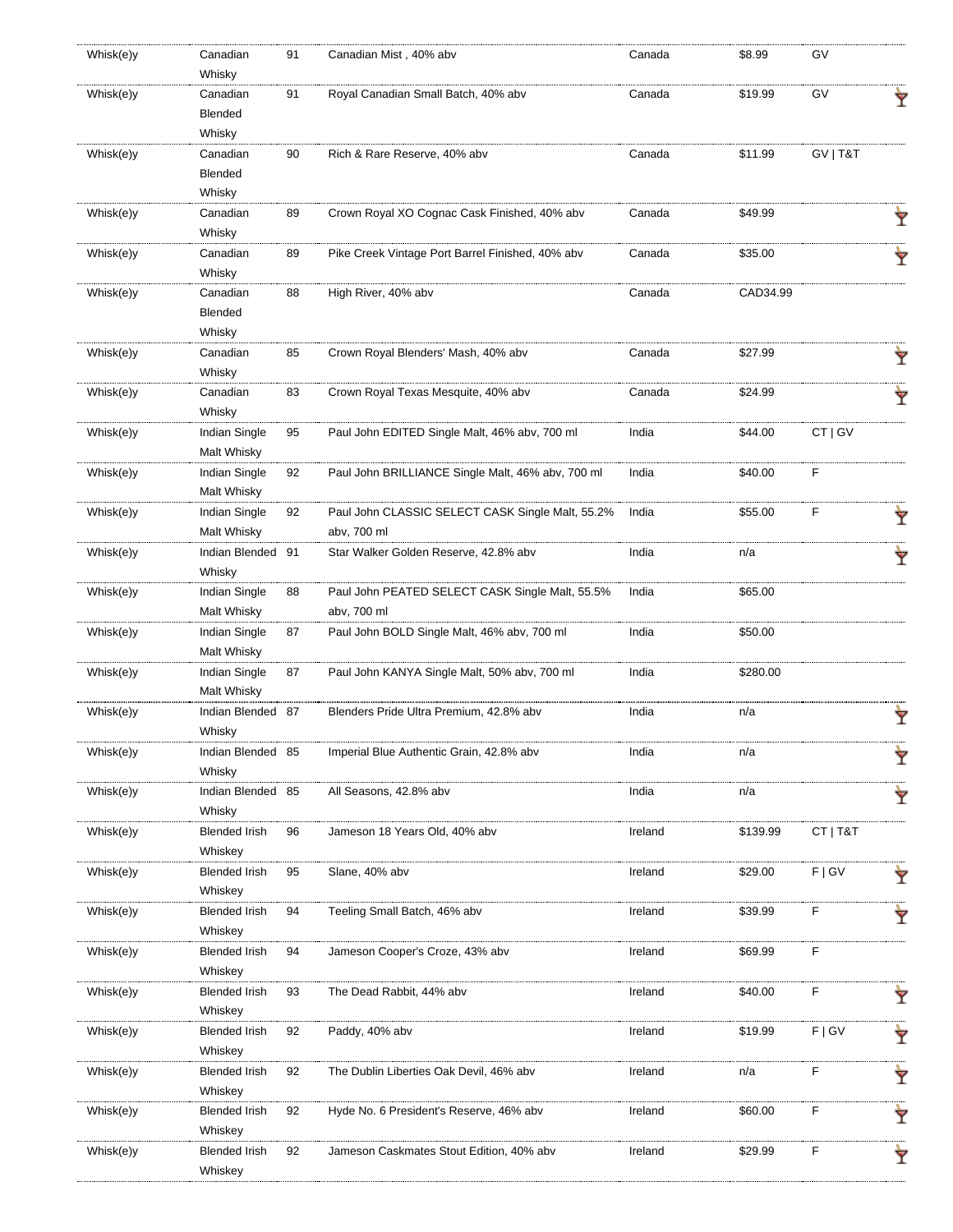| Whisk(e)y | <b>Blended Irish</b><br>Whiskey | 91 | John L. Sullivan, 40% abv                               | Ireland | \$25.99  |           | Ÿ |
|-----------|---------------------------------|----|---------------------------------------------------------|---------|----------|-----------|---|
| Whisk(e)y | <b>Blended Irish</b>            | 89 | Jameson Black Barrel, 40% abv                           | Ireland | \$39.99  |           |   |
|           | Whiskey                         |    |                                                         |         |          |           | Ÿ |
| Whisk(e)y | <b>Blended Irish</b>            | 89 | Jameson Signature, 40% abv                              | Ireland | £40.00   |           |   |
|           | Whiskey                         |    |                                                         |         |          |           |   |
| Whisk(e)y | <b>Blended Irish</b>            | 89 | Jameson Bold, 40% abv                                   | Ireland | £50.00   |           |   |
|           | Whiskey                         |    |                                                         |         |          |           |   |
| Whisk(e)y | <b>Blended Irish</b>            | 88 | Jameson Round, 40% abv                                  | Ireland | £50.00   |           |   |
|           | Whiskey                         |    |                                                         |         |          |           |   |
| Whisk(e)y | <b>Blended Irish</b>            | 88 | Jameson Crested, 40% abv                                | Ireland | £27.00   |           |   |
|           | Whiskey                         |    |                                                         |         |          |           |   |
| Whisk(e)y | <b>Blended Irish</b>            | 88 | Jameson Blender's Dog, 43% abv                          | Ireland | \$69.99  |           |   |
|           | Whiskey                         |    |                                                         |         |          |           |   |
| Whisk(e)y | <b>Blended Irish</b>            | 88 | The Dubliner Bourbon Cask Aged, 40% abv                 | Ireland | n/a      |           |   |
|           | Whiskey                         |    |                                                         |         |          |           | Ÿ |
|           |                                 | 87 |                                                         |         |          |           |   |
| Whisk(e)y | <b>Blended Irish</b><br>Whiskey |    | Jameson, 40% abv                                        | Ireland | \$24.99  |           |   |
|           |                                 |    |                                                         |         |          |           |   |
| Whisk(e)y | <b>Blended Irish</b>            | 87 | Jameson Lively, 40% abv                                 | Ireland | £50.00   |           |   |
|           | Whiskey                         |    |                                                         |         |          |           |   |
| Whisk(e)y | <b>Blended Irish</b>            | 87 | JJ Corry The Gael, 46% abv                              | Ireland | \$75.00  |           |   |
|           | Whiskey                         |    |                                                         |         |          |           |   |
| Whisk(e)y | <b>Blended Irish</b>            | 87 | Lambay Finished in Cognac Casks Small Batch, 40%        | Ireland | \$35.00  |           |   |
|           | Whiskey                         |    | abv                                                     |         |          |           |   |
| Whisk(e)y | <b>Blended Irish</b>            | 85 | Jameson Distiller's Safe, 43% abv                       | Ireland | \$69.99  |           |   |
|           | Whiskey                         |    |                                                         |         |          |           |   |
| Whisk(e)y | Single Pot Still                | 96 | Redbreast Lustau Edition, 46% abv                       | Ireland | £50.00   | CT        |   |
|           | Irish Whiskey                   |    |                                                         |         |          |           |   |
| Whisk(e)y | Single Pot Still                | 95 | Redbreast 15 Years Old, 46% abv                         | Ireland | £150.00  | $F$   T&T |   |
|           | Irish Whiskey                   |    |                                                         |         |          |           |   |
| Whisk(e)y | Single Pot Still                | 95 | Redbreast 21 Years Old, 46% abv                         | Ireland | £150.00  | $F$   T&T |   |
|           | Irish Whiskey                   |    |                                                         |         |          |           |   |
| Whisk(e)y | Single Pot Still                | 95 | Green Spot Chateau Montelena, 46% abv                   | Ireland | n/a      | F         |   |
|           | Irish Whiskey                   |    |                                                         |         |          |           |   |
| Whisk(e)y | Single Pot Still                | 94 | Redbreast Cask Strength 12 Years Old, 58.2% abv         | Ireland | £85.00   | $F$   T&T |   |
|           | Irish Whiskey                   |    |                                                         |         |          |           |   |
| Whisk(e)y | Single Pot Still                | 93 | Midleton Very Rare 2017, 40% abv                        | Ireland | €180.00  |           |   |
|           | Irish Whiskey                   |    |                                                         |         |          |           |   |
| Whisk(e)y | Single Pot Still                | 93 | Yellow Spot 12 Years Old, 46% abv                       | Ireland | £60.00   |           |   |
|           | Irish Whiskey                   |    |                                                         |         |          |           |   |
| Whisk(e)y | Single Pot Still                | 90 | Midleton Dair Ghaelach Bluebell Forest Virgin Irish Oak | Ireland | \$280.00 |           |   |
|           | Irish Whiskey                   |    | Collection, 56.2% abv                                   |         |          |           |   |
| Whisk(e)y | Single Pot Still                | 88 | Redbreast 12 Years Old, 40% abv                         | Ireland | £40.00   | T&T       |   |
|           | Irish Whiskey                   |    |                                                         |         |          |           |   |
| Whisk(e)y | Single Grain                    | 96 | Teeling, 46% abv                                        | Ireland | \$49.99  |           |   |
|           | Irish Whiskey                   |    |                                                         |         |          |           |   |
| Whisk(e)y | Single Grain                    | 92 | Kilbeggan, 43% abv                                      | Ireland | \$29.99  | GV        |   |
|           | Irish Whiskey                   |    |                                                         |         |          |           |   |
| Whisk(e)y | Single Malt                     | 96 | West Cork Distillers Glengarriff Series Peat Charred    | Ireland | \$44.99  | CT        |   |
|           | Irish Whiskey                   |    | Cask, 43% abv                                           |         |          |           |   |
| Whisk(e)y | Single Malt                     | 95 | The Tyrconnell Madeira Cask Finish 10 Years Old, 46%    | Ireland | \$74.99  | F         |   |
|           | Irish Whiskey                   |    | abv                                                     |         |          |           |   |
| Whisk(e)y | Single Malt                     | 95 | Teeling Vintage Reserve Collection Matured in           | Ireland | \$499.00 | F         |   |
|           | Irish Whiskey                   |    | Sauternes and Bourbon Casks 24 Years Old, 46% abv       |         |          |           |   |
| Whisk(e)y | Single Malt                     | 94 | The Tyrconnell Madeira Cask Finish 15 Years Old, 46%    | Ireland | \$100.00 | F         |   |
|           | Irish Whiskey                   |    | abv                                                     |         |          |           |   |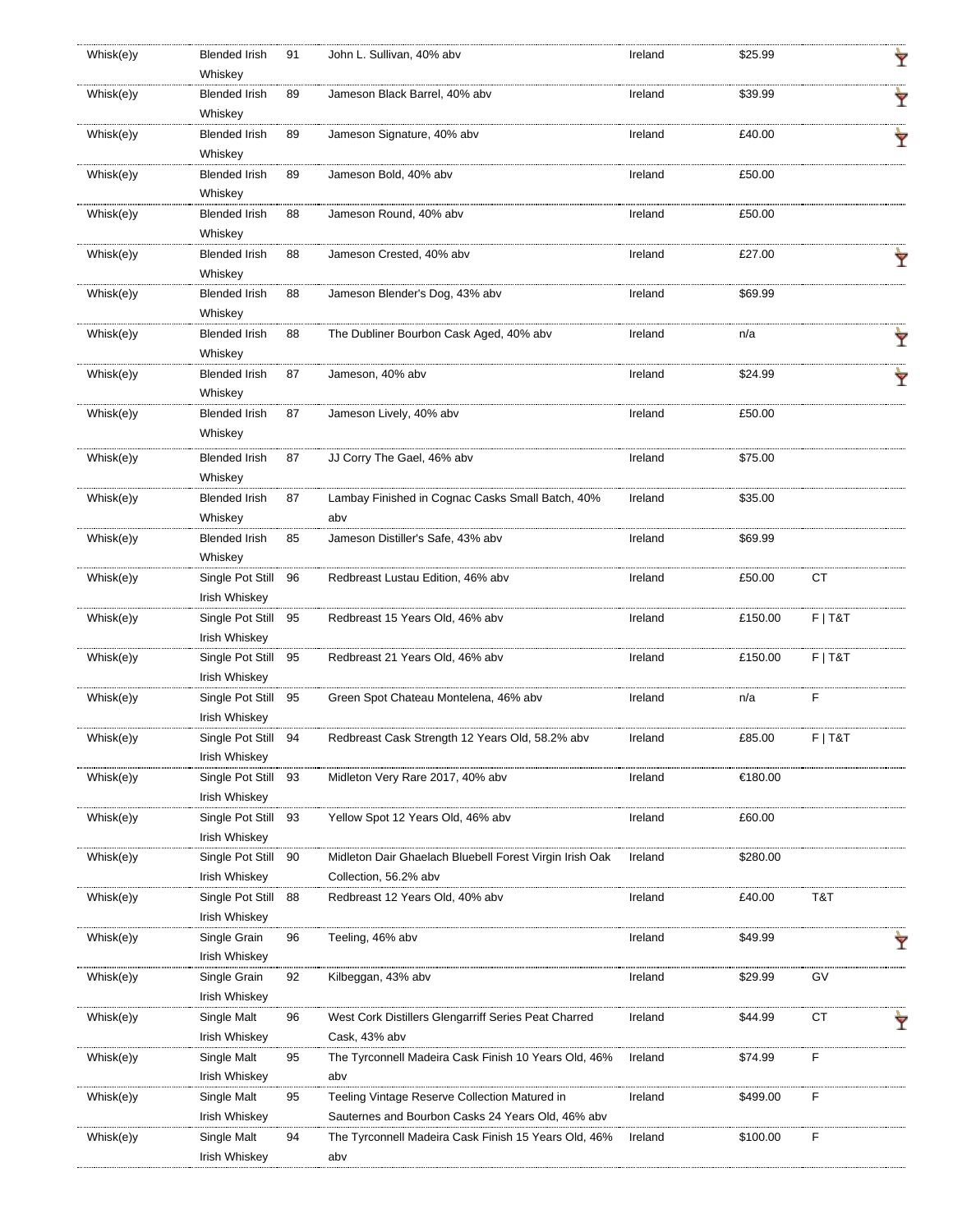| Whisk(e)y | Single Malt<br>Irish Whiskey | 94 | The Tyrconnell Port Cask Finish 10 Years Old, 46% abv   | Ireland  | \$74.99  | F               |   |
|-----------|------------------------------|----|---------------------------------------------------------|----------|----------|-----------------|---|
| Whisk(e)y | Single Malt                  | 94 | West Cork Distillers Glengarriff Series Bog Oak Charred | Ireland  | \$44.99  | F               |   |
|           | Irish Whiskey                |    | Cask, 43% abv                                           |          |          |                 | Ŷ |
| Whisk(e)y | Single Malt                  | 93 | The Tyrconnell Sherry Cask Finish 10 Years Old, 46%     | Ireland  | \$74.99  |                 |   |
|           | Irish Whiskey                |    | abv                                                     |          |          |                 |   |
| Whisk(e)y | Single Malt                  | 93 | The Dublin Liberties Copper Alley, 46% abv              | Ireland  | n/a      |                 | Ÿ |
|           | Irish Whiskey                |    |                                                         |          |          |                 |   |
| Whisk(e)y | Single Malt                  | 93 | Teeling, 46% abv                                        | Ireland  | \$59.99  |                 | Ÿ |
|           | Irish Whiskey                |    |                                                         |          |          |                 |   |
| Whisk(e)y | Single Malt                  | 92 | The Temple Bar Cask Aged 10 Years Old, 40% abv          | Ireland  | \$79.99  |                 |   |
|           | Irish Whiskey                |    |                                                         |          |          |                 |   |
| Whisk(e)y | Single Malt                  | 92 | Lambay Finished in Cognac Casks, 40% abv                | Ireland  | \$70.00  |                 |   |
|           | Irish Whiskey                |    |                                                         |          |          |                 |   |
| Whisk(e)y | Single Malt                  | 92 | The Dubliner 10 Years Old, 42% abv                      | Ireland  | n/a      |                 | Ÿ |
|           | Irish Whiskey                |    |                                                         |          |          |                 |   |
| Whisk(e)y | Single Malt                  | 87 | The Tyrconnell, 40% abv                                 | Ireland  | \$44.99  |                 | Ÿ |
|           | Irish Whiskey                |    |                                                         |          |          |                 |   |
| Whisk(e)y | Japanese                     | 95 | Kamiki Maltage, 48% abv                                 | Japan    | \$79.50  | <b>CT</b>       |   |
|           | Whisky                       |    |                                                         |          |          |                 |   |
| Whisk(e)y | Japanese                     | 94 | Hibiki Japanese Harmony, 43% abv                        | Japan    | \$64.99  | F               |   |
|           | Whisky                       |    |                                                         |          |          |                 |   |
| Whisk(e)y | Japanese                     | 93 | Yamazaki Single Malt 12 Years Old, 43% abv              | Japan    | \$84.99  | F               |   |
|           | Whisky                       |    |                                                         |          |          |                 |   |
| Whisk(e)y | Japanese                     | 91 | Suntory TOKI Blended, 43% abv                           | Japan    | \$39.99  | GV              |   |
|           | Whisky                       |    |                                                         |          |          |                 |   |
| Whisk(e)y | Japanese                     | 86 | Kikori Whiskey, 41% abv                                 | Japan    | \$46.99  |                 |   |
|           | Whisky                       |    |                                                         |          |          |                 |   |
| Whisk(e)y | Blended                      | 97 | Johnnie Walker Blue Label, 40% abv                      | Scotland | \$225.00 | CT              |   |
|           | Scotch Whisky                |    |                                                         |          |          |                 |   |
| Whisk(e)y | Blended                      | 96 | Johnnie Walker Black Label 12 Years Old, 40% abv        | Scotland | \$35.00  | F   G V         |   |
|           | Scotch Whisky                |    |                                                         |          |          |                 |   |
| Whisk(e)y | Blended                      | 96 | Buchanan's Special Reserve 18 Years Old, 40% abv        | Scotland | \$75.00  | $F$   T&T       |   |
|           | Scotch Whisky                |    |                                                         |          |          |                 |   |
| Whisk(e)y | Blended                      | 95 | Buchanan's Master, 40% abv                              | Scotland | \$50.00  | $F$   T&T       | Ÿ |
|           | Scotch Whisky                |    |                                                         |          |          |                 |   |
| Whisk(e)y | Blended                      | 94 | Dewar's The Signature 25 Years Old, 40% abv             | Scotland | n/a      | F               |   |
|           | Scotch Whisky                |    |                                                         |          |          |                 |   |
| Whisk(e)y | Blended                      | 93 | Johnnie Walker Blue Label Ghost & Rare, 46% abv         | Scotland | \$399.99 | F               |   |
|           | Scotch Whisky                |    |                                                         |          |          | F               |   |
| Whisk(e)y | Blended<br>Scotch Whisky     | 93 | Chivas Regal Mizunara, 40% abv                          | Scotland | \$44.99  |                 |   |
| Whisk(e)y | Blended                      | 93 | Buchanan's DeLuxe 12 Years Old, 40% abv                 | Scotland | \$31.00  | F   G V         |   |
|           | Scotch Whisky                |    |                                                         |          |          |                 |   |
| Whisk(e)y | Blended                      | 93 | Dewar's The Ancestor 12 Years Old, 40% abv              | Scotland | \$28.99  | F   G V   T & T |   |
|           | Scotch Whisky                |    |                                                         |          |          |                 |   |
| Whisk(e)y | Blended                      | 93 | Dewar's The Vintage 18 Years Old, 40% abv               | Scotland | \$79.99  | $F$   T&T       |   |
|           | Scotch Whisky                |    |                                                         |          |          |                 |   |
| Whisk(e)y | <b>Blended</b>               | 92 | Johnnie Walker Blenders' Batch Wine Cask Blend, 40%     | Scotland | \$29.99  | GV              |   |
|           | Scotch Whisky                |    | abv                                                     |          |          |                 |   |
| Whisk(e)y | Blended                      | 92 | Dewar's The Monarch 15 Years Old, 40% abv               | Scotland | \$54.99  |                 |   |
|           | Scotch Whisky                |    |                                                         |          |          |                 |   |
| Whisk(e)y | Blended                      | 91 | Buchanan's Red Seal, 40% abv                            | Scotland | \$160.00 |                 |   |
|           | Scotch Whisky                |    |                                                         |          |          |                 |   |
| Whisk(e)y | <b>Blended</b>               | 90 | Johnnie Walker Red Label, 40% abv                       | Scotland | \$25.00  | GV              |   |
|           | Scotch Whisky                |    |                                                         |          |          |                 |   |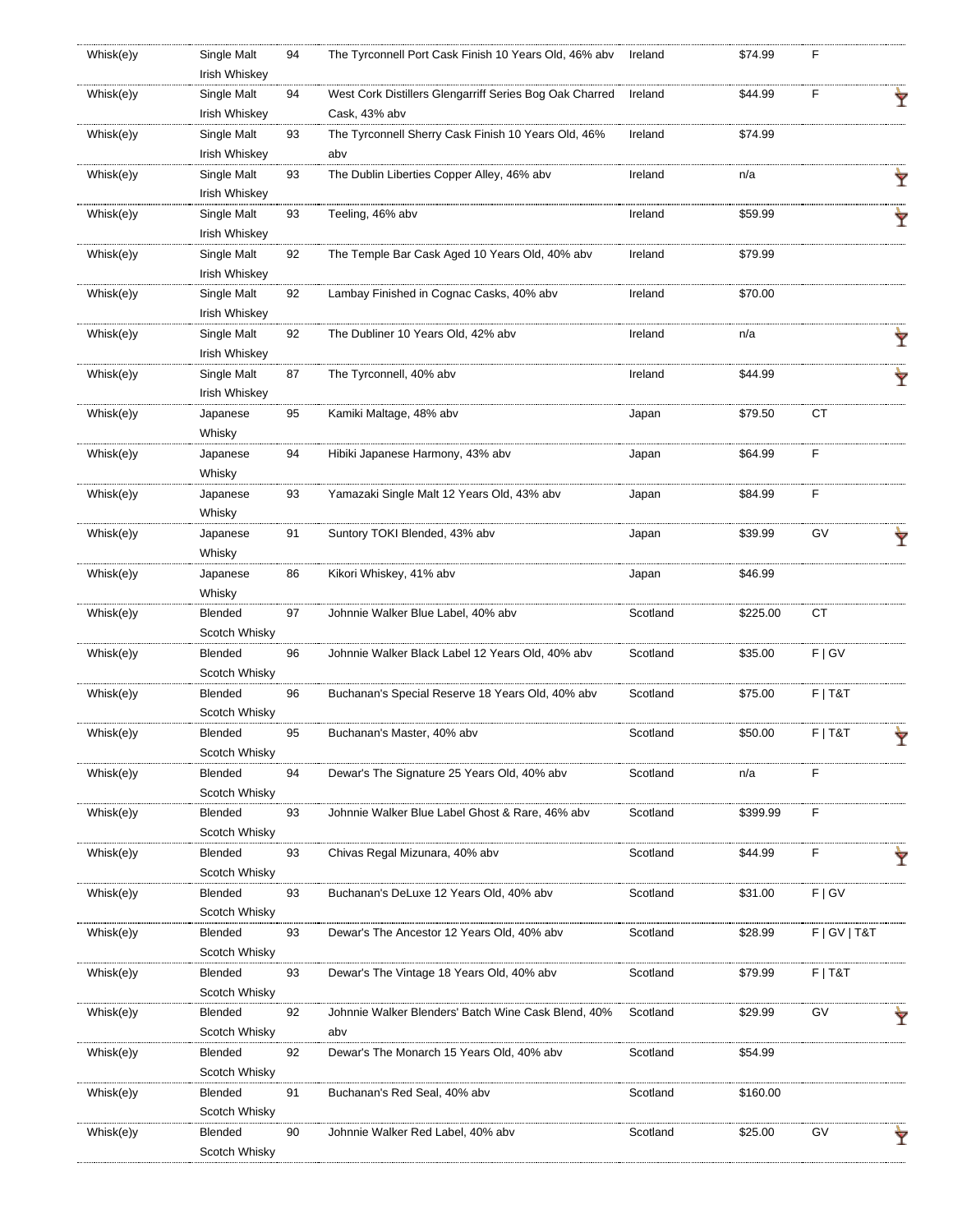| Whisk(e)y | Blended<br>Scotch Whisky             | 87 | Dewar's White Label, 40% abv                       | Scotland | \$23.00  |               | Ÿ |
|-----------|--------------------------------------|----|----------------------------------------------------|----------|----------|---------------|---|
|           |                                      |    |                                                    |          |          |               |   |
| Whisk(e)y | <b>Blended Malt</b><br>Scotch Whisky | 96 | Naked Grouse, 43% abv                              | Scotland | \$34.99  | CT   GV       | Ý |
| Whisk(e)y | <b>Blended Malt</b>                  | 95 | Shackleton, 40% abv                                | Scotland | \$34.99  | F   G V       |   |
|           | Scotch Whisky                        |    |                                                    |          |          |               | Ÿ |
|           |                                      |    | Mossburn Island The Signature Cask Series, 46% abv |          |          |               |   |
| Whisk(e)y | <b>Blended Malt</b>                  | 95 |                                                    | Scotland | \$49.99  | F             | Y |
|           | Scotch Whisky                        |    |                                                    |          |          |               |   |
| Whisk(e)y | <b>Blended Malt</b>                  | 93 | Mossburn Speyside The Signature Cask Series, 46%   | Scotland | \$39.99  | F   G V       |   |
|           | Scotch Whisky                        |    | abv                                                |          |          |               |   |
| Whisk(e)y | Highland                             | 96 | Glenmorangie Lasanta 12 Years Old, 43% abv         | Scotland | \$53.99  | CT   GV   T&T |   |
|           | Single Malt                          |    |                                                    |          |          |               |   |
|           | Scotch Whisky                        |    |                                                    |          |          |               |   |
| Whisk(e)y | Highland                             | 95 | The GlenDronach Peated, 46% abv                    | Scotland | \$73.00  | F             |   |
|           | Single Malt                          |    |                                                    |          |          |               |   |
|           | Scotch Whisky                        |    |                                                    |          |          |               |   |
| Whisk(e)y | Highland                             | 95 | Glengoyne 15 Years Old, 43% abv                    | Scotland | \$89.99  | F             |   |
|           | Single Malt                          |    |                                                    |          |          |               |   |
|           | Scotch Whisky                        |    |                                                    |          |          |               |   |
| Whisk(e)y | Highland                             | 94 | Glenmorangie Nectar D'Or 12 Years Old, 46% abv     | Scotland | \$74.99  | $F$   T&T     |   |
|           | Single Malt                          |    |                                                    |          |          |               |   |
|           | Scotch Whisky                        |    |                                                    |          |          |               |   |
| Whisk(e)y | Highland                             | 94 | Oban 14 Years Old, 43% abv                         | Scotland | \$75.99  | F             |   |
|           | Single Malt                          |    |                                                    |          |          |               |   |
|           | Scotch Whisky                        |    |                                                    |          |          |               |   |
| Whisk(e)y | Highland                             | 94 | Oban Little Bay, 43% abv                           | Scotland | \$60.99  | F             |   |
|           | Single Malt                          |    |                                                    |          |          |               |   |
|           | Scotch Whisky                        |    |                                                    |          |          |               |   |
| Whisk(e)y | Highland                             | 94 | Glengoyne 21 Years Old, 43% abv                    | Scotland | \$169.99 | F             |   |
|           | Single Malt                          |    |                                                    |          |          |               |   |
|           | Scotch Whisky                        |    |                                                    |          |          |               |   |
| Whisk(e)y | Highland                             | 94 | The GlenDronach 12 Years Old, 43% abv              | Scotland | \$67.00  | F             |   |
|           | Single Malt                          |    |                                                    |          |          |               |   |
|           | Scotch Whisky                        |    |                                                    |          |          |               |   |
| Whisk(e)y | Highland                             | 93 | Old Pulteney 25 Years Old, 46% abv                 | Scotland | \$420.00 |               |   |
|           | Single Malt                          |    |                                                    |          |          |               |   |
|           | Scotch Whisky                        |    |                                                    |          |          |               |   |
| Whisk(e)y | Highland                             | 93 | Glengoyne 18 Years Old, 43% abv                    | Scotland | \$129.99 |               |   |
|           | Single Malt                          |    |                                                    |          |          |               |   |
|           | Scotch Whisky                        |    |                                                    |          |          |               |   |
| Whisk(e)y | Highland                             | 93 | Glenmorangie 18 Years Old, 43% abv                 | Scotland | \$119.00 |               |   |
|           | Single Malt                          |    |                                                    |          |          |               |   |
|           | Scotch Whisky                        |    |                                                    |          |          |               |   |
| Whisk(e)y | Highland                             | 93 | Oban 18 Years Old, 43% abv                         | Scotland | \$140.99 |               |   |
|           | Single Malt<br>Scotch Whisky         |    |                                                    |          |          |               |   |
|           |                                      |    |                                                    |          |          |               |   |
| Whisk(e)y | Highland                             | 93 | Glenglassaugh Evolution, 50% abv                   | Scotland | \$61.00  |               |   |
|           | Single Malt<br>Scotch Whisky         |    |                                                    |          |          |               |   |
|           |                                      |    |                                                    |          |          |               |   |
| Whisk(e)y | Highland<br>Single Malt              | 93 | Tullibardine 20 Years Old, 43% abv                 | Scotland | \$160.00 |               |   |
|           | Scotch Whisky                        |    |                                                    |          |          |               |   |
|           |                                      |    |                                                    | Scotland |          |               |   |
| Whisk(e)y | Highland<br>Single Malt              | 93 | Glengoyne 12 Years Old, 43% abv                    |          | \$49.99  |               |   |
|           | Scotch Whisky                        |    |                                                    |          |          |               |   |
|           |                                      |    |                                                    |          |          |               |   |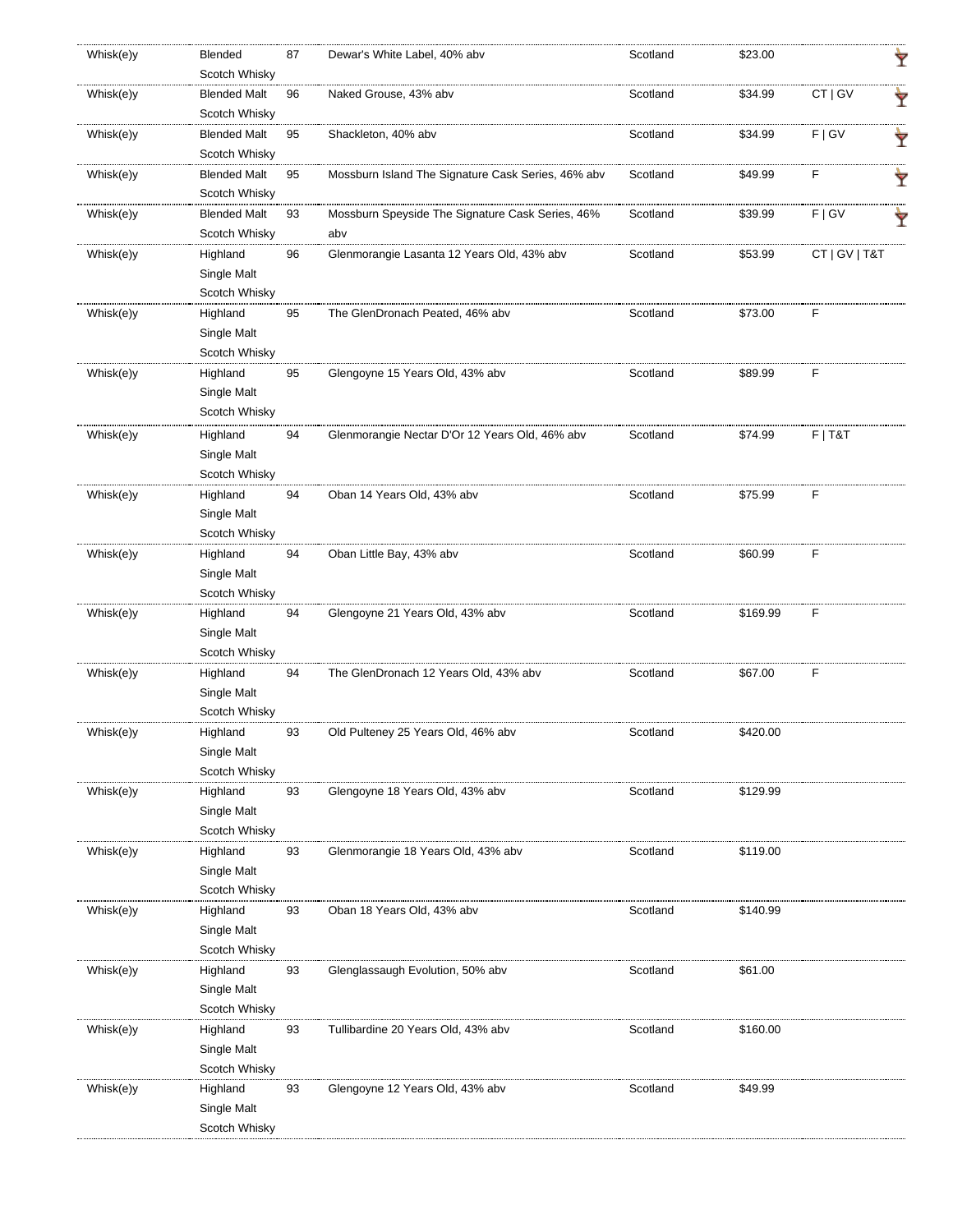| Whisk(e)y | Highland      | 92 | The Dalmore Portwood Reserve, 46.5% abv          | Scotland | \$99.99  |     |  |
|-----------|---------------|----|--------------------------------------------------|----------|----------|-----|--|
|           | Single Malt   |    |                                                  |          |          |     |  |
|           | Scotch Whisky |    |                                                  |          |          |     |  |
| Whisk(e)y | Highland      | 92 | The GlenDronach 21 Years Old, 48% abv            | Scotland | \$262.00 |     |  |
|           | Single Malt   |    |                                                  |          |          |     |  |
|           | Scotch Whisky |    |                                                  |          |          |     |  |
| Whisk(e)y | Highland      | 92 | Tullibardine 25 Years Old, 43% abv               | Scotland | \$300.00 |     |  |
|           | Single Malt   |    |                                                  |          |          |     |  |
|           | Scotch Whisky |    |                                                  |          |          |     |  |
| Whisk(e)y | Highland      | 92 | Glenglassaugh Torfa, 50% abv                     | Scotland | \$66.00  |     |  |
|           | Single Malt   |    |                                                  |          |          |     |  |
|           | Scotch Whisky |    |                                                  |          |          |     |  |
| Whisk(e)y | Highland      | 92 | Glengoyne Cask Strength, 59.1% abv               | Scotland | \$89.99  |     |  |
|           | Single Malt   |    |                                                  |          |          |     |  |
|           | Scotch Whisky |    |                                                  |          |          |     |  |
|           |               |    |                                                  |          |          |     |  |
| Whisk(e)y | Highland      | 92 | Glenmorangie Spios, 46% abv                      | Scotland | \$99.00  |     |  |
|           | Single Malt   |    |                                                  |          |          |     |  |
|           | Scotch Whisky |    |                                                  |          |          |     |  |
| Whisk(e)y | Highland      | 92 | Glengoyne 10 Years Old, 43% abv                  | Scotland | \$44.99  | GV  |  |
|           | Single Malt   |    |                                                  |          |          |     |  |
|           | Scotch Whisky |    |                                                  |          |          |     |  |
| Whisk(e)y | Highland      | 92 | Dalwhinnie 15 Years Old, 43% abv                 | Scotland | \$69.99  | T&T |  |
|           | Single Malt   |    |                                                  |          |          |     |  |
|           | Scotch Whisky |    |                                                  |          |          |     |  |
| Whisk(e)y | Highland      | 91 | Glenmorangie The Original 10 Years Old, 43% abv  | Scotland | \$39.99  | GV  |  |
|           | Single Malt   |    |                                                  |          |          |     |  |
|           | Scotch Whisky |    |                                                  |          |          |     |  |
| Whisk(e)y | Highland      | 91 | Old Pulteney 12 Years Old, 43% abv               | Scotland | \$50.00  |     |  |
|           | Single Malt   |    |                                                  |          |          |     |  |
|           | Scotch Whisky |    |                                                  |          |          |     |  |
| Whisk(e)y | Highland      | 91 | Glenmorangie Signet, 46% abv                     | Scotland | \$199.00 |     |  |
|           | Single Malt   |    |                                                  |          |          |     |  |
|           | Scotch Whisky |    |                                                  |          |          |     |  |
| Whisk(e)y | Highland      | 90 | Glenmorangie Quinta Ruban 12 Years Old, 46% abv  | Scotland | \$54.99  |     |  |
|           |               |    |                                                  |          |          |     |  |
|           | Single Malt   |    |                                                  |          |          |     |  |
|           | Scotch Whisky |    |                                                  |          |          |     |  |
| Whisk(e)y | Highland      | 87 | The GlenDronach 18 Years Old, 46% abv            | Scotland | \$180.00 |     |  |
|           | Single Malt   |    |                                                  |          |          |     |  |
|           | Scotch Whisky |    |                                                  |          |          |     |  |
| Whisk(e)y | Highland      | 86 | Glenglassaugh Revival, 46% abv                   | Scotland | \$61.00  |     |  |
|           | Single Malt   |    |                                                  |          |          |     |  |
|           | Scotch Whisky |    |                                                  |          |          |     |  |
| Whisk(e)y | Highland      | 86 | Glenmorangie Astar, 52.5% abv                    | Scotland | \$99.00  |     |  |
|           | Single Malt   |    |                                                  |          |          |     |  |
|           | Scotch Whisky |    |                                                  |          |          |     |  |
| Whisk(e)y | Highland      | 86 | Tullibardine Sovereign, 43% abv                  | Scotland | \$39.99  |     |  |
|           | Single Malt   |    |                                                  |          |          |     |  |
|           | Scotch Whisky |    |                                                  |          |          |     |  |
| Whisk(e)y | Orkney Single | 97 | Highland Park Viking Pride 18 Years Old, 43% abv | Scotland | \$144.99 | CT  |  |
|           | Malt Scotch   |    |                                                  |          |          |     |  |
|           | Whisky        |    |                                                  |          |          |     |  |
|           |               |    |                                                  |          |          | F   |  |
| Whisk(e)y | Orkney Single | 96 | Highland Park The Dark 17 Years Old, 52.9% abv   | Scotland | \$299.99 |     |  |
|           | Malt Scotch   |    |                                                  |          |          |     |  |
|           | Whisky        |    |                                                  |          |          |     |  |
| Whisk(e)y | Jura Single   | 95 | JURA 18 Years Old, 44% abv                       | Scotland | \$129.99 | F   |  |
|           | Malt Scotch   |    |                                                  |          |          |     |  |
|           | Whisky        |    |                                                  |          |          |     |  |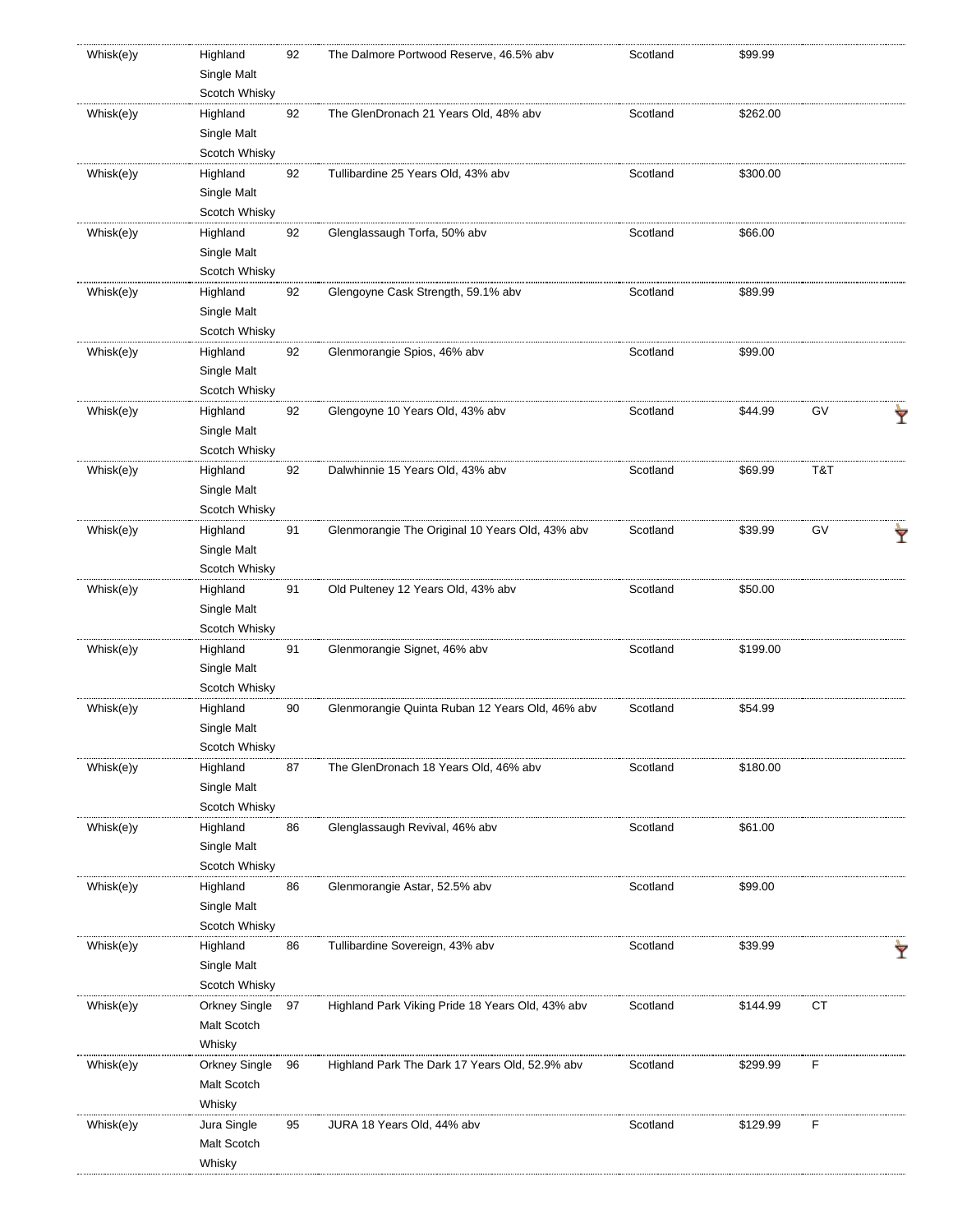| Whisk(e)y | Skye Single         | 95 | Talisker Storm, 45.8% abv                          | Scotland | \$84.99  | $F$   T&T |   |
|-----------|---------------------|----|----------------------------------------------------|----------|----------|-----------|---|
|           | Malt Scotch         |    |                                                    |          |          |           |   |
|           | Whisky              |    |                                                    |          |          |           |   |
| Whisk(e)y | Orkney Single       | 94 | Highland Park Valkyrie, 45.9% abv                  | Scotland | \$79.99  | F         |   |
|           | Malt Scotch         |    |                                                    |          |          |           |   |
|           | Whisky              |    |                                                    |          |          |           |   |
| Whisk(e)y | Jura Single         | 94 | JURA Seven Wood, 42% abv                           | Scotland | \$79.99  | F         |   |
|           | Malt Scotch         |    |                                                    |          |          |           |   |
|           | Whisky              |    |                                                    |          |          |           |   |
| Whisk(e)y | Orkney Single       | 94 | Scapa Skirren, 40% abv                             | Scotland | \$89.99  | F         |   |
|           | Malt Scotch         |    |                                                    |          |          |           |   |
|           | Whisky              |    |                                                    |          |          |           |   |
| Whisk(e)y | Orkney Single       | 93 | Highland Park Magnus, 40% abv                      | Scotland | \$39.99  | GV        |   |
|           |                     |    |                                                    |          |          |           |   |
|           | Malt Scotch         |    |                                                    |          |          |           |   |
|           | Whisky              |    |                                                    |          |          |           |   |
| Whisk(e)y | Skye Single         | 93 | Talisker 10 Years Old, 45.8% abv                   | Scotland | \$79.99  | T&T       |   |
|           | Malt Scotch         |    |                                                    |          |          |           |   |
|           | Whisky              |    |                                                    |          |          |           |   |
| Whisk(e)y | Orkney Single       | 93 | Scapa Glansa, 40% abv                              | Scotland | \$94.99  |           |   |
|           | Malt Scotch         |    |                                                    |          |          |           |   |
|           | Whisky              |    |                                                    |          |          |           |   |
| Whisk(e)y | Orkney Single       | 92 | Highland Park Full Volume, 47.2% abv               | Scotland | \$99.99  |           |   |
|           | Malt Scotch         |    |                                                    |          |          |           |   |
|           | Whisky              |    |                                                    |          |          |           |   |
| Whisk(e)y | Orkney Single       | 92 | Highland Park FIRE Edition 15 Years Old, 45.2% abv | Scotland | \$299.99 |           |   |
|           | Malt Scotch         |    |                                                    |          |          |           |   |
|           | Whisky              |    |                                                    |          |          |           |   |
| Whisk(e)y | Orkney Single       | 91 | Highland Park Viking Honour 12 Years Old, 43% abv  | Scotland | \$54.99  |           |   |
|           | Malt Scotch         |    |                                                    |          |          |           |   |
|           | Whisky              |    |                                                    |          |          |           |   |
| Whisk(e)y | Arran Single        | 91 | Arran 10 Years Old, 46% abv                        | Scotland | \$50.00  |           |   |
|           |                     |    |                                                    |          |          |           | Y |
|           | Malt Scotch         |    |                                                    |          |          |           |   |
|           | Whisky              |    |                                                    |          |          |           |   |
| Whisk(e)y | <b>Islay Single</b> | 97 | Lagavulin 8 Years Old, 48% abv                     | Scotland | \$65.99  | CT   GV   |   |
|           | Malt Scotch         |    |                                                    |          |          |           |   |
|           | Whisky              |    |                                                    |          |          |           |   |
| Whisk(e)y | <b>Islay Single</b> | 96 | Lagavulin 16 Years Old, 43% abv                    | Scotland | \$89.99  | $F$   T&T |   |
|           | Malt Scotch         |    |                                                    |          |          |           |   |
|           | Whisky              |    |                                                    |          |          |           |   |
| Whisk(e)y | <b>Islay Single</b> | 95 | Laphroaig Lore, 48% abv                            | Scotland | \$117.52 | F         |   |
|           | Malt Scotch         |    |                                                    |          |          |           |   |
|           | Whisky              |    |                                                    |          |          |           |   |
| Whisk(e)y | <b>Islay Single</b> | 95 | Port Askaig 8 Years Old, 45.8% abv                 | Scotland | \$65.00  | F         |   |
|           | Malt Scotch         |    |                                                    |          |          |           |   |
|           | Whisky              |    |                                                    |          |          |           |   |
| Whisk(e)y | <b>Islay Single</b> | 95 | Kilchoman Sanaig, 46% abv                          | Scotland | \$75.00  | F         |   |
|           | Malt Scotch         |    |                                                    |          |          |           |   |
|           | Whisky              |    |                                                    |          |          |           |   |
| Whisk(e)y | <b>Islay Single</b> | 95 | The Scotch Malt Whisky Society Cask No. 29.234     | Scotland | \$675.00 | F         |   |
|           | Malt Scotch         |    | Smoked and salted toffee apples 1989 27 Years Old, |          |          |           |   |
|           |                     |    |                                                    |          |          |           |   |
|           | Whisky              |    | 54.9% abv                                          |          |          |           |   |
| Whisk(e)y | <b>Islay Single</b> | 94 | Ardbeg An Oa, 46.6% abv                            | Scotland | \$62.99  | F         |   |
|           | Malt Scotch         |    |                                                    |          |          |           |   |
|           |                     |    |                                                    |          |          |           |   |
|           | Whisky              |    |                                                    |          |          |           |   |
| Whisk(e)y | <b>Islay Single</b> | 94 | Ardbeg Uigeadail, 54.2% abv                        | Scotland | \$79.99  | F         |   |
|           | Malt Scotch         |    |                                                    |          |          |           |   |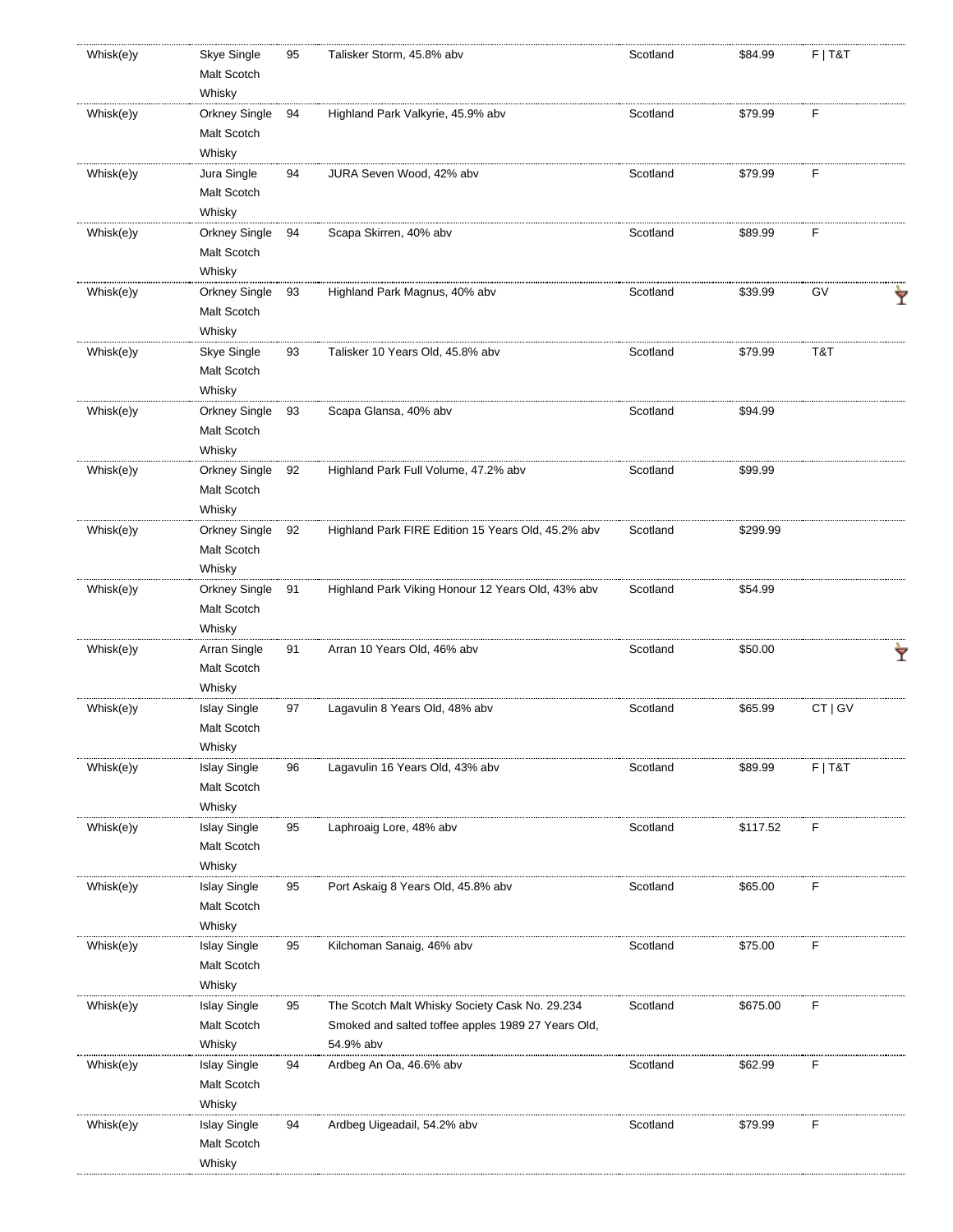| Whisk(e)y | <b>Islay Single</b>     | 94 | Ardbeg Corryvreckan, 57.1% abv                    | Scotland | \$89.99  | F               |   |
|-----------|-------------------------|----|---------------------------------------------------|----------|----------|-----------------|---|
|           | Malt Scotch             |    |                                                   |          |          |                 |   |
|           | Whisky                  |    |                                                   |          |          |                 |   |
| Whisk(e)y | <b>Islay Single</b>     | 94 | Laphroaig 10 Years Old, 40% abv                   | Scotland | \$54.83  | $F$   T&T       | Ÿ |
|           | Malt Scotch             |    |                                                   |          |          |                 |   |
|           | Whisky                  |    |                                                   |          |          |                 |   |
| Whisk(e)y | <b>Islay Single</b>     | 93 | Bowmore 18 Years Old, 43% abv                     | Scotland | \$129.99 | T&T             |   |
|           | Malt Scotch             |    |                                                   |          |          |                 |   |
|           | Whisky                  |    |                                                   |          |          |                 |   |
|           |                         |    |                                                   |          |          |                 |   |
| Whisk(e)y | <b>Islay Single</b>     | 93 | Ardbeg 10 Years Old, 46% abv                      | Scotland | \$55.99  |                 | Ÿ |
|           | Malt Scotch             |    |                                                   |          |          |                 |   |
|           | Whisky                  |    |                                                   |          |          |                 |   |
| Whisk(e)y | <b>Islay Single</b>     | 92 | Laphroaig Select, 40% abv                         | Scotland | \$49.99  | T&T             | Ŷ |
|           | Malt Scotch             |    |                                                   |          |          |                 |   |
|           | Whisky                  |    |                                                   |          |          |                 |   |
| Whisk(e)y | <b>Islay Single</b>     | 91 | Bowmore 15 Years Old, 43% abv                     | Scotland | \$75.99  |                 |   |
|           | Malt Scotch             |    |                                                   |          |          |                 |   |
|           | Whisky                  |    |                                                   |          |          |                 |   |
| Whisk(e)y | <b>Islay Single</b>     | 90 | Bowmore 12 Years Old, 40% abv                     | Scotland | \$51.99  | T&T             |   |
|           | Malt Scotch             |    |                                                   |          |          |                 |   |
|           | Whisky                  |    |                                                   |          |          |                 |   |
| Whisk(e)y | Speyside                | 97 | The Glenrothes 25 Years Old, 43% abv              | Scotland | \$500.00 | <b>CT</b>       |   |
|           | Single Malt             |    |                                                   |          |          |                 |   |
|           |                         |    |                                                   |          |          |                 |   |
|           | Scotch Whisky           |    |                                                   |          |          |                 |   |
| Whisk(e)y | Speyside                | 96 | BenRiach Curiositas Peated 10 Years Old, 46% abv  | Scotland | \$67.00  | F   G V         |   |
|           | Single Malt             |    |                                                   |          |          |                 |   |
|           | Scotch Whisky           |    |                                                   |          |          |                 |   |
| Whisk(e)y | Speyside                | 96 | The Macallan Double Cask 12 Years Old, 43% abv    | Scotland | \$65.00  | F   G V         |   |
|           | Single Malt             |    |                                                   |          |          |                 |   |
|           | Scotch Whisky           |    |                                                   |          |          |                 |   |
| Whisk(e)y | Speyside                | 95 | The Glenlivet 12 Years Old, 43% abv               | Scotland | \$44.99  | F   G V   T & T |   |
|           | Single Malt             |    |                                                   |          |          |                 |   |
|           | Scotch Whisky           |    |                                                   |          |          |                 |   |
| Whisk(e)y | Speyside                | 95 | The Glenrothes 10 Years Old, 40% abv              | Scotland | \$45.00  | F   G V         | Ÿ |
|           | Single Malt             |    |                                                   |          |          |                 |   |
|           | Scotch Whisky           |    |                                                   |          |          |                 |   |
| Whisk(e)y | Speyside                | 95 | Speyburn 10 Years Old, 43% abv                    | Scotland | \$30.00  | F   G V         |   |
|           | Single Malt             |    |                                                   |          |          |                 | Ŷ |
|           | Scotch Whisky           |    |                                                   |          |          |                 |   |
|           |                         |    |                                                   | Scotland |          | F               |   |
| Whisk(e)y | Speyside                | 95 | BenRiach 21 Years Old, 46% abv                    |          | \$250.00 |                 |   |
|           | Single Malt             |    |                                                   |          |          |                 |   |
|           | Scotch Whisky           |    |                                                   |          |          |                 |   |
| Whisk(e)y | Speyside                | 95 | The Glenrothes Bourbon Cask Reserve, 40% abv      | Scotland | \$39.99  | F   G V         |   |
|           | Single Malt             |    |                                                   |          |          |                 |   |
|           | Scotch Whisky           |    |                                                   |          |          |                 |   |
| Whisk(e)y | Speyside                | 94 | The Glenrothes 2001, 43% abv                      | Scotland | \$59.99  |                 |   |
|           | Single Malt             |    |                                                   |          |          |                 |   |
|           | Scotch Whisky           |    |                                                   |          |          |                 |   |
| Whisk(e)y | Speyside                | 94 | The Glenrothes 2004, 43% abv                      | Scotland | \$59.99  |                 | Ÿ |
|           | Single Malt             |    |                                                   |          |          |                 |   |
|           | Scotch Whisky           |    |                                                   |          |          |                 |   |
| Whisk(e)y | Speyside                | 94 | The Glenlivet Nadurra Peated, 61.5% abv           | Scotland | \$84.99  |                 |   |
|           | Single Malt             |    |                                                   |          |          |                 |   |
|           | Scotch Whisky           |    |                                                   |          |          |                 |   |
| Whisk(e)y |                         | 94 | The Singleton of Glendullan 15 Years Old, 40% abv | Scotland | \$69.99  |                 |   |
|           | Speyside<br>Single Malt |    |                                                   |          |          |                 |   |
|           |                         |    |                                                   |          |          |                 |   |
|           | Scotch Whisky           |    |                                                   |          |          |                 |   |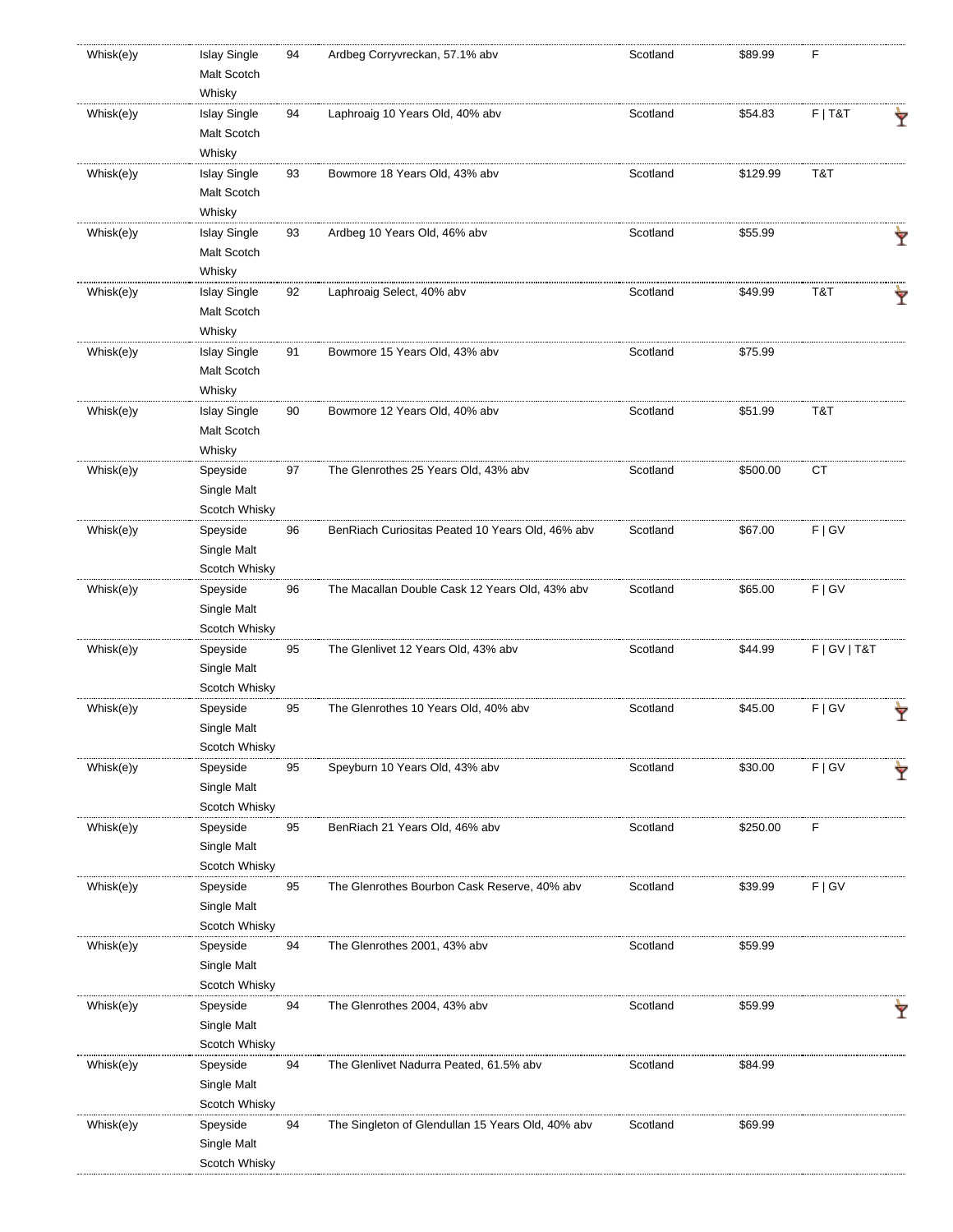| Whisk(e)y | Speyside      | 94 | BenRiach 10 Years Old, 43% abv                    | Scotland             | \$62.00  |          |   |
|-----------|---------------|----|---------------------------------------------------|----------------------|----------|----------|---|
|           | Single Malt   |    |                                                   |                      |          |          |   |
|           | Scotch Whisky |    |                                                   |                      |          |          |   |
| Whisk(e)y | Speyside      | 94 | The Macallan Rare Cask, 43% abv                   | Scotland             | \$350.00 |          |   |
|           | Single Malt   |    |                                                   |                      |          |          |   |
|           | Scotch Whisky |    |                                                   |                      |          |          |   |
| Whisk(e)y | Speyside      | 94 | anCnoc 24 Years Old, 46% abv                      | Scotland             | \$170.00 |          |   |
|           | Single Malt   |    |                                                   |                      |          |          |   |
|           | Scotch Whisky |    |                                                   |                      |          |          |   |
| Whisk(e)y | Speyside      | 93 | King's Falcon Bourbon Cask Finish, 40% abv        | Scotland             | \$29.99  | GV       |   |
|           | Single Malt   |    |                                                   |                      |          |          |   |
|           | Scotch Whisky |    |                                                   |                      |          |          |   |
|           |               |    |                                                   |                      |          |          |   |
| Whisk(e)y | Speyside      | 93 | The Glenlivet Nadurra Oloroso, 60.3% abv          | Scotland             | \$84.99  | T&T      |   |
|           | Single Malt   |    |                                                   |                      |          |          |   |
|           | Scotch Whisky |    |                                                   |                      |          |          |   |
| Whisk(e)y | Speyside      | 93 | The Glenlivet Founder's Reserve, 40% abv          | Scotland             | \$39.99  |          |   |
|           | Single Malt   |    |                                                   |                      |          |          |   |
|           | Scotch Whisky |    |                                                   |                      |          |          |   |
| Whisk(e)y | Speyside      | 93 | The Glenrothes 12 Years Old, 40% abv              | Scotland             | \$55.00  |          |   |
|           | Single Malt   |    |                                                   |                      |          |          |   |
|           | Scotch Whisky |    |                                                   |                      |          |          |   |
| Whisk(e)y | Speyside      | 93 | Speyburn Arranta Casks, 46% abv                   | Scotland             | \$44.00  | GV       |   |
|           | Single Malt   |    |                                                   |                      |          |          | Y |
|           | Scotch Whisky |    |                                                   |                      |          |          |   |
| Whisk(e)y | Speyside      | 92 | The Glenrothes Vintage Reserve, 40% abv           | Scotland             | \$39.99  | GV       |   |
|           | Single Malt   |    |                                                   |                      |          |          |   |
|           | Scotch Whisky |    |                                                   |                      |          |          |   |
|           |               |    |                                                   |                      |          |          |   |
| Whisk(e)y | Speyside      | 92 | The Glenrothes Sherry Cask Reserve, 40% abv       | Scotland             | \$39.99  | GV       | Ÿ |
|           | Single Malt   |    |                                                   |                      |          |          |   |
|           | Scotch Whisky |    |                                                   |                      |          |          |   |
| Whisk(e)y | Speyside      | 92 | The Singleton of Glendullan 12 Years Old, 40% abv | Scotland             | \$42.99  |          |   |
|           | Single Malt   |    |                                                   |                      |          |          |   |
|           | Scotch Whisky |    |                                                   |                      |          |          |   |
| Whisk(e)y | Speyside      | 92 | Speyburn 15 Years Old, 46% abv                    | Scotland             | \$65.00  |          |   |
|           | Single Malt   |    |                                                   |                      |          |          |   |
|           | Scotch Whisky |    |                                                   |                      |          |          |   |
| Whisk(e)y | Speyside      | 92 | Speyburn Bradan Orach, 40% abv                    | Scotland             | \$25.00  | GV   T&T | Y |
|           | Single Malt   |    |                                                   |                      |          |          |   |
|           | Scotch Whisky |    |                                                   |                      |          |          |   |
| Whisk(e)y | Speyside      | 92 | Longmorn 16 Years Old, 48% abv                    | Scotland             | \$124.99 |          |   |
|           | Single Malt   |    |                                                   |                      |          |          |   |
|           | Scotch Whisky |    |                                                   |                      |          |          |   |
| Whisk(e)y | Speyside      | 92 | The Glenrothes Peated Cask Reserve, 40% abv       | Scotland             | \$39.99  |          |   |
|           | Single Malt   |    |                                                   |                      |          |          |   |
|           | Scotch Whisky |    |                                                   |                      |          |          |   |
| Whisk(e)y | Speyside      | 91 | Glen Grant 15 Years Old, 50% abv                  | Scotland             | n/a      |          |   |
|           | Single Malt   |    |                                                   |                      |          |          |   |
|           | Scotch Whisky |    |                                                   |                      |          |          |   |
| Whisk(e)y | Speyside      | 89 | The Singleton of Glendullan 18 Years Old, 40% abv | Scotland             | \$75.99  |          |   |
|           | Single Malt   |    |                                                   |                      |          |          |   |
|           | Scotch Whisky |    |                                                   |                      |          |          |   |
| Whisk(e)y |               | 87 | The Glenlivet First Fill Selection, 59.6% abv     | Scotland             | \$84.99  |          |   |
|           | Speyside      |    |                                                   |                      |          |          |   |
|           | Single Malt   |    |                                                   |                      |          |          |   |
|           | Scotch Whisky |    |                                                   |                      |          |          |   |
| Whisk(e)y | Flavored      | 95 | William Wolf Frisky, 35% abv                      | <b>United States</b> | \$24.99  | CT       |   |
|           | Whiskey       |    |                                                   |                      |          |          |   |